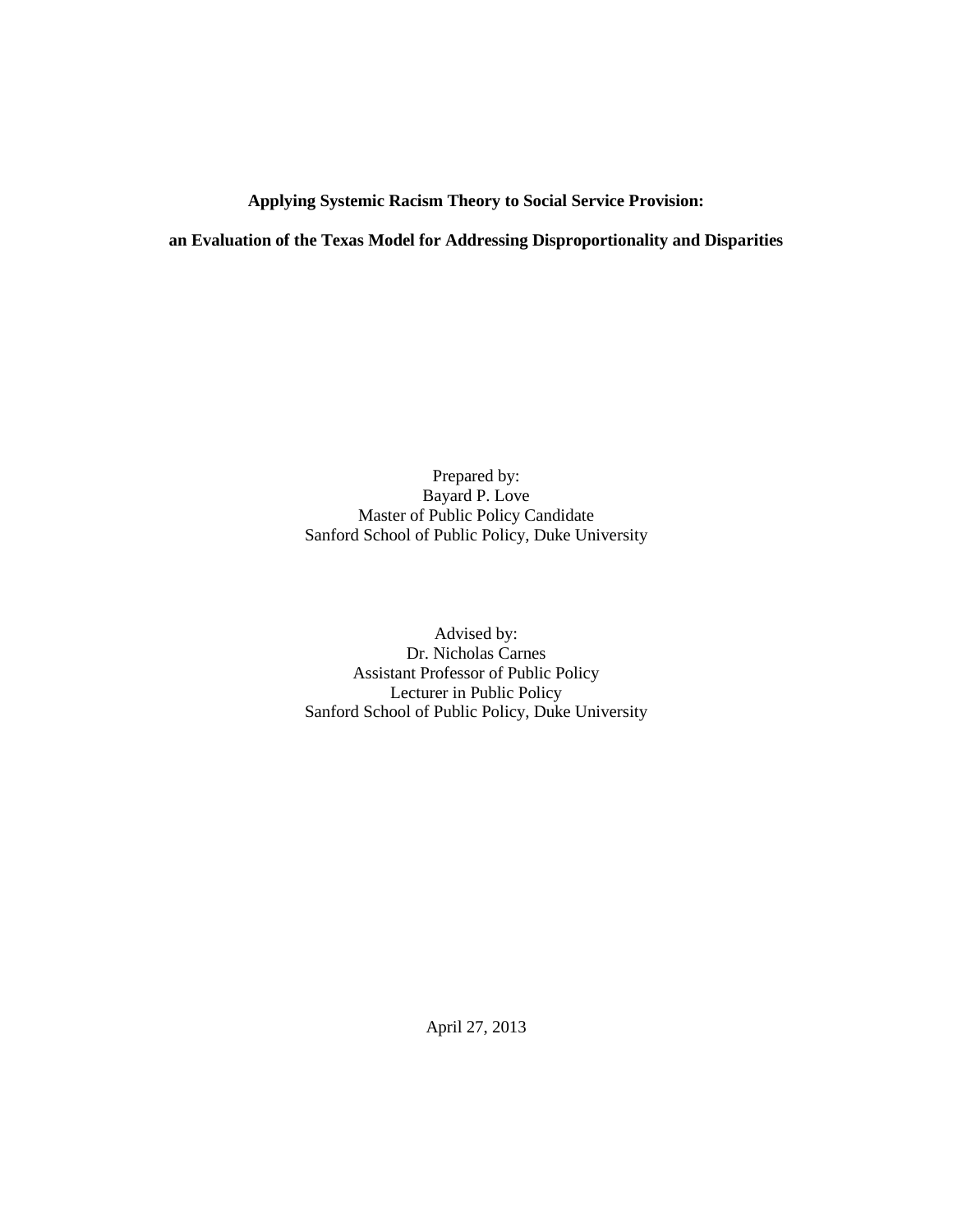#### **EXECUTIVE SUMMARY**

#### **INTRODUCTION AND POLICY QUESTION:**

Clear racial inequity exists in virtually every measure of social, political, and economic wellbeing in the United States. The persistent and pervasive nature of the inequity calls for new theories to explain it and new interventions to address it. My client, the Center for the Elimination of Disproportionality and Disparities (The Center), has designed a theory-based intervention to address racial inequity in outcomes associated with the Texas Health and Human Services Department (TXHHS or HHS). This MP attempts to answer the question: *How should the Center for the Elimination of Disproportionality and Disparities evaluate its intervention?*

## **THE CENTER'S INTERVENTION, THEORY, AND GUIDELINES FOR ENGAGEMENT**

To effectively evaluate the Center's theory-based intervention, one must define the intervention itself and understand the theory behind it. In this case, it also helps to understand "The Texas Model for Addressing Disproportionality and Disparities," a set of guidelines for engagement that the Center has developed to guide its work.

The intervention is based in anti-racist training, community engagement (including engagement of systems leaders and institutional gatekeepers), and an examination of the role of systems in creating disparate outcomes. Center staff will work in partnership with existing community leadership to address disparate outcomes at the level of communities. Communities are defined geographically, and are approximated by ZIP codes or clusters of contiguous ZIP codes. Training, engagement, and analysis will contribute to changes in decision-making at all levels, which lead, in turn, to changes in measureable outcomes in the systems of health, child welfare, juvenile justice, and education.

The intervention was designed based on the Center's theory that institutionalized racism is a root cause of the disparate outcomes. According to the Center, all-inclusive social systems create and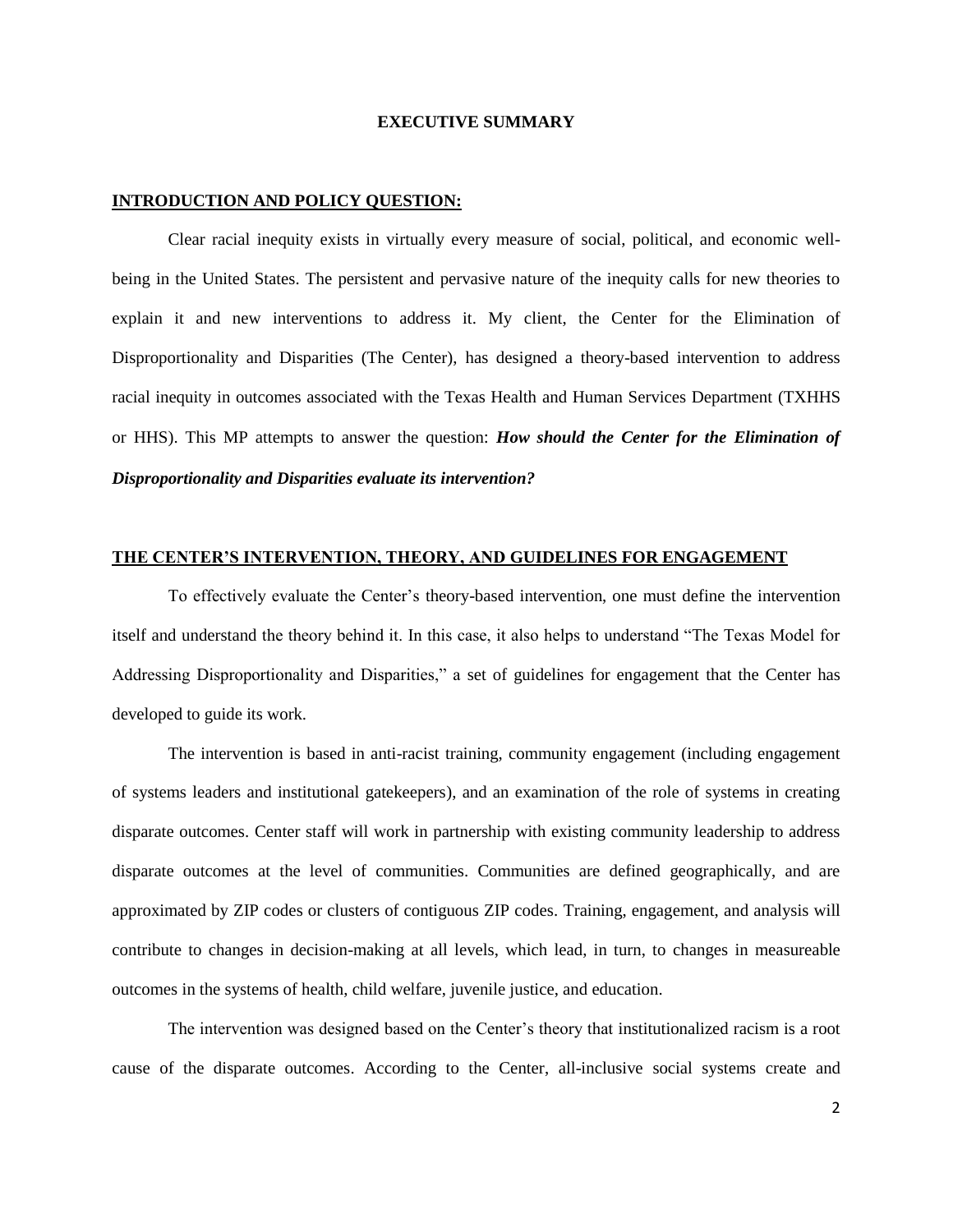perpetuate racial inequity, so effective interventions must address the social systems themselves. The theory is articulated and clarified in Eduardo Bonilla-Silva's analysis of "racialized social systems" [\(Bonilla-Silva 1997\)](#page-32-0).

The Texas Model was developed as a set of guidelines for engagement that will help any practitioner attempting to address systems-level factors. Although developed organically, the intervention is supported by social capital theory, empowerment theory, and evidence from interventions examining the importance of anti-racist community organizing, cognitive diversity, and provider bias.

#### **PROPOSED EVALUATION DESIGN AND FINDINGS:**

Initially, I proposed a basic evaluation model that would compare pre and post outcomes in a set of control ZIP codes and a set of test ZIP codes. Any changes observed in both control and test ZIP codes would be assumed to have been caused by state-wide on national trends. Additional changes would be assumed to be caused by the Center's work.

We would measure the prevalence of poor outcomes by comparing ZIP codes on rates like children classified as 'at-risk' per total children enrolled in school, and the number of children referred to juvenile court per total youth population. We would measure racial disparities by using relative rate indices for the same outcomes (relative rate indices measure the times more or less likely than whites that a person of a particular race is to experience a particular outcome).

In order to use this method, I would help the Center to select test ZIP codes by finding three to five communities that had significant disparities and experienced poor outcomes in health, child welfare, education and juvenile justice (to become the test ZIP codes). I would then finding matching control ZIP codes based on racial make-up, socio-economic measures, and institutional outcomes. The design was predicated on a major assumption; that poor outcomes across systems were concentrated in particular geographic areas – in our case, ZIP codes.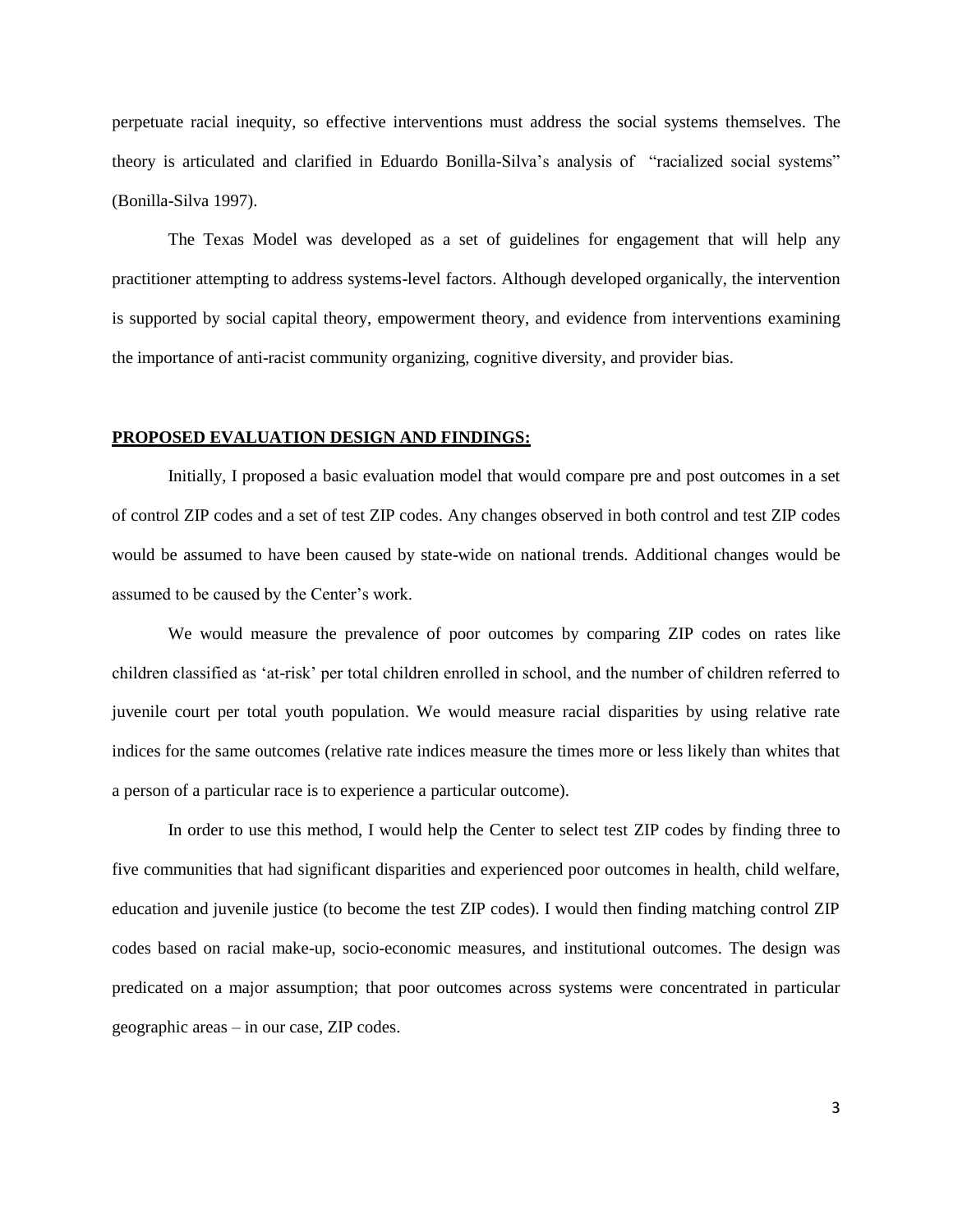I found little to no correlation between poor outcomes across systems in the data as analyzed. As a result, it was impossible to select test and control ZIP codes as I had planned.

Still, there correlation between race, ethnicity, education, income, wealth, and juvenile justice outcomes as we expected, which suggests that the Center should pursue further research along these lines.

#### **IMPLICATIONS AND RECOMMENDATIONS**:

The findings can be explained in several ways. The Center's theory may be wrong, the sample size may be too small, the data may be inaccurate, or the data may have been analyzed incorrectly.

Most of these explanations can be easily examined and the challenges overcome. The correlations we did find suggest that the theory is largely correct, so I suggest tweaking the current evaluation design and testing the theory further. The Center can request additional data to verify whether the current TEA and DFBS data are correct. With this first pass at analysis complete, the Center can adjust ratios and models to ensure correct analysis moving forward.

The biggest challenge will be if the sample sizes are indeed too small to draw conclusion on TEA and DFBS outcomes. If the data are too noisy to show even correlation between outcomes from different systems, the Center likely will not be able to show the impact of its intervention by looking at ZIP code level rates. While the Center could consider aggregated contiguous ZIP codes or using data from multiple years to increase the study power, both options would significantly dilute the usefulness of any findings.

In summary, I recommend the following:

- 1) The Center double-check the DFBS and TEA data that was provided for this study.
- 2) The Center redo the ZIP code analysis with 5 years of data to look for correlation between institutional outcomes. Even if the Center cannot document changes year to year, showing the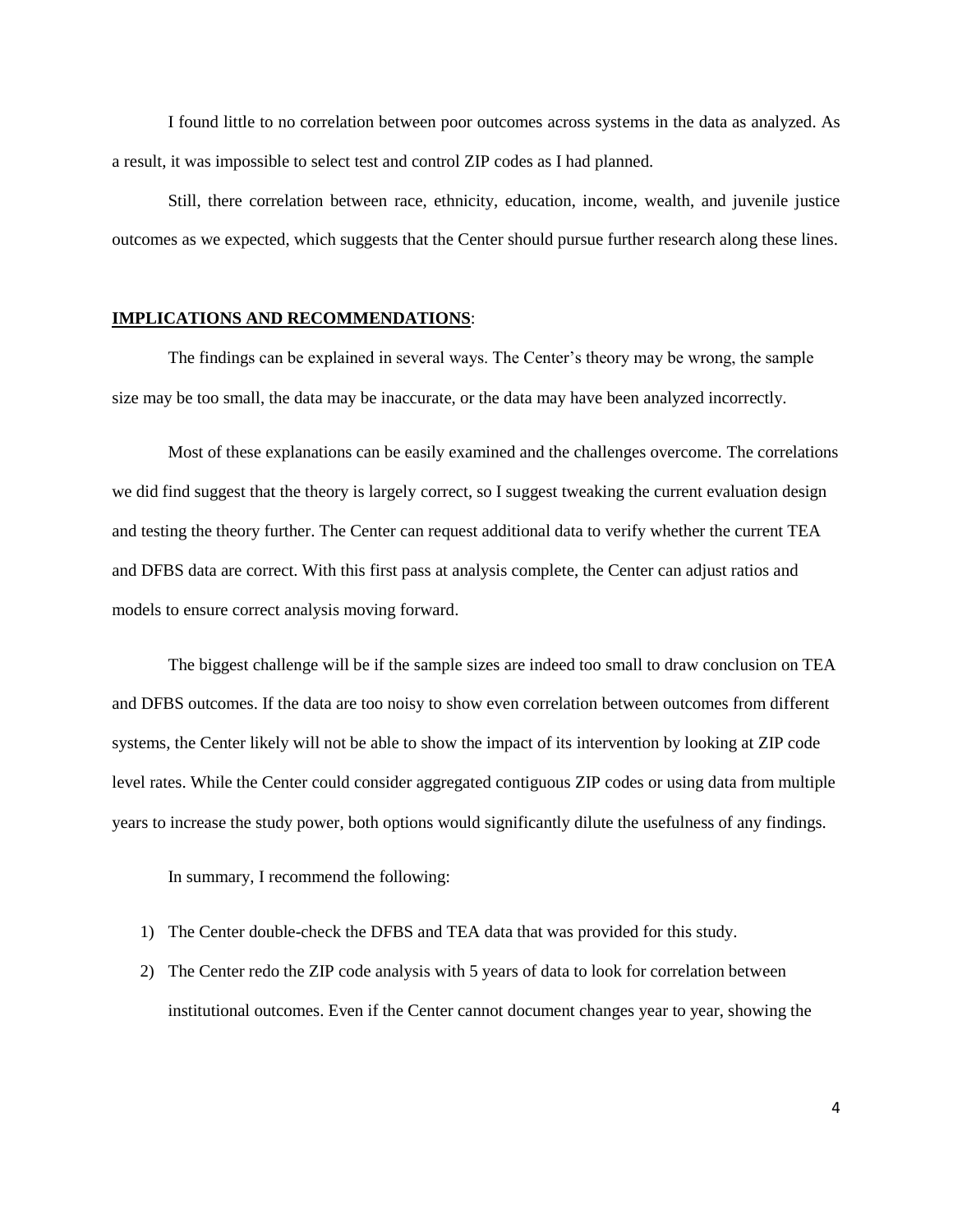geographic intersection of poor outcomes would give significant credence to the Texas Model's focus on community level interventions.

- 3) Rather than examine relative rate indices within particular ZIP codes, the Center look at poor outcomes by ZIP code, and how the correlate with racial / ethnic make-up and socio-economic indicators.
- 4) The Center further explore methodologies from feminist research and community based participatory research for insight on how to best evaluate community-organizing-based interventions.

Although the evaluation did not come together as originally planned, the components of this MP should prove useful to the Center in the following ways:

- 1) We have developed a conceptual model that accurately describes the elements of their intervention.
- 2) I have linked each piece of the intervention and the Texas Model with supporting academic research.
- 3) The Center has identified target ZIP codes and I have provided some suggested 'control' matching ZIP codes.
- 4) We have uncovered significant challenges with the evaluation as originally designed, which can help guide the final evaluation plans.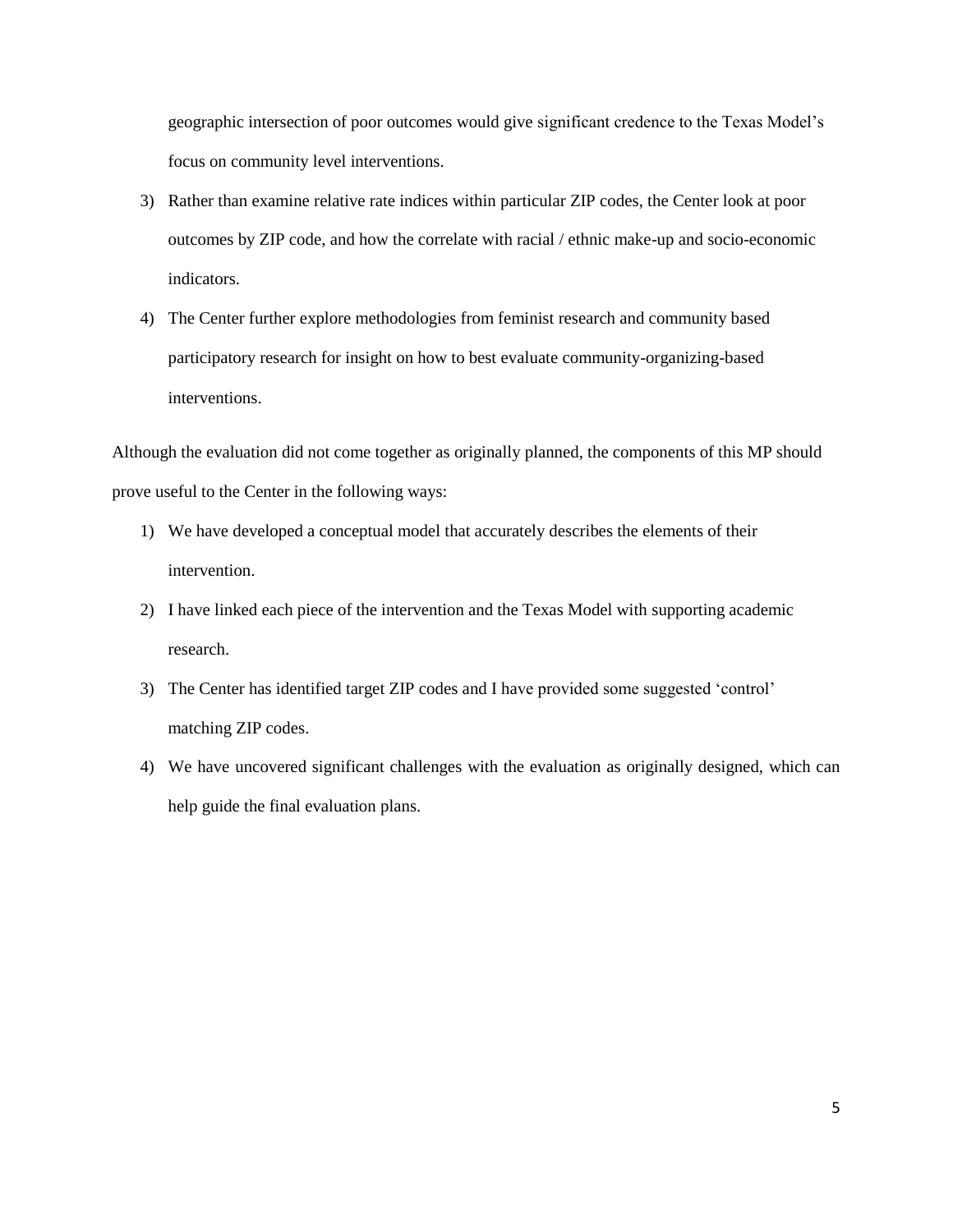# **TABLE OF CONTENTS:**

| Guidelines for Engagement: The Texas Model for Addressing Disproportionality and Disparities19 |  |
|------------------------------------------------------------------------------------------------|--|
|                                                                                                |  |
|                                                                                                |  |
|                                                                                                |  |
|                                                                                                |  |
|                                                                                                |  |

# **REFERENCES**

# **APPENDIX**

Anti-Racist Principles from the People's Institute for Survival and Beyond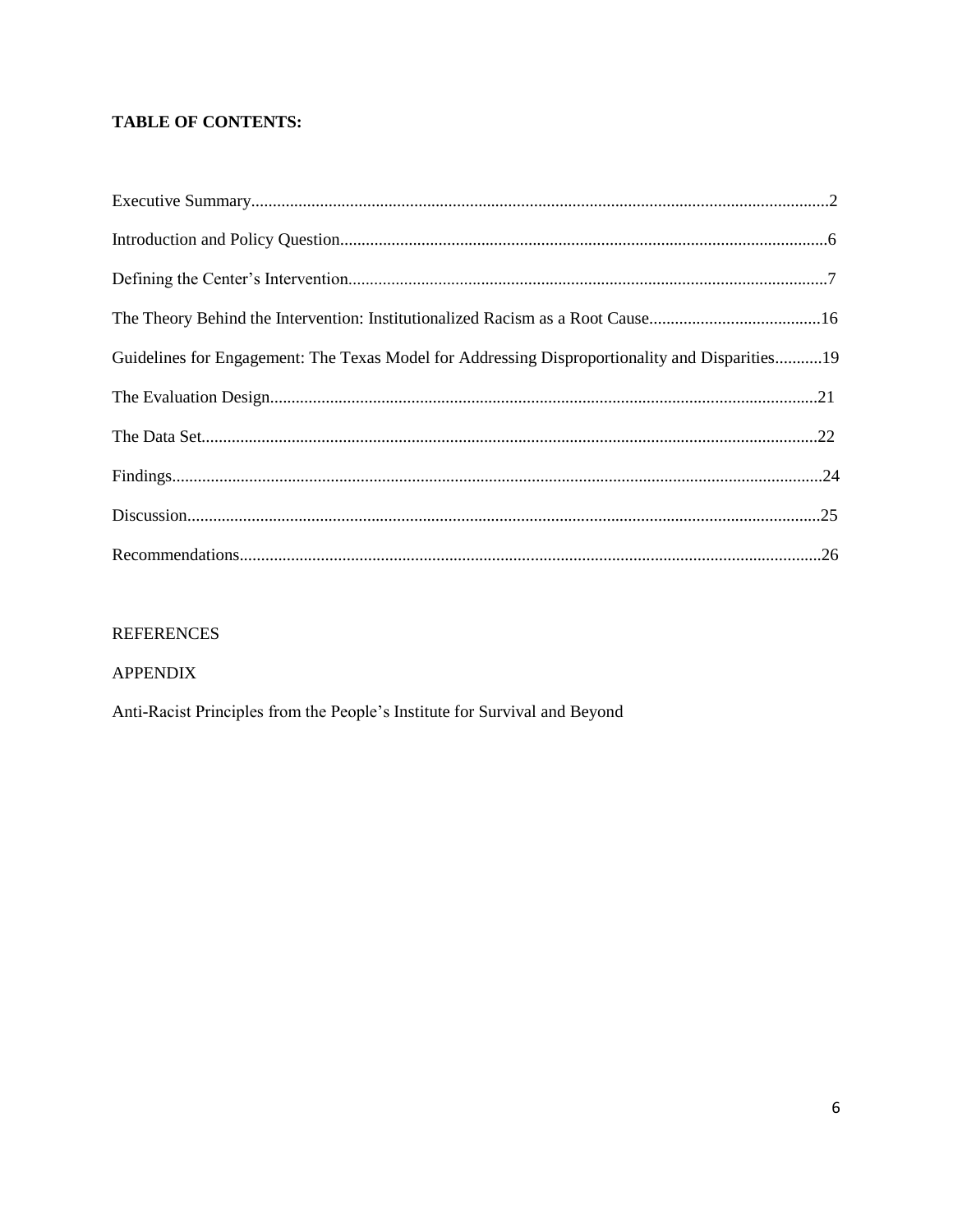#### **INTRODUCTION AND POLICY QUESTION:**

Clear racial inequity across every measure of social, political, and economic well-being has been a challenge to the democratic principles of the United States since the country's inception. Although continued resistance by people of color and allies has led to significant gains (like the abolition of slavery, the end of legal segregation, and increased political representation for minorities), racial inequity persists. By many measures (including wealth and school segregation), racial inequity has worsened over the past three decades [\(Bonilla-Silva 2001\)](#page-32-1).

Future forward movement will be particularly challenging because racial inequity in the post-civil rights era has been institutionalized and made mostly invisible. Many policies and practices today disproportionality benefit white communities, even though they do not explicitly target any particular racial group. As a result, today's interventions must have a clear and explicit understanding of how white privileges are created and maintained.

My Master's Project client – The Center for the Elimination of Disproportionality and Disparities (the Center) – aims to play a significant role in this effort. The Center is charged with reducing and eventually eliminating racial disproportionality and disparities that affect Texas children in child welfare, education, juvenile justice, mental health, and health. Established as part of the Texas Health and Human Services Commission (HHSC) in 2010, the Center hopes to apply a theory of systemic racism to the work of the HHSC, so that all Texans have equal opportunities and life chances, regardless of their race.

To do this, the Center has developed a set of guidelines of engagement for social service practice called "The Texas Model." The Model is designed to help practitioners who apply it be more effective in reducing racial inequity in their systems and communities, by addressing the underlying systemic causes of inequity.

Any social service provider can apply the model to their work. Center staff, however, specifically aims to eliminate racially disproportionate outcomes in Texas Health and Human Services through a unique intervention that embodies the components of the Model. This MP attempts to answer the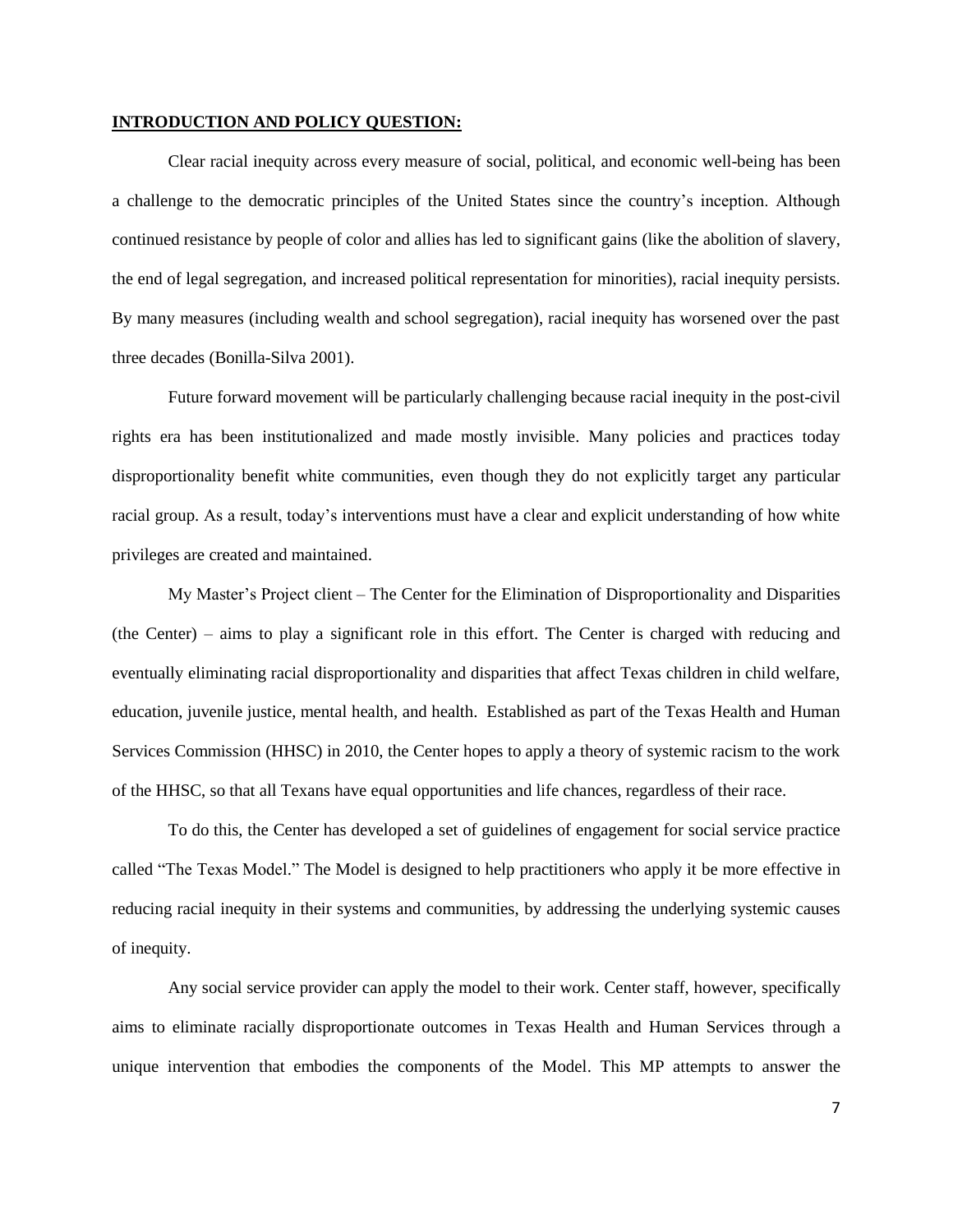# question: *How should the Center for the Elimination of Disproportionality and Disparities evaluate its intervention?*

As is the case with any *theory-guided* intervention*,* an evaluation can serve multiple purposes; it can help improve programs, it can help improve policy, *and* it can create new or refine existing theories that undergird the methodology [\(Glasgow and Linnan 2008\)](#page-33-0). A successful innovation may result in changes in outcomes, or a change in theory that leads new methodologies, which lead to a change in outcomes [\(Glasgow and Linnan 2008\)](#page-33-0).

My client is applying existing theory in a new way. 'Institutionalized Racism,' they argue, is a root cause of racial disparities and disproportionality across systems and a primary obstacle to improving outcomes for *all* children. Therefore, institutions can only significantly change outcomes if they understand what racism is and how it works, and make corresponding changes at the institutional level.

To create an evaluation of their *theory-guided intervention*, I had to work with the Center to clarify their intervention and the theory behind it. From there, we defined a methodology aimed to be politically and financially feasible, while maximizing the power and validity of the evaluation.

This MP serves as an explanation and analysis of the Center's intervention, the Texas Model and corresponding theory, and offers key insights for developing an evaluation. While I had intended to deliver a complete ready-to-implement evaluation plan, we were unable to verify several assumptions underlying the evaluation model, and the Center will need to make several corresponding changes .

#### **DEFINING THE CENTER'S INTERVENTION**

The Center's intervention was designed based on the Texas Model for the Elimination of Disproportionality and Disparities as applied to the elimination of disparities and disproportionality in the Texas health and human service systems of health, child welfare, juvenile justice, and education. The Center staff will engage in seven direct intervention strategies which are designed to impact health and human services outcomes over five years (see figure 1 for a conceptual model of the intervention).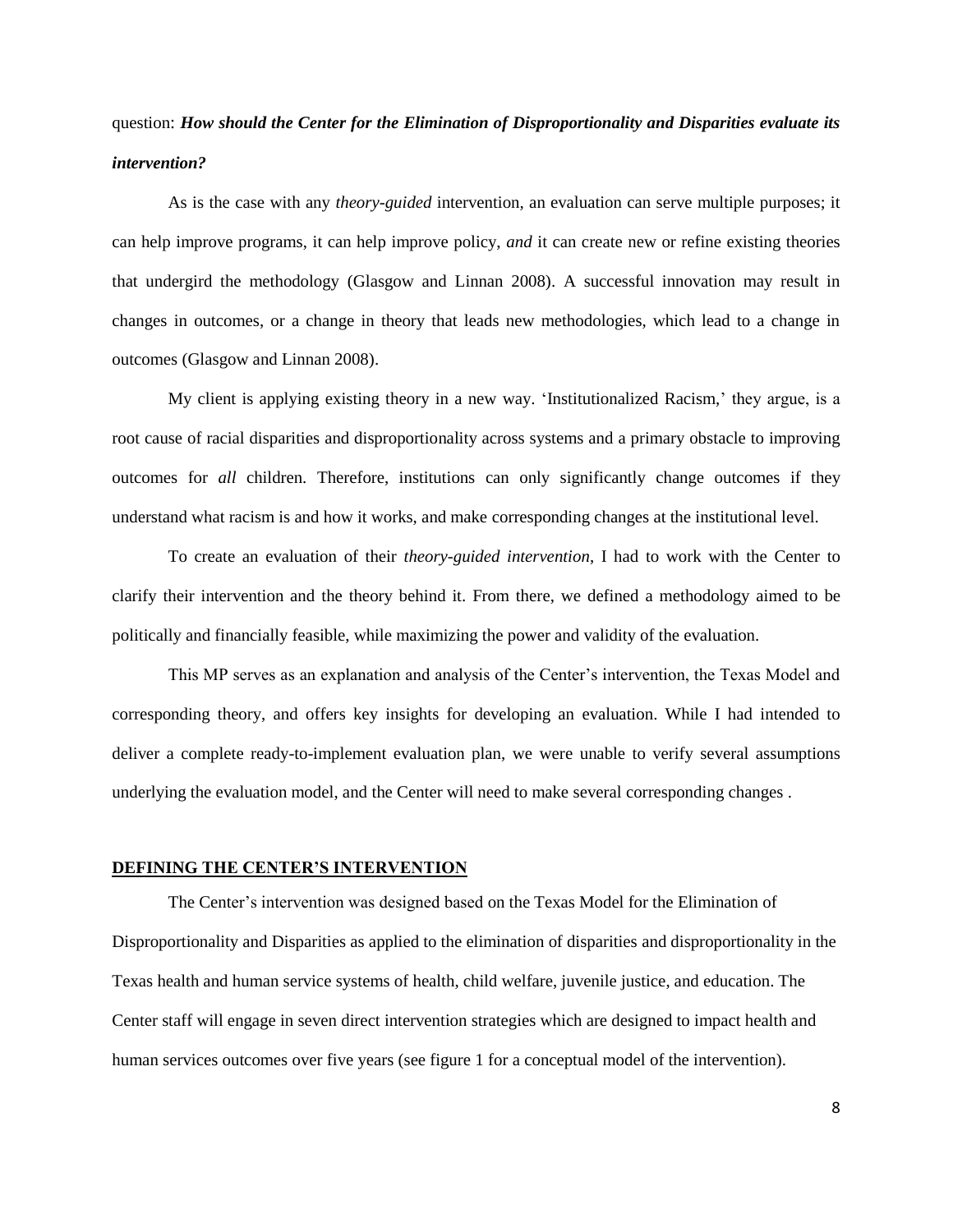

Figure 1: Conceptual model of the Center's intervention

Seven direct intervention strategies will be implemented in the focus communities: 1, anti-racist training, 2, community advisory committees, 3, identifying and meeting with groups that have the same goals, 4, one-on-one meetings with systems leaders, 5, "round tables," "community discussions," and data-sharing, 6, facilitating conversation between community and systems leaders, and 7, participation on related boards, committees, etc. A core staff of 13 disproportionality specialists, plus Center managers and support staff will carry out the bulk of the work.

Anti-racist training is the first intervention strategy and is a cornerstone of the intervention. The training provides a common language and theoretical analysis for all involved, changes thinking of participants, and provides an opportunity to build relationships across and within systems and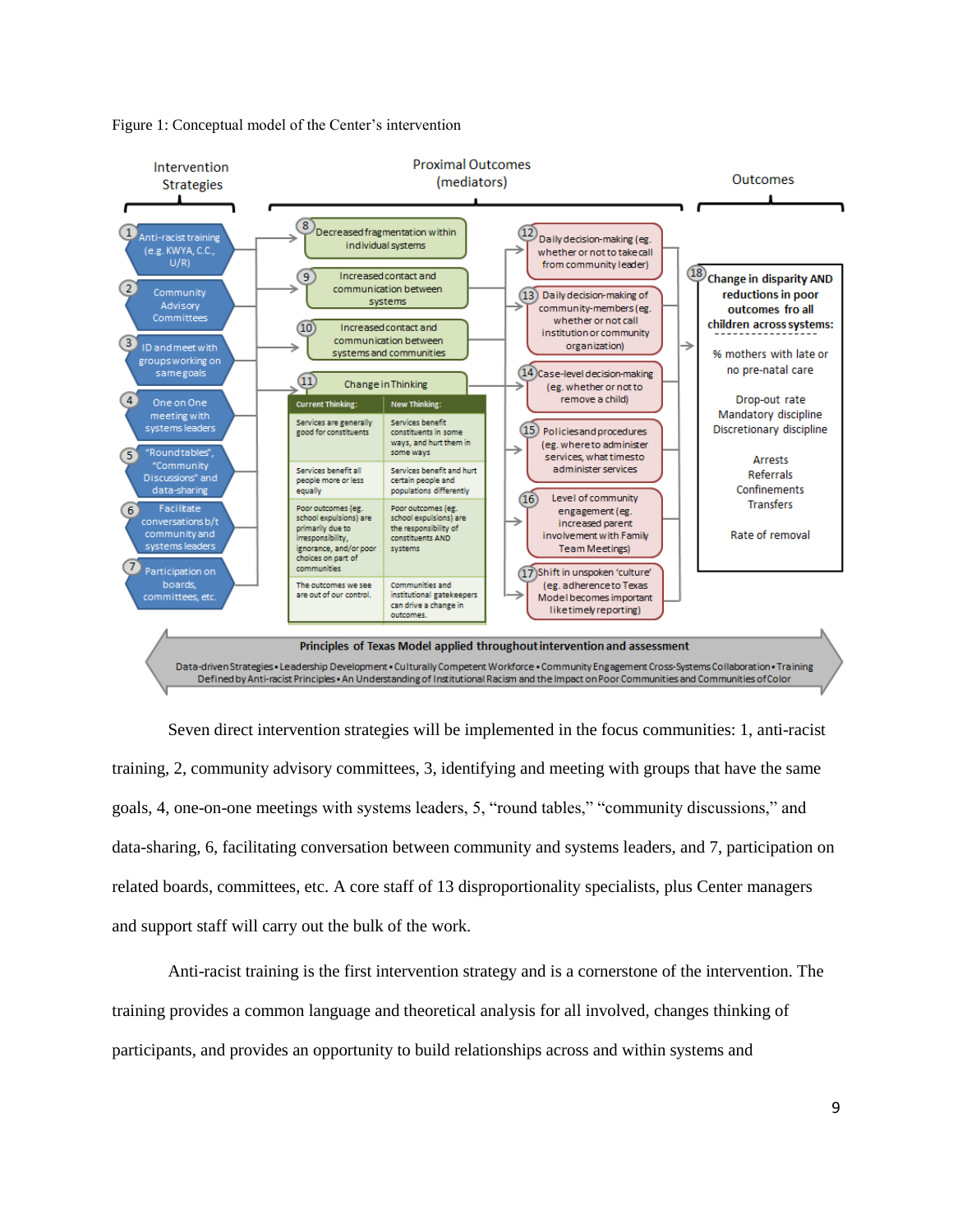communities. Participants will include systems leaders, systems workers, community leaders, community members, and those served by TXHHS systems.

The training modules the Center currently uses are the "Knowing Who You Are" training (KWYA - a day-long workshop developed in partnership with Casey Family Programs), "Crucial Conversations" (a three hour program developed by the Center) and the "Undoing Racism Workshop" (URW - a 2 ½ day training facilitated by the People's Institute for Survival and Beyond). The modules work together, complement one another, and are often offered in sequence. Crucial Conversations can help recruit people to participate in a full URW. KWYA often functions as a pre-cursor or follow up to the URW as it provides a more individualized experience that complements the content of the URW.

The Center qualifies all three programs as 'anti-racist' training because they embody the principles of anti-racist organizing as defined by the People's Institute. The principles include undoing racism, learning from history, sharing culture, developing leadership, maintaining accountability, networking, analyzing power, gatekeeping, undoing internalized racial oppression (internalized racial inferiority and superiority), and identifying and analyzing the manifestations of racism [\(The People's](#page-36-0)  [Institute\)](#page-36-0).

Although the Center's definition of "anti-racist" grew from their relationship with the People's Institute, the concept is well established in other health and human service fields [\(Troyna 1987,](#page-36-1) [Jones](#page-33-1)  [2002,](#page-33-1) [Nairn, Hardy et al. 2004\)](#page-34-0). Anti-racist training is notably different than multi-cultural training in that it analyzes history, power relations, and institutional, cultural, as well as personal manifestations of racism. Fundamentally, anti-racist training uses an institutional analysis of racism rather than defining racism as primarily individual or psychological in nature.

In a review of anti-racist and multi-cultural training models in the context of nursing, one group of researchers summarizes key aspects of anti-racist and multi-cultural training in table 1.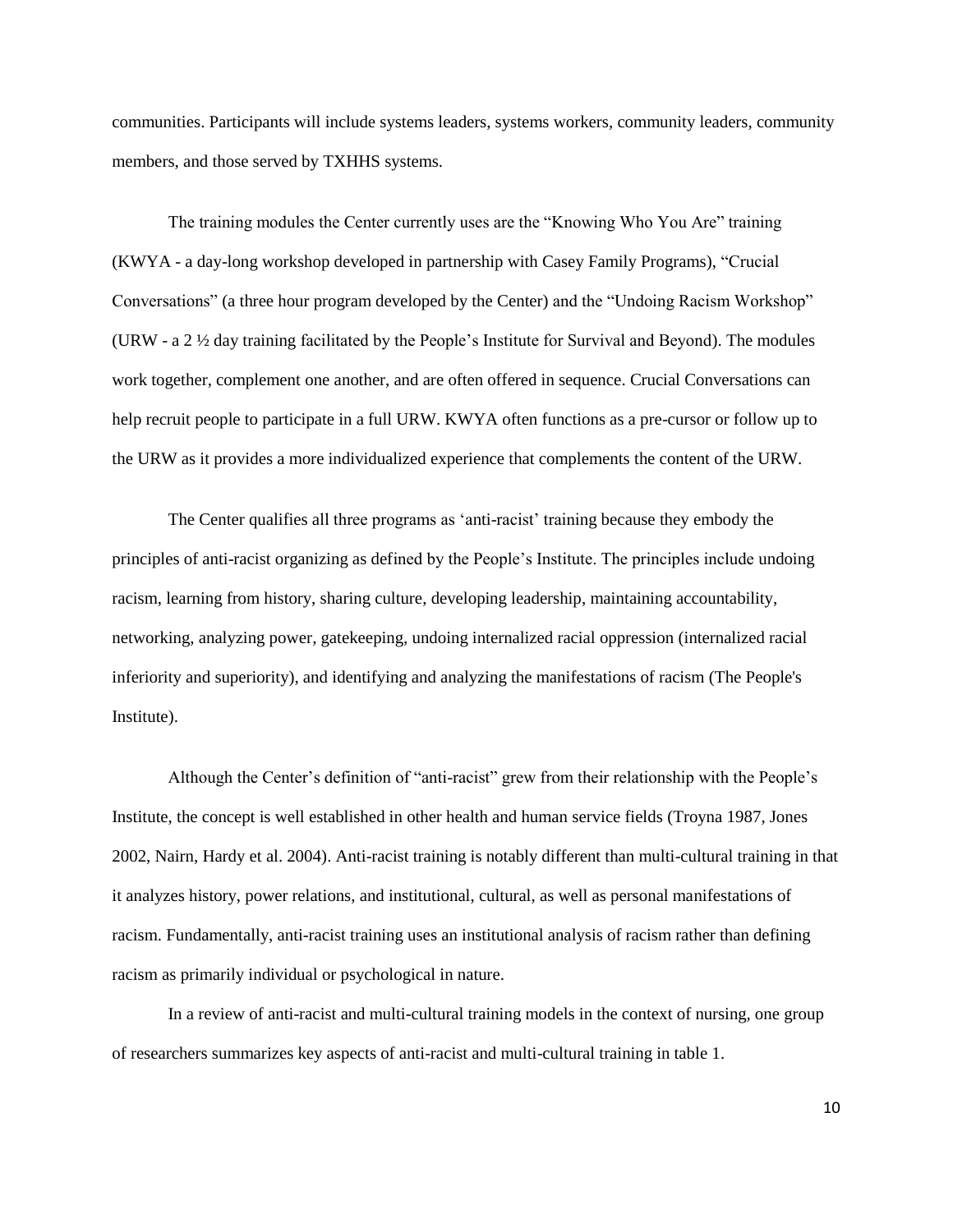Table 1: Multiculturalism vs. anti-racism

| Multiculturalism                                          | Anti-racism                                              |
|-----------------------------------------------------------|----------------------------------------------------------|
| Self-identity. Self-awareness of own culture.             | Impact of racism on self-identity                        |
| Cross-cultural communication                              | Institutional racism.                                    |
|                                                           | Communication influenced by power relations              |
| Identifies cultural variations, misunderstandings between | Identifies racism, prejudice and bigotry, and oppressive |
| cultures, cultural insensitivity.                         | practices.                                               |
| Emphasizes cultural knowledge                             | Emphasizes socio-political context                       |

Source: [\(Nairn, Hardy et al. 2004\)](#page-34-0)

While academics have argued back and forth significantly about the value and pitfalls of anti-racism training [\(Lawrence and Tatum 1997,](#page-34-1) [Jones 2002,](#page-33-1) [Nairn, Hardy et al. 2004,](#page-34-0) [Niemonen 2007\)](#page-34-2) a number of studies show its effectiveness. Studies in education, child welfare, and child health services showed antiracist education changed thinking for participants and impacted future actions in ways that are consistent with the Center's model [\(Lawrence and Tatum 1997,](#page-34-1) [Webb and Sergison 2003,](#page-36-2) [Johnson, Antle et al.](#page-33-2)  [2009\)](#page-33-2).

Center staff will spend the majority of their anti-racism training efforts getting the right people into the room through one-on-one conversations, resource and data-sharing, group presentations, and long-term relationship building. To date, Center staff has successfully recruited TXHHS clients, highlevel administrators, and all levels of community leadership and middle management to the trainings. Center staff will also raise money and coordinate logistics necessary for the trainings.

The second intervention is to establish and maintain active community advisory committees (CACs) in the test communities. CACs enable critical vertical and horizontal communication between systems and communities. At monthly meetings, the CACs share stories, experiences, data, and strategies to enhance system performance, build social capital, and discover opportunities for collective work.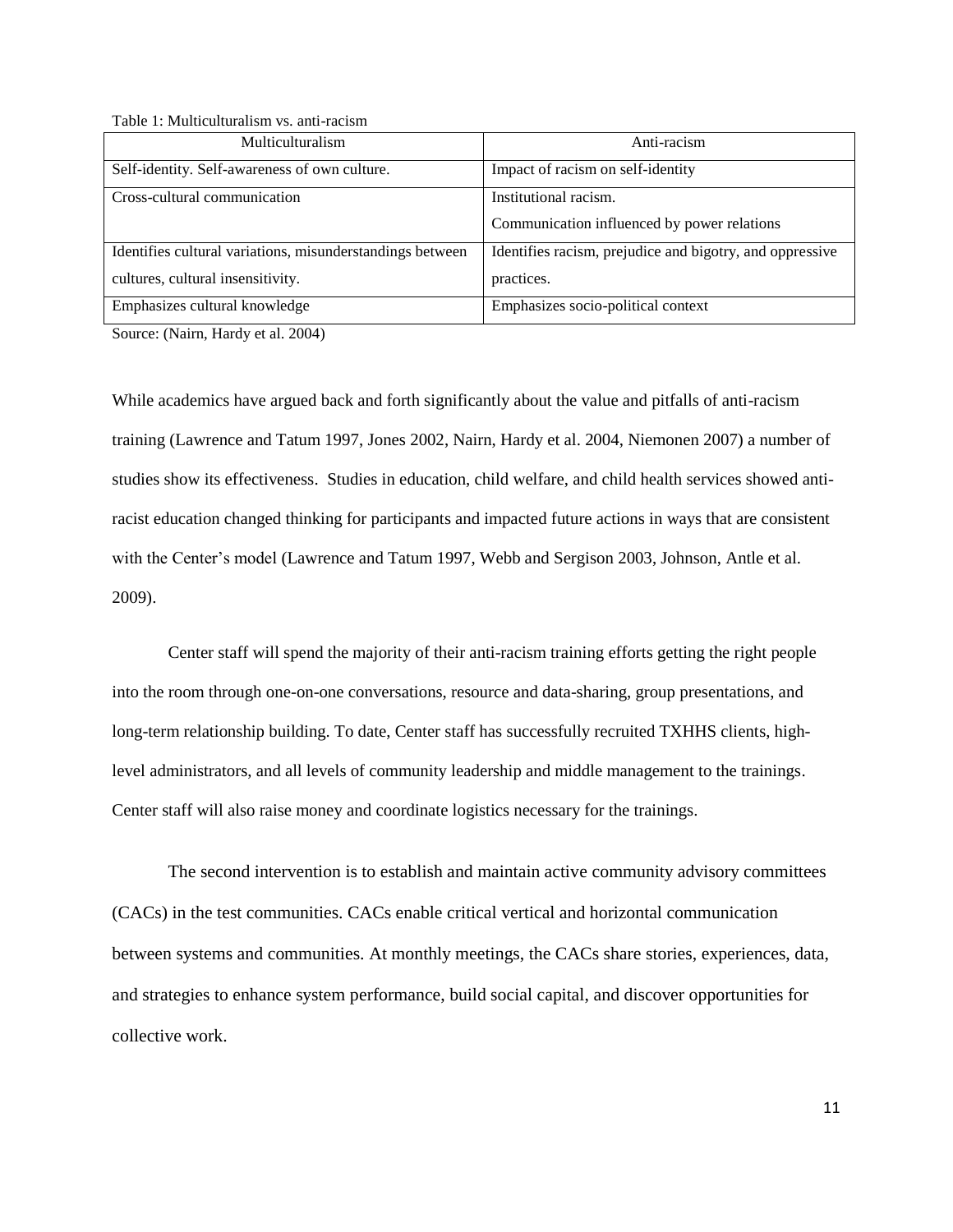CEDD will expand and nurture established  $CACs<sup>1</sup>$  in addition to establishing new committees as needed. CACs must contain families and youth served by TXHHS as well as crosssystems representation from the criminal and juvenile justice systems, the education and health care systems, law enforcement, the judiciary, faith-based communities, and other community-based organizations.

As the third and fourth interventions, Center staff will identify and meet with groups that have the same goals and arrange one-on-one meetings with systems leaders. By meeting with statewide groups like the Texas Diversity Committee, the NAACP, local groups such as churches on parent teacher associations, or leaders inside of TXHHS systems, disproportionality specialists share data, find opportunities for strategic partnerships, increase buy-in for the Center's work, and recruit participants and champions for their work.

Fifth, "round tables" and "community discussions" are another way that Center staff creates opportunities to share data, develop strategies, and build relationship with the communities of TXHHS constituents. Employing techniques from community organizing, Center staff will seek opportunities to partner with organizations and community leadership that have existing grassroots constituencies.

Sixth, Center staff will facilitate conversations between community and systems leaders, when appropriate. For example, if a parent teacher association finds that a large number of its children are having trouble with the juvenile justice system, they may benefit from building a relationship with their county judge. By employing their social capital and institutional position, Center staff could help arrange a meeting.

<sup>&</sup>lt;u>-</u><br><sup>1</sup> DFBS established numerous CACs are part of their disproportionality work in effect since the early 2000s.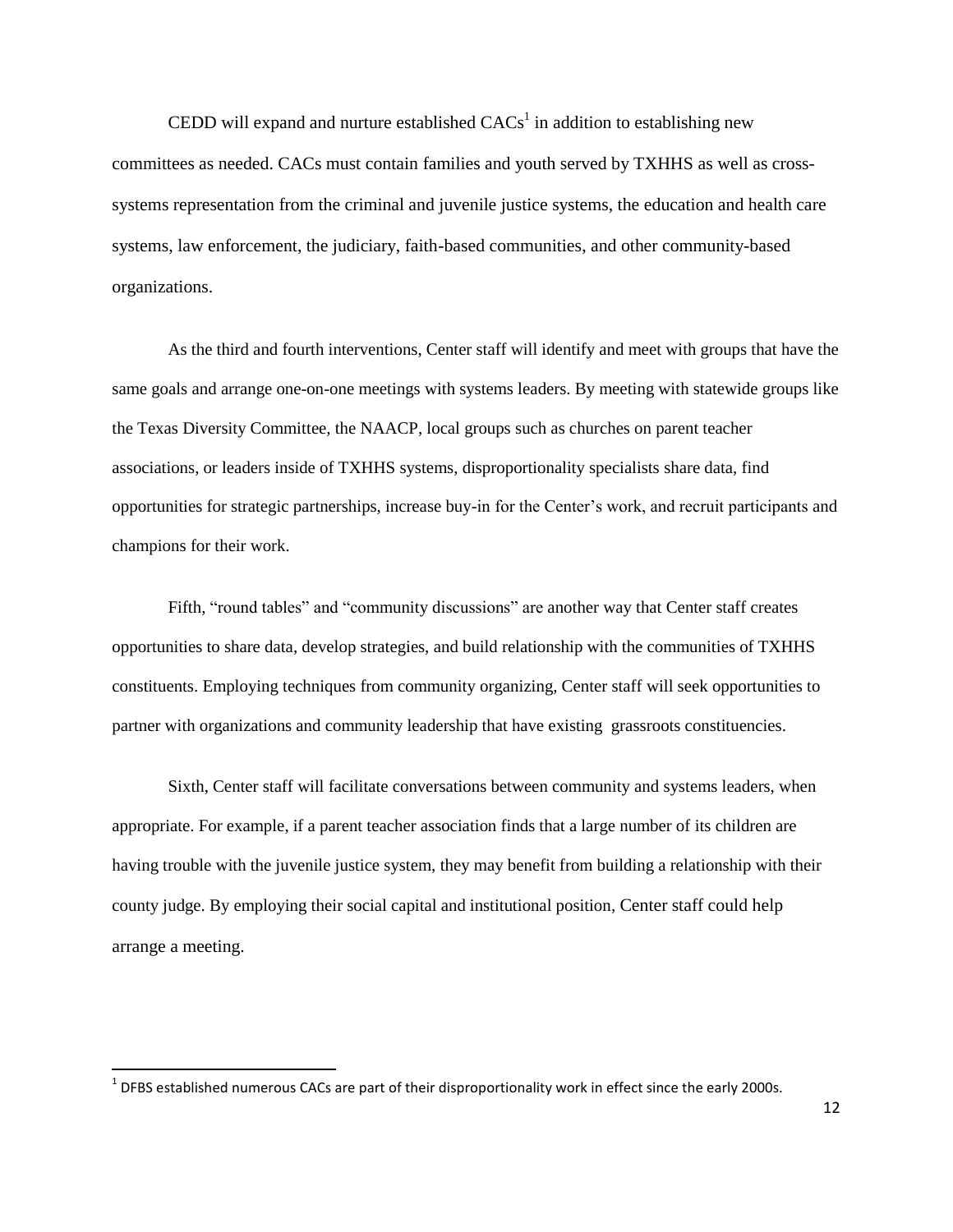Finally, staff may participate on boards or committees of organizations that have an impact on outcomes in target communities. By participating on a mayoral public health task force, for example, a specialist builds social capital that will benefit other activities, and can ensure that racial disproportionality and strategies that address institutional racism are consistently on the agenda as the task force attempts to address public health issues.

These seven interventions, in theory, contribute to four first-stage proximal outcomes: decreased fragmentation within individual systems, increased contact and communication between systems, increased contact and communication between systems and communities, and a change in thinking among all involved. The first three, in theory, contribute significantly to the change in thinking. The rest of the intervention depends on the change of thinking taking place.

The Center aims to cause four main shifts in thinking for stakeholders. First, stakeholders should come to understand that services and programs do not always benefit constituents. Instead, they benefit constituents in some ways, and hurt them in some ways. Second, services benefit and hurt certain people and populations differently. Third, constituent communities do not cause poor outcomes (eg. school expulsions) primarily because they are irresponsible, ignorant, and/or make poor choices. Instead, constituents AND systems are responsible for creating poor outcomes. Fourth, outcomes are not out of stakeholders' collective control. Instead, communities and institutional gatekeepers can work collectively and drive a change in outcomes.

Direct research supports the assumption that anti-racist training will contribute to the desired changes in thinking [\(Lawrence and Tatum 1997,](#page-34-1) [Webb and Sergison 2003,](#page-36-2) [Johnson, Antle et al. 2009\)](#page-33-2). Social capital theory and research on provider bias also support the Center's assumption that increased communication and contact between and within systems and communities will also contribute.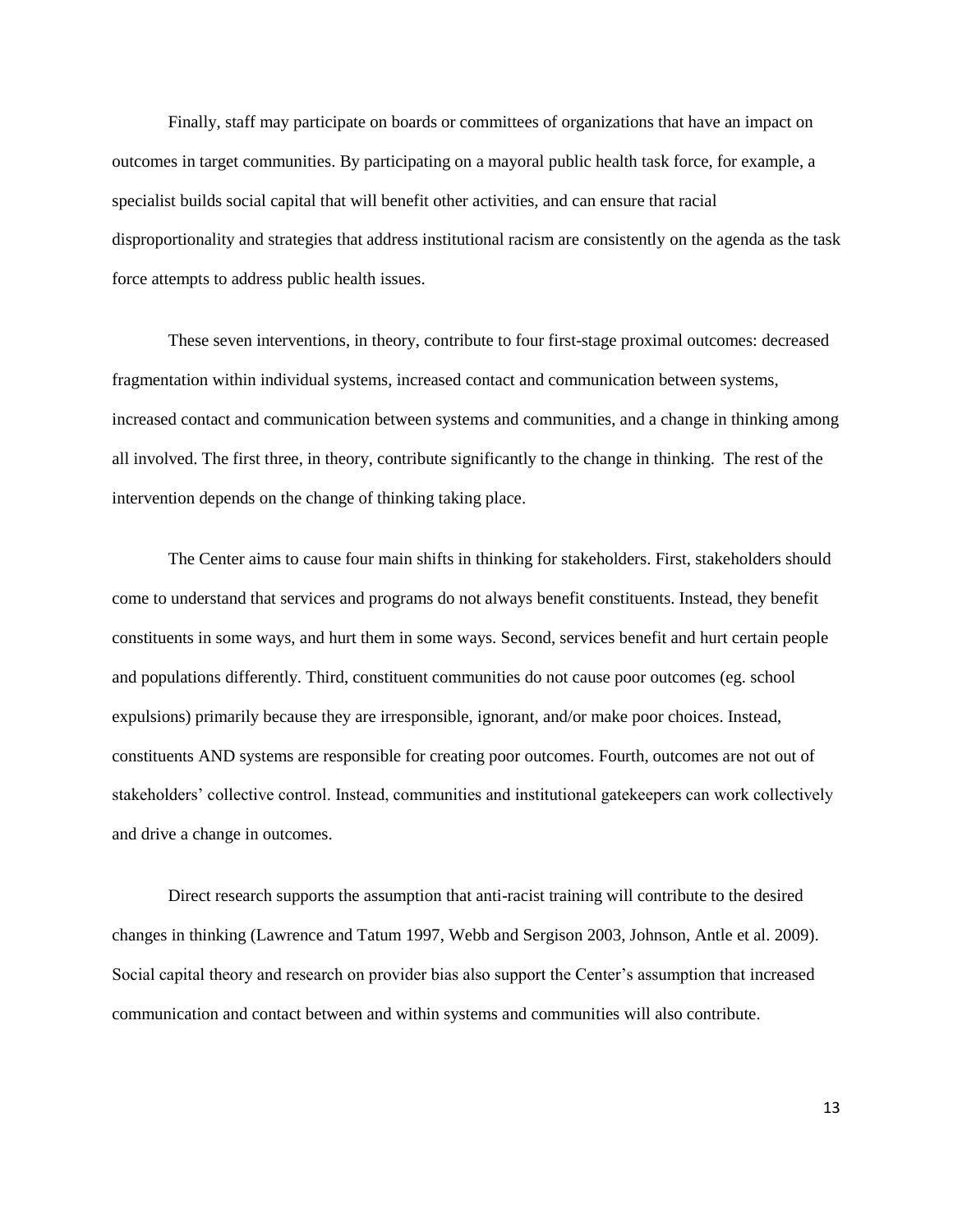Social theorists identify 3 main types of social capital: bonding (strengthening existing relationships), bridging (building new relationships), and linking (fostering new linkages between community members and community organizations) [\(Walter 2012\)](#page-36-3). By bringing diverse stakeholders together to reflect on their work, their relationships, and their goals for their community, the Center is fostering the development of social capital.

New social capital, in turn, directly impacts thinking - perceptions of the world, self and community. Social capital can foster belief in the power of collectivity, belief in the effectiveness of one's own actions, and belief that one can influence political processes, organizations, and communities [\(Wallerstein 2006,](#page-36-4) [Attree, French et al. 2011\)](#page-32-2). In this way, increasing social capital changes thining and stakeholders come to believe they can drive outcomes by working collectively.

While examples of social capital development largely focus on the community of constituents, providers must also change *their* thinking (as opposed just patients or clients changing their thinking) to reduce racial disproportionality [\(Burgess, Van Ryn et al. 2007\)](#page-32-3). For example, providers likely make decisions that contribute to disparities because of their implicit bias. Even controlling for client classstatus, providers see African Americans as *more* personally responsible for their poverty than whites [\(Rivaux, James et al. 2008,](#page-35-0) [Dettlaff, Rivaux et al. 2011\)](#page-32-4). One way decrease provider bias is through engagement with client communities. Even outside of a formal community-building process, engagement with client communities can reduce provider fear, provider bias, and even change provider actions [\(Stephan and Stephan 2001,](#page-35-1) [Burgess, Fu et al. 2004,](#page-32-5) [Stein, Frankel et al. 2005,](#page-35-2) [Pettigrew and Tropp 2006,](#page-35-3) [Baumann, Dalgleish et al. 2011\)](#page-32-6).

The second crucial premise of the model is that increased contact, increased communication, and changes in thinking will translate into changes in behavior. The new thinking, contact, and communication should impact: daily decision-making of systems representatives (eg. whether TXHHS staff takes a call from community leader in the middle of a busy day); daily decision-making of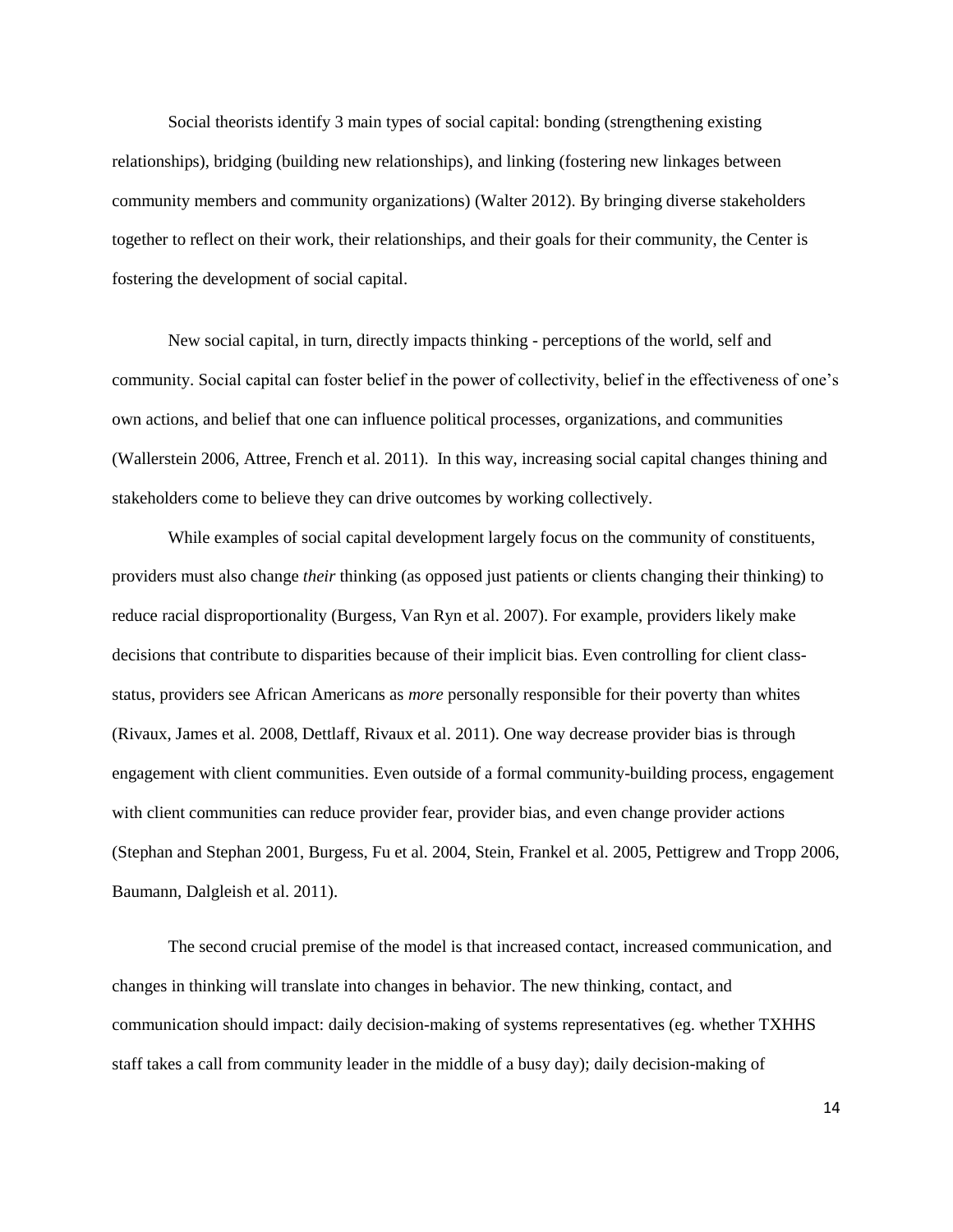community-members (eg. whether or not call an institution or community organization); case-level decision-making (eg. whether or not to remove a child); policies and procedures (eg. where to administer services, or what times to administer services ); the level of community engagement (eg. increased parent involvement with Family Team Meetings); and the unspoken 'culture' within HHSC and related organizations (eg. adherence to Texas Model becomes important like timely reporting).

Providers (in education and social work) do in fact change day-to-day and case-level decisionmaking patterns as a result of training and increased contact with constituent communities [\(Lawrence and](#page-34-1)  [Tatum 1997,](#page-34-1) [Sleeter 2001,](#page-35-4) [Sheets, Wittenstrom et al. 2009,](#page-35-5) [Texas Department of Family and Protective](#page-35-6)  [Services 2010\)](#page-35-6). Constituents, likewise, are more likely to take action in their own interest when they change their perceptions as a result of increases in social capital [\(Minkler, Wallerstein et al. 1997,](#page-34-3) [Wallerstein 2006\)](#page-36-4).

Increased communication and contact change decisions and actions on a collective level as well. Theory of cognitive diversity helps explain how. A collective that is diverse in functional expertise, training, and background has a larger aggregate knowledge-base and can more effectively locate gaps and connections within existing knowledge-bases [\(De Dreu and West 2001,](#page-32-7) [Burt 2004,](#page-32-8) [Page 2008\)](#page-34-4). The benefits of contact and communication between diverse team members are particularly salient when solving social problems -like racial inequity - that are influenced by a broad network of people, organizations, and communities [\(Gray 1989,](#page-33-3) [Zuckerman, Kaluzny et al. 1995,](#page-36-5) [Lasker and Weiss 2003\)](#page-34-5) and when – as is the case with the Center – stakeholders seek out and value difference and strategic collaborations [\(Homan, Van Knippenberg et al. 2007,](#page-33-4) [Mitchell, Nicholas et al. 2009\)](#page-34-6).

Social capital theory also helps understand the ways that contact and communication can have significant results on decisions and actions specifically related to racial inequity. Szreter and Woolcock note in a discussion on health: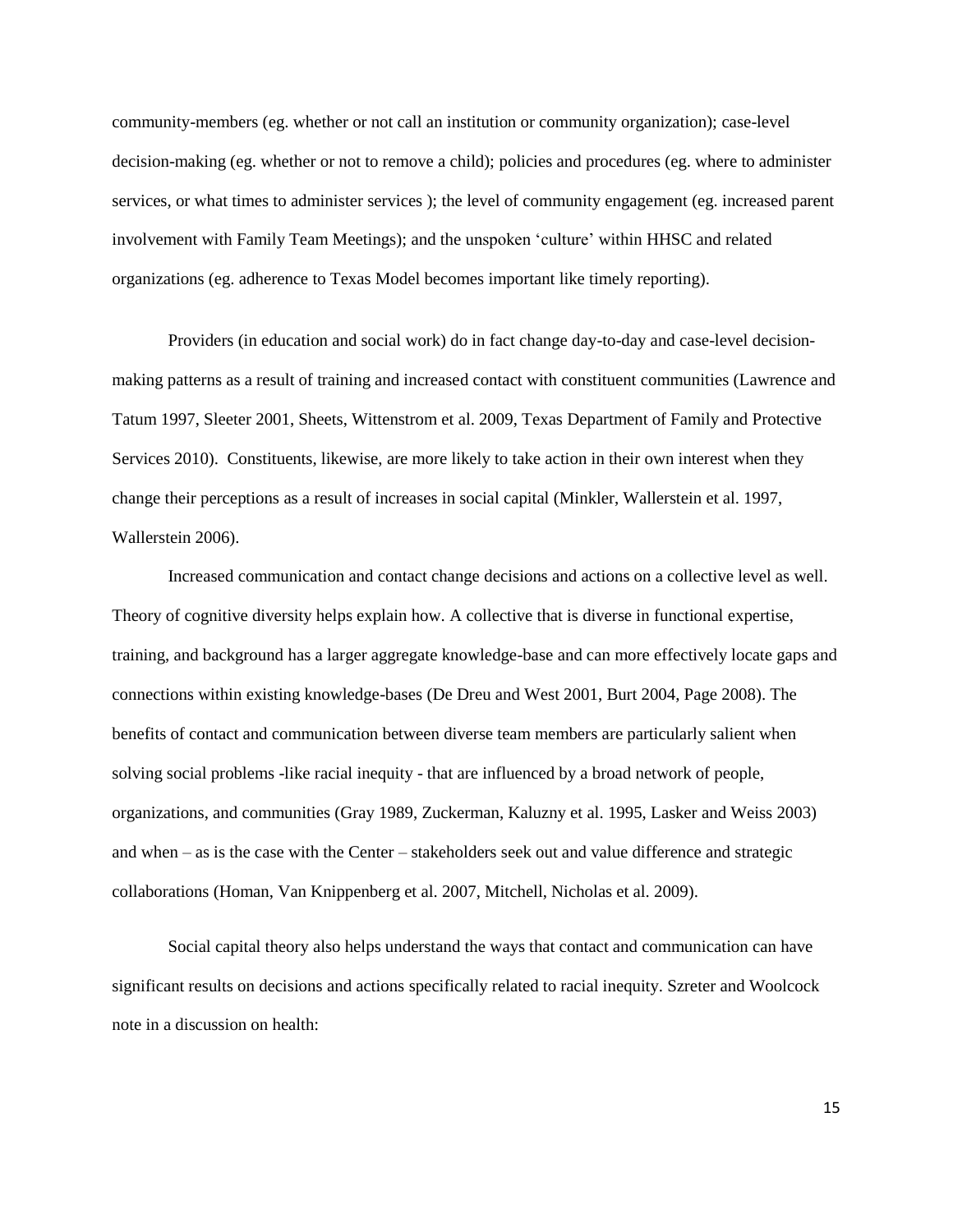[Social capital theory] places great emphasis on whether or not these relationships are founded on mutual respect between people, differentiated either horizontally by their varying social identities or vertically by their access to different levels of power and authority…

…the linking social capital concept indicates that in addition to such physiological impacts, if relationships of trust and respect deteriorate between the poor and the range of more privileged people in their lives who are involved in delivering the essential public services of education, health, and social security, then the capacity of the poor to acquire, utilize and benefit from health-enhancing material goods will be seriously compromised [\(Szreter and](#page-35-7)  [Woolcock 2004\)](#page-35-7).

Said in reverse, if relationships of trust and respect are *developed* between the poor and the people who deliver their essential public services, the poor will greatly *expand* their capacity to acquire, utilize and benefit from goods and resources. Relationships (contact and communication), in other words, cause the poor to take new actions.

In the last step of the Center's model, changes in decision-making and actions should have an impact on target communities in the areas of health, education, child welfare, and juvenile justice. The intervention aims to cause an overall decrease in negative outcomes as well as a reduction in the relative rate index between blacks and whites in each example. In health, the Center hopes to impact Cesarean sections that are not medically indicated (as a percentage of total births) and inductions before 36 weeks (as a percentage of total births). In education they hope to impact students classified as "at-risk," dropouts, mandatory discipline, and discretionary discipline (each as a percentage of total enrollment). In juvenile justice, they hope to impact arrests (as a percentage of total juvenile population), referrals (as a percentage of total juvenile population), confinements (as a percentage of total petitions), and transfers (as a percentage of total petitions). In child welfare, they will target removals (as a percentage of total investigations).

Because of the large number and complexity of factors that contribute to outcomes in these systems, the Center chose metrics that it feels TXHHS providers and policies could impact in  $3 - 5$  years. All of the metrics the Center plans to impact are currently being tracked by TXHHS or a related organization.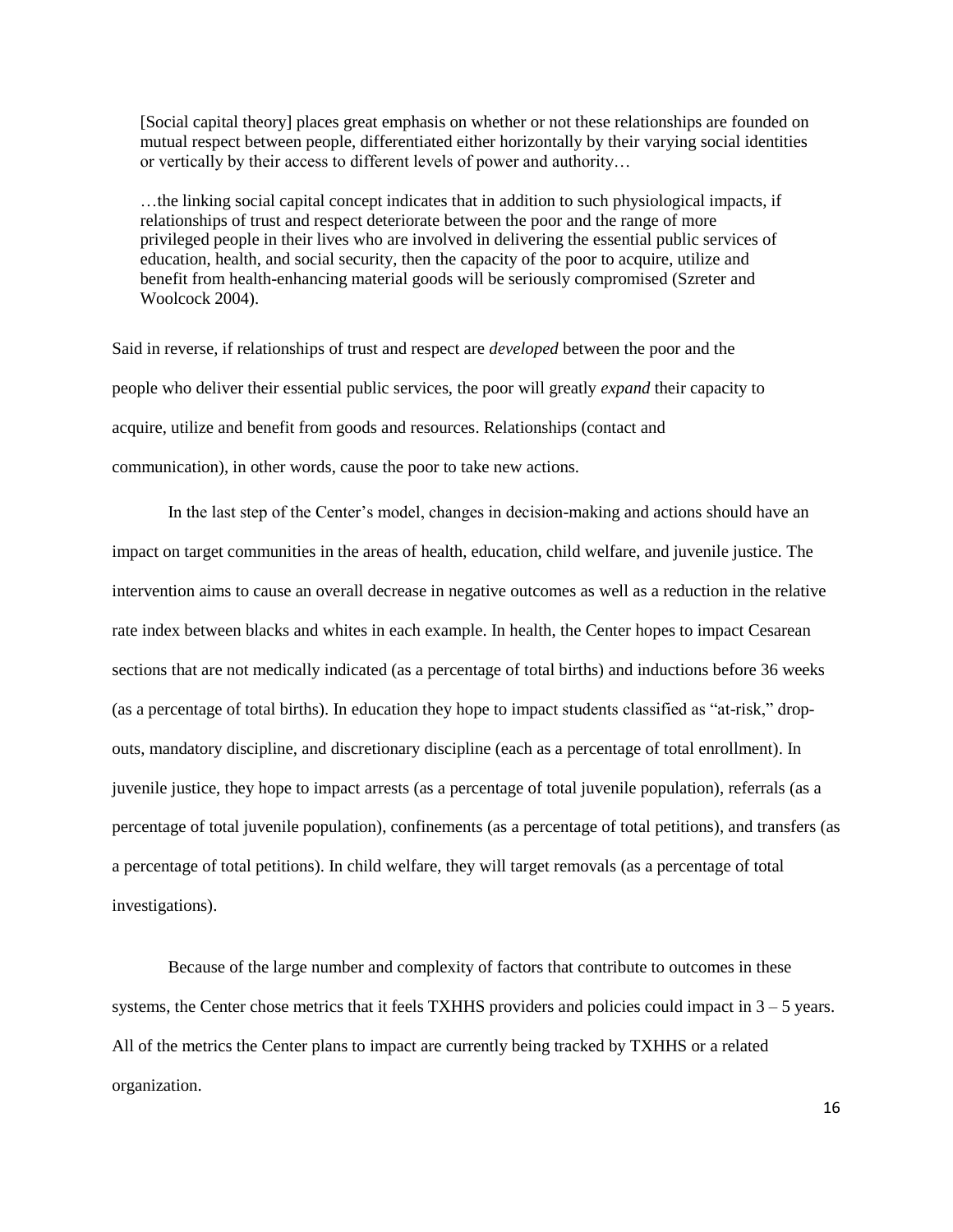# **THE THEORY BEHIND THE INTERVENTION: INSTITUTIONALIZED RACISM AS A ROOT CAUSE**

To evaluate the Center's work, it is important to understand the Center's theory of "institutionalized racism" as the root cause of disproportionality and disparities and the Texas Model their guidelines for engagement.

By "institutionalized racism," the Center refers to the "racialized social system" of the United States, as defined by Eduardo Bonilla-Silva: a society "in which economic, political, social, and ideological levels are partially structured by the placement of actors into racial categories or races" [\(Bonilla-Silva 1997\)](#page-32-0).

U.S. and Texas-level data support this theory. National disparities and disproportionalities have been documented in education, child welfare, juvenile justice, and health – each and every system the Center is charged to address. In each case, the racial inequity is classified as persistent, uncomfortably high, indisputable, pervasive, or unchanging [\(Courtney and Skyles 2003,](#page-32-9) [Harris and Herrington 2006,](#page-33-5) [Kempf-Leonard 2007,](#page-33-6) [Flores 2010\)](#page-33-7).

Despite the striking similarity of racial inequity across systems, different fields have developed different language to explain it. In health, researchers usually call racial inequity 'disparities;' in education, 'achievement gaps;' in juvenile justice, 'disproportionate minority contact;' and in child welfare, 'disproportionality.' The siloed language may discourage practitioners from looking to other systems for insights or for root causes that impact all systems. Table 2 outlines terms describing racial inequity, general definitions, and the systems where terms are commonly used.

Texas outcomes show the same pattern; racial inequity exists in every system. The chart in figure 2 shows data from TX agencies and a number of statewide studies in education [\(Fowler, Lightsey et al.](#page-33-8)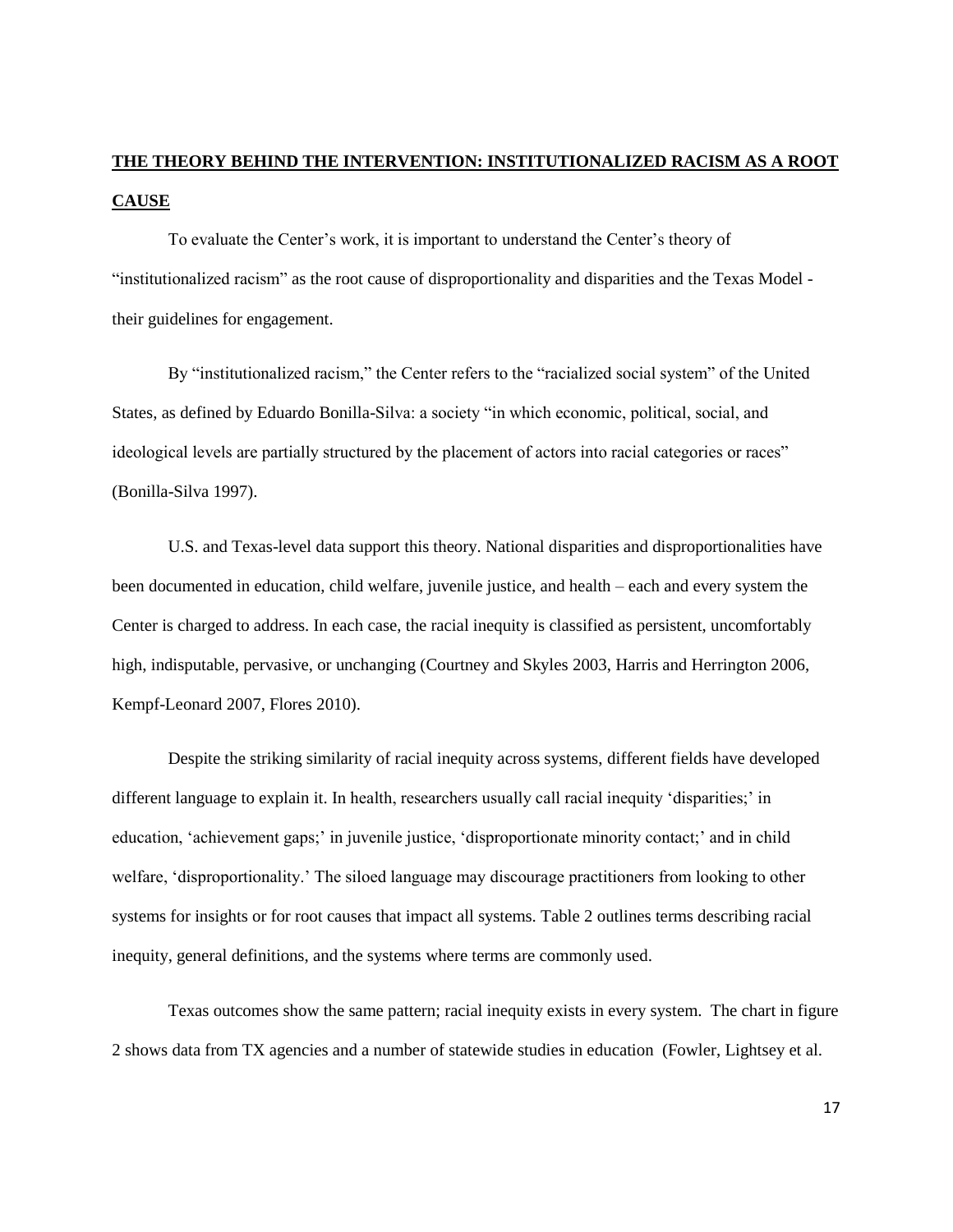[2007\)](#page-33-8), child welfare [\(Texas Department of Family and Protective Services 2009\)](#page-35-8), juvenile justice [\(Texas](#page-35-9)  [Juvenile Justice Department 2010\)](#page-35-9), and criminal justice [\(Texas Department of Criminal Justice 2009,](#page-35-10) [Texas Department of Criminal Justice 2010,](#page-35-11) [Texas Department of Criminal Justice 2010\)](#page-35-12).

| <b>Term</b>                                | Definition*                                                                                                                                                                                                                                                                                                                                                                                                                                                                                                                                 | <b>Commonly used</b>        |
|--------------------------------------------|---------------------------------------------------------------------------------------------------------------------------------------------------------------------------------------------------------------------------------------------------------------------------------------------------------------------------------------------------------------------------------------------------------------------------------------------------------------------------------------------------------------------------------------------|-----------------------------|
|                                            |                                                                                                                                                                                                                                                                                                                                                                                                                                                                                                                                             | in:                         |
| Disproportionality                         | The fact that some racial or ethnic groups of families and children are<br>represented in various child welfare services populations at levels that are<br>disproportionate to their numbers in the overall family or child population. <sup>A</sup>                                                                                                                                                                                                                                                                                        | Child welfare               |
| <b>Health Disparity</b>                    | Differences in health outcomes and their determinants between segments of<br>the population, as defined by social, demographic, environmental, and<br>geographic attributes. <sup>B</sup>                                                                                                                                                                                                                                                                                                                                                   | Health and mental<br>health |
| Disproportionate minority<br>contact (DMC) | The disproportionate number of minority youth that come into contact with<br>the juvenile justice system. <sup>C</sup>                                                                                                                                                                                                                                                                                                                                                                                                                      | Juvenile justice            |
| Achievement gap                            | The difference in the performance between each Elementary and Secondary<br>Education Act (ESEA) subgroup (Overall, Asian, Black, Hispanic, White,<br>Free or Reduced Price Meals, Limited English Proficient Students, and<br>Special Education Students) within a participating Local Education Authority<br>(LEA) or school and the statewide average performance of the LEA's or<br>State's highest achieving subgroups in reading/language arts and mathematics<br>as measured by the assessments required under the ESEA. <sup>D</sup> | Education                   |

Table 2: Terminology used to describe racial inequity in different systems

\*Note: Practitioners within a discipline often disagree about precise term definitions. These examples are drawn from reputable organizations and are intended to illustrate the general degree of similarity across systems. Sources: A - [\(Courtney and Skyles 2003\)](#page-32-9) B - [\(Center for Disease Control and Prevention 2011\)](#page-32-10) C - [\(U.S. Department of Justice](#page-36-6)  [Office of Justice Programs 2012\)](#page-36-6) D - [\(U.S. Department of Education 2012\)](#page-36-7)

Clear disproportionality exists in each system. The y-axis of the chart is a relative rate index, and expresses how many times more or less likely than whites someone of a particular race is to end up in each category. The x-axis is a set of metrics from education, child welfare, juvenile justice, criminal justice, and health. The two metrics from each system are intended to provide a general sense of how each racial group fares in each system. For example, for education the chart includes expulsions and "serious or persistent behavior" expulsions. In health the chart includes pre-term births and age-adjusted deaths from diabetes.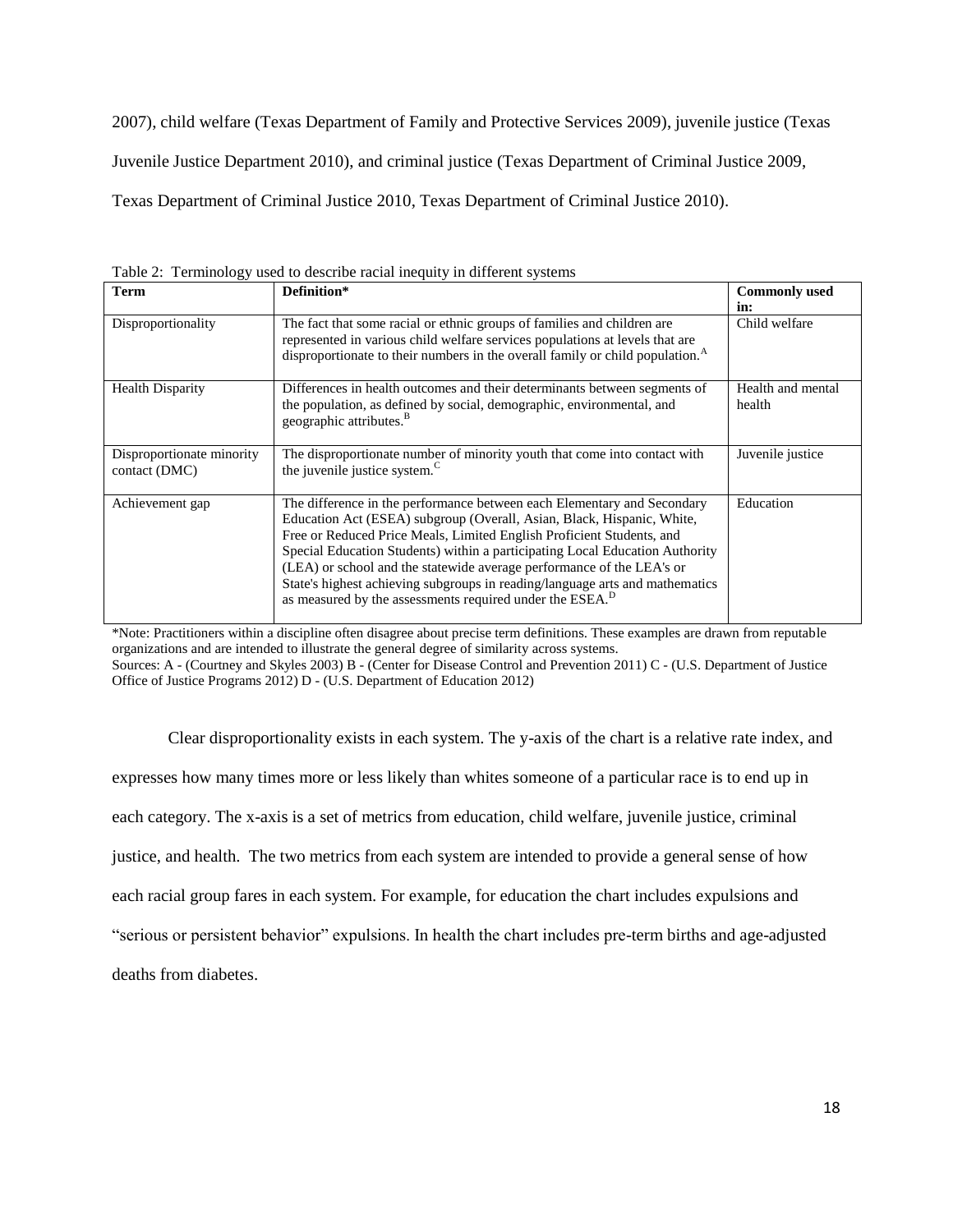Also relevant to the Center's work (but not included in the chart), Texas children face a racial achievement gap [\(Linton and Kester 2003\)](#page-34-7) in education, disparities in health access [\(Waidmann and](#page-36-8)  [Rajan 2000\)](#page-36-8), and disparities in health outcomes [\(Lackey 2012\)](#page-34-8).



Figure 2: Racial inequity by system in Texas

Source: Center for the Elimination of Disproportionality and Disparities, *Texas Cross-Systems Data.pdf*

Several aspects of the racialized social system framework explain the patterns in the data. First, a racialized social system is built around a racial hierarchy. In the U.S. the racial hierarchy was established with whites on top and blacks on bottom [\(Feagin 2006,](#page-33-9) [Bonilla-Silva 2010\)](#page-32-11). Outcomes in Texas - with African Americans nearly always fairing worst and whites nearly always faring best – corroborate this theory.

Second, institutionalized racism operates simultaneously in all systems at once. Racially disparate outcomes are not a failure of any one system in particular. In fact, they are not a failure or an aberration, but rather the expected outcomes of the underlying racialized social system. The persistent and parallel nature of disparate outcomes nationally and in Texas corroborates this piece of the theory.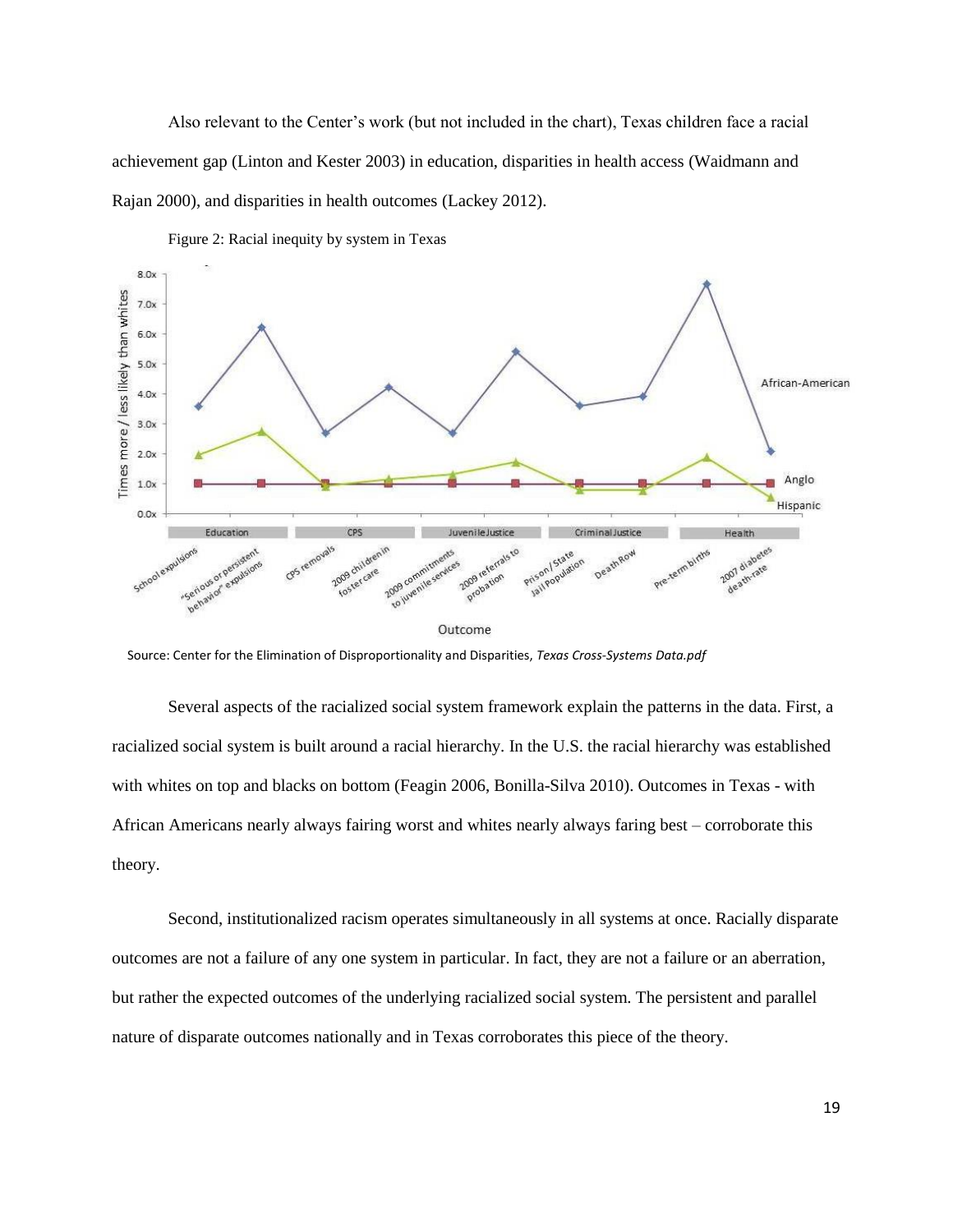Third, in a racialized social system whites (and some people of color) develop an all-

encompassing racial frame ("an organized set of racialized ideas, stereotypes, emotions, and inclinations to discriminate") [\(Feagin 2006\)](#page-33-9). This frame explains and interprets existing inequity, encourages actions consistent with the frame, and changes as necessary to rationalize the inequality [\(Feagin 2006,](#page-33-9) [James](#page-33-10)  [2008,](#page-33-10) [Bonilla-Silva 2010\)](#page-32-11). A racial frame that actively discourages whites from perceiving the systemic nature of racism [\(Feagin 2006,](#page-33-9) [Bonilla-Silva 2010\)](#page-32-11) explains why practitioners and researchers would continue to analyze racial inequity at the level of each individual system, without analyzing clear parallels in the inequity across systems.

# **GUIDELINES FOR ENGAGEMENT: THE TEXAS MODEL FOR ADDRESSING DISPROPORTIONALITY AND DISPARITIES**

Given their analysis of the problem and the data that supports their view, the Center developed the Texas Model . The Model is comprised of seven guidelines for engagement to guide the work of practitioners who want to ensure that their interventions address the root cause of institutionalized racism. Although each component of the model has been tested and recommended by practitioners and researchers in other fields, the combination and simultaneous implementation of all seven is unique.

The first component is "data-driven strategies: all data collection, research, evaluation, and reporting includes a breakdown by race and ethnicity. Data is compared to the racial and ethnic populations of a defined area. Data is examined from a systemic and cross systems perspective and shared transparently with systems and the communities affected by the data outcomes." Data collection by race and an analysis of that data with a holistic, cross-systems, and historical perspective has been advocated by academics and practitioners working to expose the structural nature of racism as well as those working to eliminate disparities or disproportionality within a particular system [\(Bonilla-Silva 2001,](#page-32-1) [Smedley and](#page-35-13)  [Stith 2003,](#page-35-13) [Nellis 2005,](#page-34-9) [Feagin 2006,](#page-33-9) [Pager and Shepherd 2008,](#page-34-10) [National Partnership for Action to End](#page-34-11)  [Health Disparities 2011\)](#page-34-11).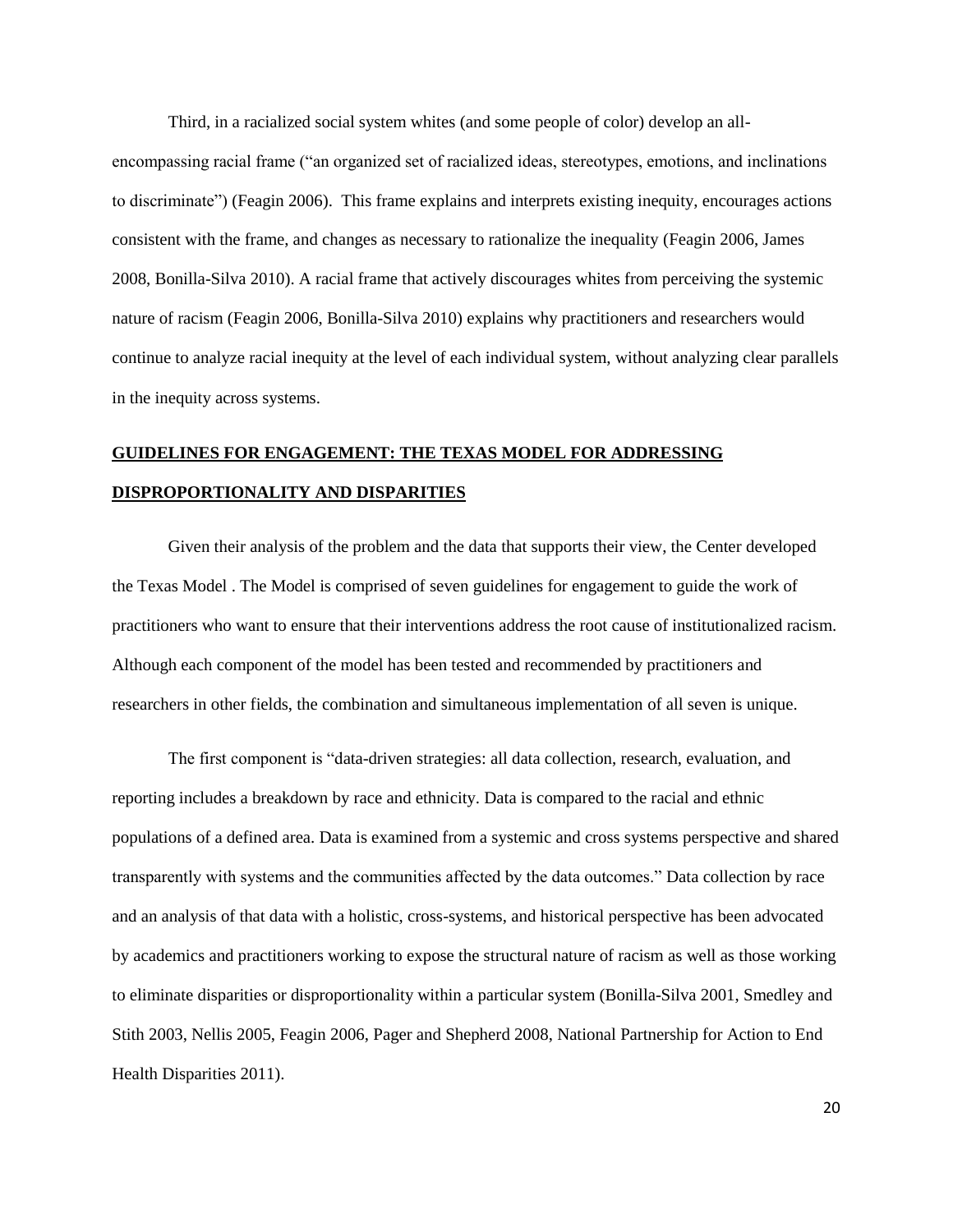The second component is "leadership development: develop both systems and community leaders grounded in training defined by anti-racist principles and who are willing to support internally and externally individuals within the same leadership framework." Community organizing, public health, and empowerment models have documented the importance of deliberate leadership development among constituents [\(Alinsky 1989,](#page-32-12) [Chisom and Washington 1996,](#page-32-13) [Minkler, Wallerstein et al. 1997,](#page-34-3) [Leary 2005,](#page-34-12) [Wallerstein 2006,](#page-36-4) [Gutierrez and Lewis 2012\)](#page-33-11) as well as system's representatives [\(Chisom and](#page-32-13)  [Washington 1996,](#page-32-13) [Feagin 2006,](#page-33-9) [Bonilla-Silva 2010,](#page-32-11) [Baumann, Dalgleish et al. 2011\)](#page-32-6). Race-conscious leadership development is particularly important when addressing racial disparities or problems affecting communities of color [\(National Partnership for Action to End Health Disparities 2011,](#page-34-11) [Gutierrez and](#page-33-11)  [Lewis 2012\)](#page-33-11).

The third component is "culturally competent workforce: develop workforce that reviews and examines its work through an anti-racist and humanistic lens." Although some institutions have failed to take up workforce development that is anti-racist (as opposed to multi-cultural), a growing number of practitioners and researchers are demanding it [\(Troyna 1987,](#page-36-1) [Chisom and Washington 1996,](#page-32-13) [Jones 2002,](#page-33-1) [Nairn, Hardy et al. 2004,](#page-34-0) [Leary 2005,](#page-34-12) [Sullivan and Artiles 2011\)](#page-35-14).

The forth component is "community engagement: recognize strengths of grass roots community, hear its ideas, and include community throughout process." Community engagement is consistently recommended as a necessary strategy to address racial and ethnic disparities and problems connected to poverty [\(Minkler, Wallerstein et al. 1997,](#page-34-3) [Szreter and Woolcock 2004,](#page-35-7) [Wallerstein 2006,](#page-36-4) [National](#page-34-11)  [Partnership for Action to End Health Disparities 2011\)](#page-34-11).

Fifth is "Cross-systems collaboration: share data, training, and dialogue with systems, institutions, and agencies that serve the same vulnerable populations." Due to the interconnectedness of results across systems, many researchers an practitioners demand a multi-systems approach [\(Gray 1989,](#page-33-3) [Zuckerman, Kaluzny et al. 1995,](#page-36-5) [Lasker and Weiss 2003,](#page-34-5) [Feagin 2006,](#page-33-9) [National Partnership for Action to](#page-34-11)  [End Health Disparities 2011\)](#page-34-11).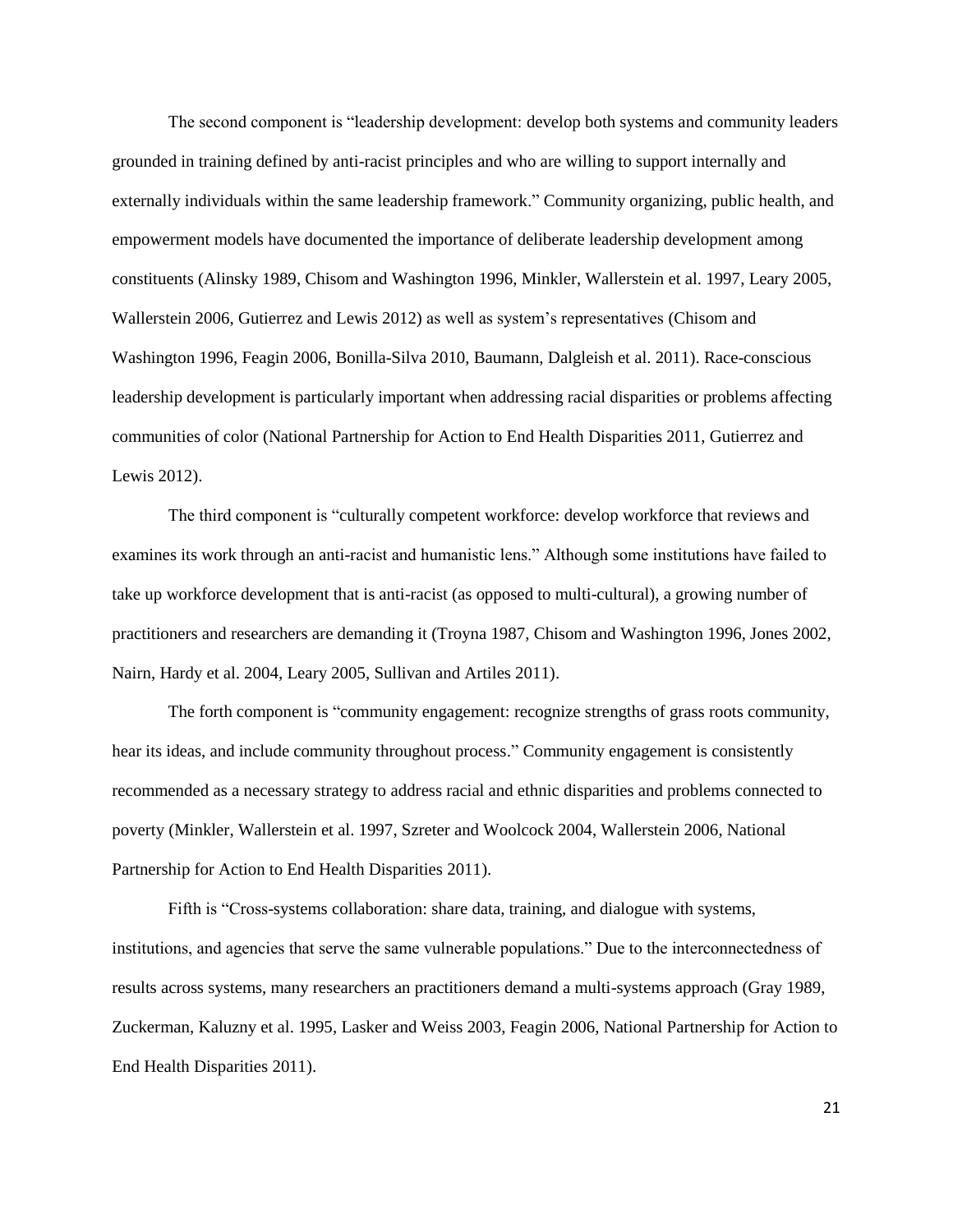Sixth is "training defined by anti-racist principles: train staff and partners in principles that ensure work at culturally, linguistically, and institutionally appropriate levels." Many recommend anti-racist training over multi-culturalism [\(Troyna 1987,](#page-36-1) [Chisom and Washington 1996,](#page-32-13) [Nairn, Hardy et al. 2004,](#page-34-0) [Leary 2005,](#page-34-12) [Sullivan and Artiles 2011\)](#page-35-14).

Seventh is "an understanding of the history of institutional racism and the impact on poor communities and communities of color: develop common analysis of racism and history that led to current outcomes." A racialized social systems analysis clearly shows how class inequalities were formed and maintained in part by racial inequities and vice-versa [\(Jones 2000,](#page-33-12) [Bonilla-Silva 2001,](#page-32-1) [Krieger 2003,](#page-34-13) [Feagin 2006\)](#page-33-9). Rather than struggling to distinguish which poor outcomes are caused by race and which poor outcomes are caused by class, the Center examines how history and institutionalized racism explain *why* race and class are so highly correlated. The Center also studies and addresses the ways poverty and racism contribute to poor outcomes for all Texans. Researchers from a number of fields have stressed the importance of understanding the historic and current intersections of race and class [\(Krieger 2003,](#page-34-13) [Daniels and Schulz 2006,](#page-32-14) [Bankhead and Erlich 2008,](#page-32-15) [James 2008,](#page-33-10) [Gee and Ford 2011,](#page-33-13) [Gutierrez and](#page-33-11)  [Lewis 2012\)](#page-33-11).

# **THE EVALUATION DESIGN:**

Initially, I had recommended a basic model that would compare pre and post outcomes in a set of control groups and a set of test groups (see figure 3 for design). From the set of Texas ZIP codes in metropolitan areas, the center would select three to five test ZIP codes to treat.

I intended to track a series of relative rate indices comparing whites, African Americans, and Hispanics in the systems of education, child welfare, juvenile justice, health and mental health. If the test groups demonstrated a reduction in disparities (excepting a reduction in disparities cause by a worsening of outcomes for whites), an improvement in overall outcomes, or both, the intervention would be deemed a success.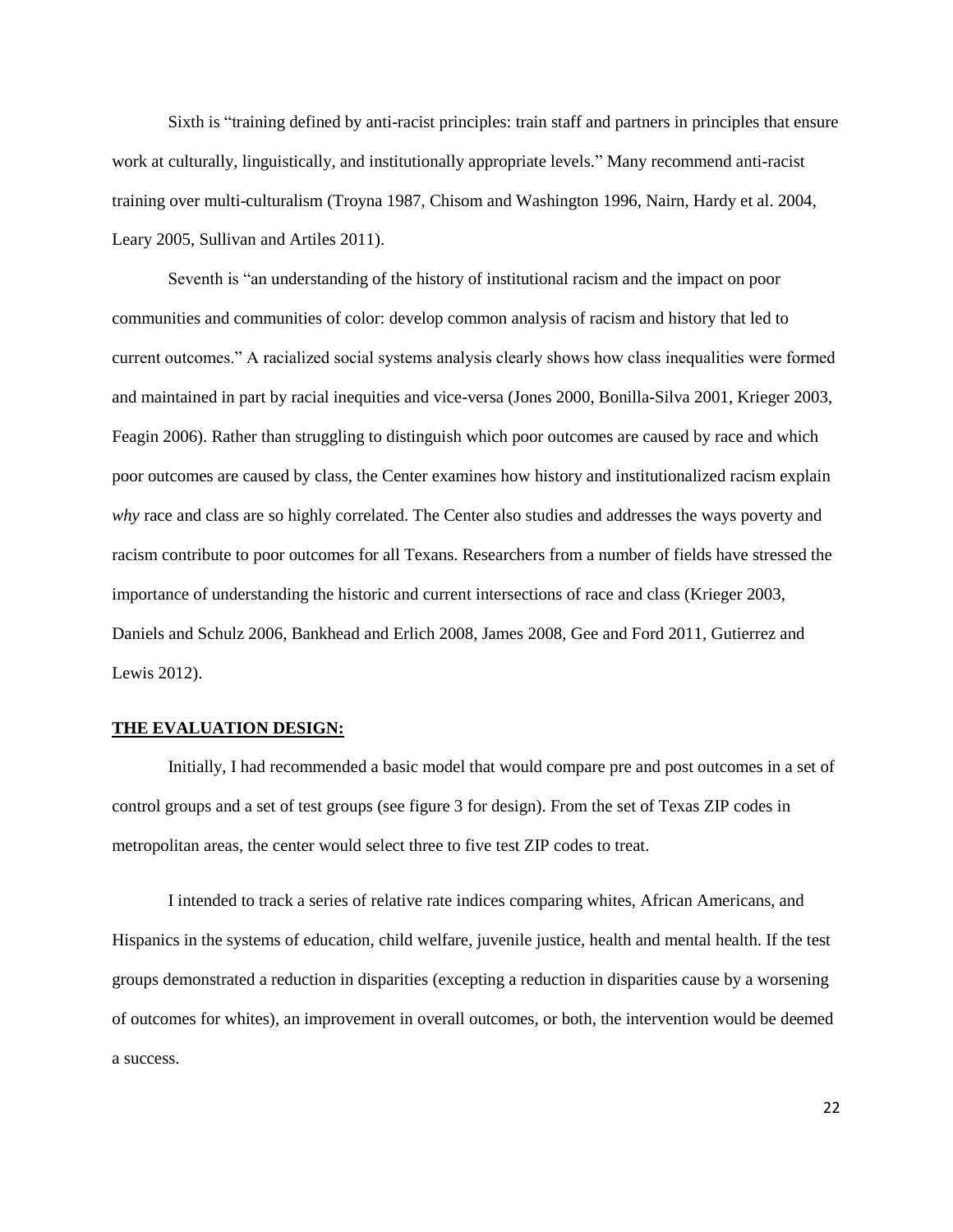The key to the evaluation was finding three – five "control" zip-codes to leave alone so the Center could observe changes in proximate and distal outcomes between the test and control groups (see figure 3 below). Based on my clients experience in the field, we expected to find high correlation between poor outcomes in particular ZIP codes. We hypothesized, for example, that in ZIP codes where school systems were classifying large numbers of students as 'at risk', we would also find that courts were trying more children as adults, and that child welfare workers were removing more children per investigation than in other areas. The test and control ZIP codes would be those ZIP codes that showed poor outcomes and high racial disparity across outcomes. We would then match control and test ZIP codes by matching on racial makeup, educational attainment, wealth, and income.



Figure 3:Evaluation design

Unfortunately, that strategy did not work as planned. In assembling the data to determine the test and control ZIP codes and establish baseline measurements, I found that the sample-sizes at the ZIP code level were too small to provide any meaningful conclusions. The Center will need to consider other options for evaluating the effectiveness of the intervention. Still my analysis should prove useful in demonstrating the challenges associated with ZIP code-level analysis as originally proposed.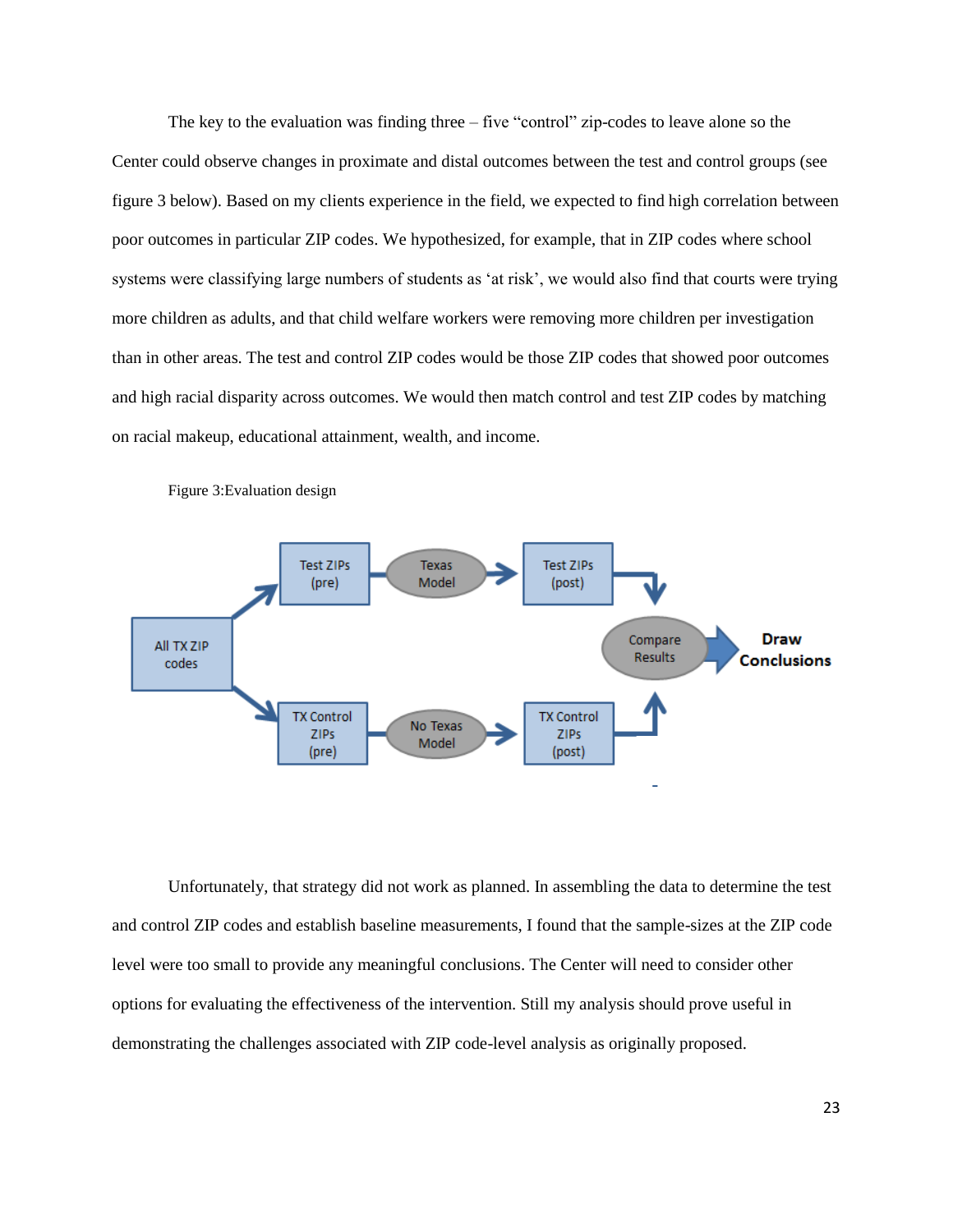#### **THE DATA SET:**

In order to select ZIP codes and to establish baseline outcomes, I built a data set that included demographic and institutional outcome measures by ZIP Code seven major metropolitan statistical areas: Austin-San Marcos, Beaumont-Port Arthur, Corpus Christi, Dallas-Fort Worth, El Paso, Houston-Galveston-Brazoria, San Antonio, and Waco. I focused on the metropolitan areas specifically, because we suspected that the sample sizes in rural ZIP codes would certainly be too small to draw any meaningful conclusions.

I began by using ZCTA census data from 2010 for basic demographic characteristics; I included population size and density, racial and ethnic make-up, age, educational attainment, average household net worth, and median household income.

I also received institutional outcome data by ZIP code from the Texas Education Association (TEA), the Texas Department of Family Based Services (DFBS), and the Texas Juvenile Justice Department (TJJD). Due to additional institutional review board requirements, I did not receive the health data in time to include it in the analysis.

For the TEA, DFBS, and TJJD data, I created a series of ratios to examine overall prevalence of poor outcomes for a particular ZIP code as well as relative rate indices to examine the degree of racial disparity. Specifically, relative rate indices measure the times more or less likely than a white person that a Black or Latino person is to experience a particular outcome. I kept the disparity analysis to comparisons between Blacks, Latinos, and Whites because the small numbers of Asians and Native Americans in Texas make the data unreliable. I calculated the following rations (for the total population and as relative rate indices) for each ZIP code: students at risk per total students enrolled (education); students dropping out per total students enrolled (education); cases of discretionary discipline per total students enrolled (education); cases of mandatory discipline per total students enrolled (education);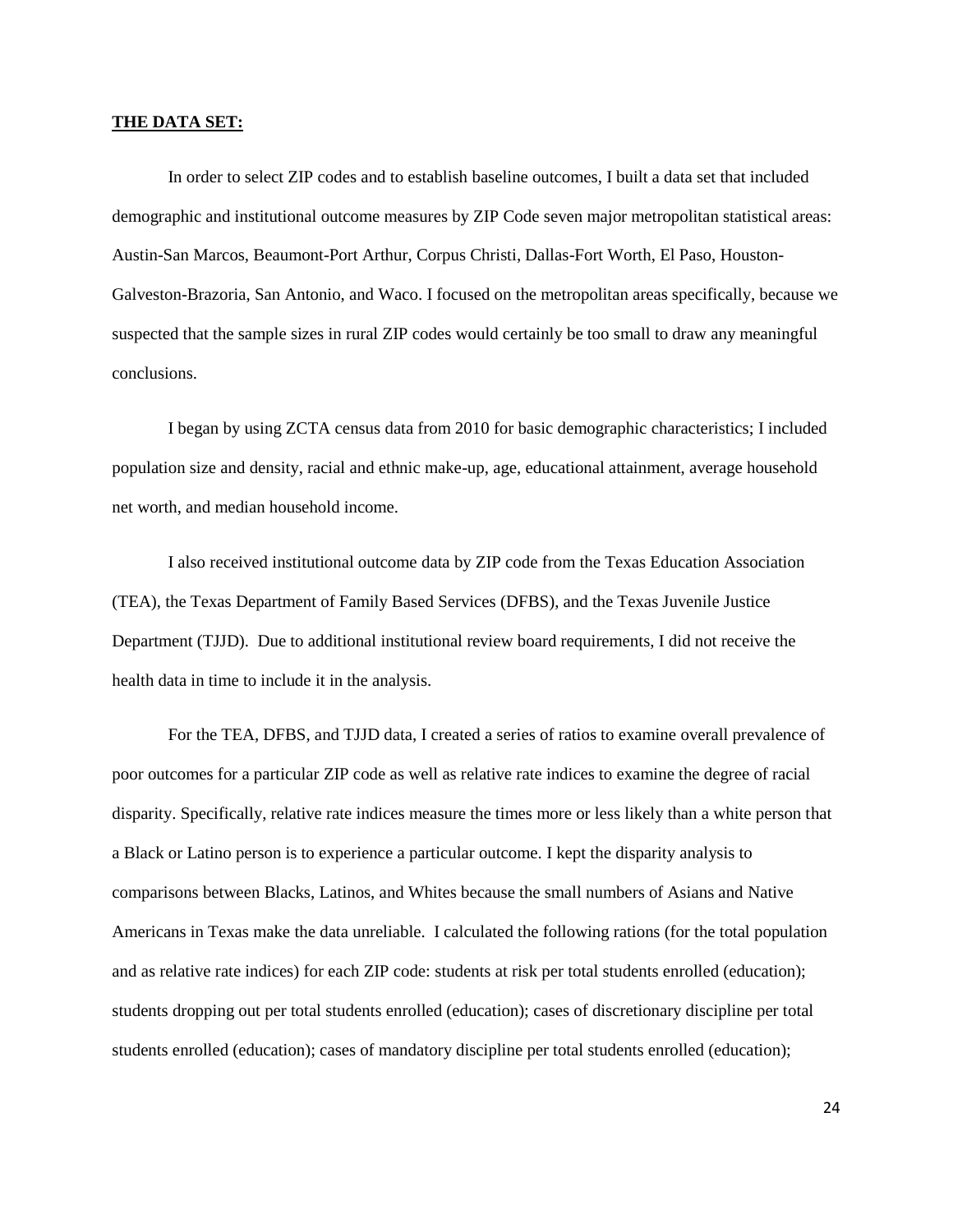removals per total number of investigations (DFBS); referrals to JJD per total youth population (TJJD); petitions per total referrals (TJJD); probations per total petitions (TJJD); youth sent to corrections per total petitions (TJJD); youth certified as adults per total petitions (TJJD); and youth receiving supervisory caution per total petitions (TJJD). With the ratios and census information aggregated into a single dataset, I could to look at the relationship of different outcomes at the ZIP code level and suggest a set of test ZIP code for the Center to focus its intervention.

In a final step of data analysis, I created a correlation table to test our hypothesis that poor outcomes would be correlated and concentrated in particular ZIP codes (Table 3). In theory, upon establishing that poor outcomes are concentrated in certain ZIP code areas, we would be able to locate which metropolitan ZIP codes in the state were facing the worst outcomes.

# **FINDINGS:**

As analyzed, the data show little to no correlation between educational outcomes (children at risk, dropout rates, discretionary discipline), juvenile justice outcomes (referrals to juvenile detention, and petitions per referral), and child welfare outcomes (rate of removal) in the data as analyzed. 13 of 15 of the relationships between outcomes have a correlation coefficient below .12 or above -.07, suggesting very weak relationships between the outcomes in different systems. Only two relationships show stronger correlation, and even those are still relatively weak. Dropouts / students enrolled correlates with referrals / total youth population with a coefficient of .2 and referrals / total youth population correlates with petitions / referrals with a coefficient of -.33,

The ZIP code analysis does show consistent correlation between race and education, race and net worth, and race and income, as we expected. The percentage of a ZIP code population that is white is correlated with Bachelor's level education (correlation coefficient of .4), higher HH net worth (correlation coefficient of .56), and higher media HH income (correlation coefficient of .56). The percentage of a ZIP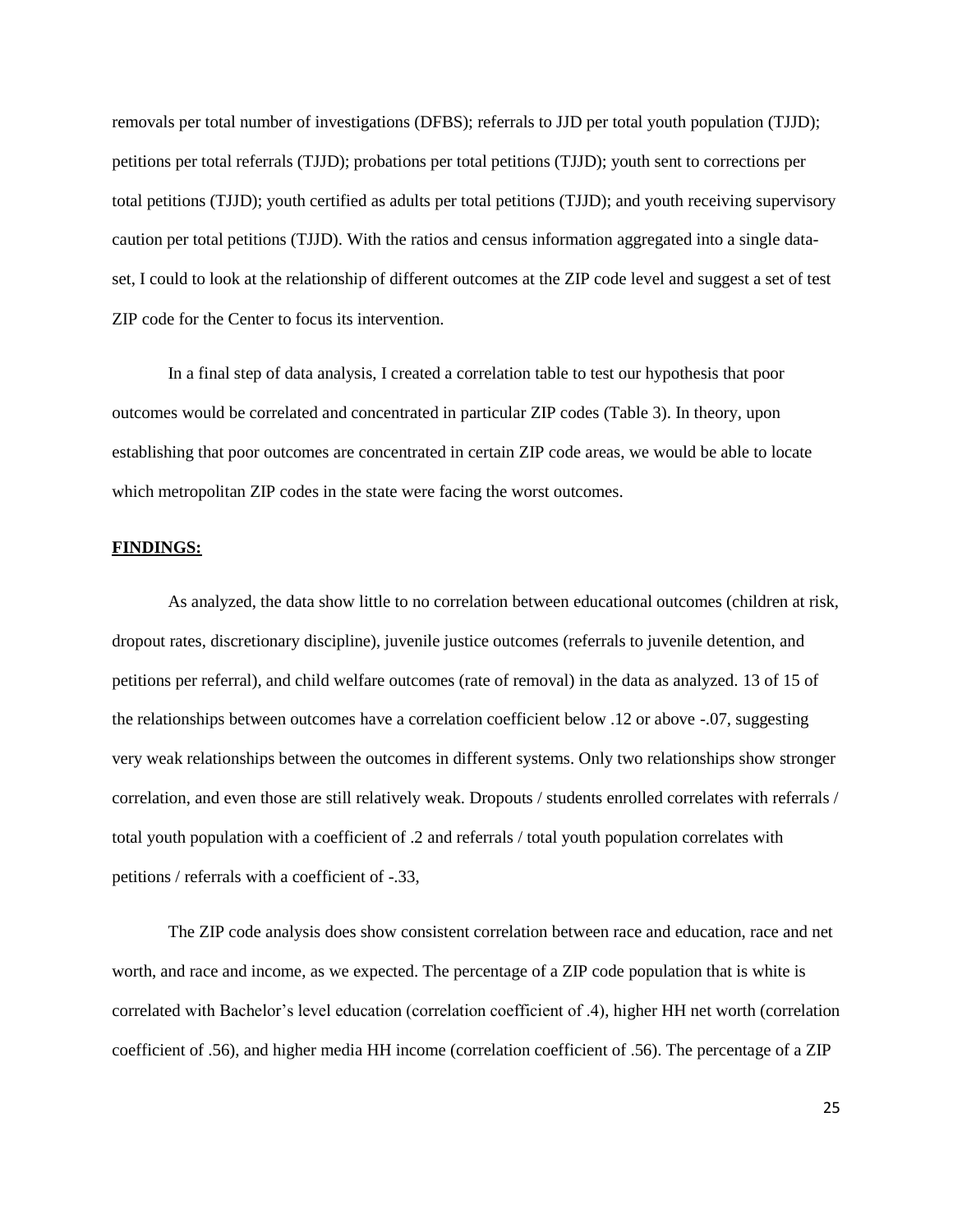code population that is Black is also consistently negatively correlated with higher education (-.16), HH net worth (-.26), and HH income (-.27). The % Hispanic of a particular ZIP code population is highly negatively correlated with bachelor's level education (-.51), HH net worth (-.59), and median HH income (-.56). While we expected these relationships, the results do help provide evidence that place-based interventions make sense for any problem associated with poverty or wealth.

In addition, the juvenile justice outcomes are correlated with race, wealth, education, and income in the ways we would expect. The percentage of a ZIP code population that is white is negatively correlated with referrals / total youth population (-.19) and petitions / referrals (-.18). Percentage Black (.17 and .12), percentage Hispanic (.16 and .15), percentage with only a high school education (21 and .07) and all correlated with worse juvenile justice outcomes as we expected. Bachelor's level education (- .26 and -.13), HH net worth (-.34 and -.15), and HH income (-.36 and -.15) are all negatively correlated as we expected.

Because of the lack of correlation between outcomes, I was unable to select test ZIP codes that had poor outcomes across measures. However, the data set did allow me to identify 'matching' ZIP codes for the ZIP codes where the Center is currently working (75216, 78723, 78745, 78758, 77004, 77009, 77016, 77020, 77021, 77033. 77047, 77048, 77051, and 77088).

Using a simple excel model, I identified at least three 'matching' ZIP codes for each target ZIP code. A ZIP code is considered a match if it approximates the target ZIP code on the following measures: % White, % Black, % Hispanic, % High school, % Bachelors, % Undocumented, Average HH Net Worth, and Median HH Income. Matching ZIP codes come within .3 standard deviations of the target ZIP code on at least 5 (and in most cases 7) of the above metrics. Table 4 shows the target ZIP codes, potential matches, and the associated metrics.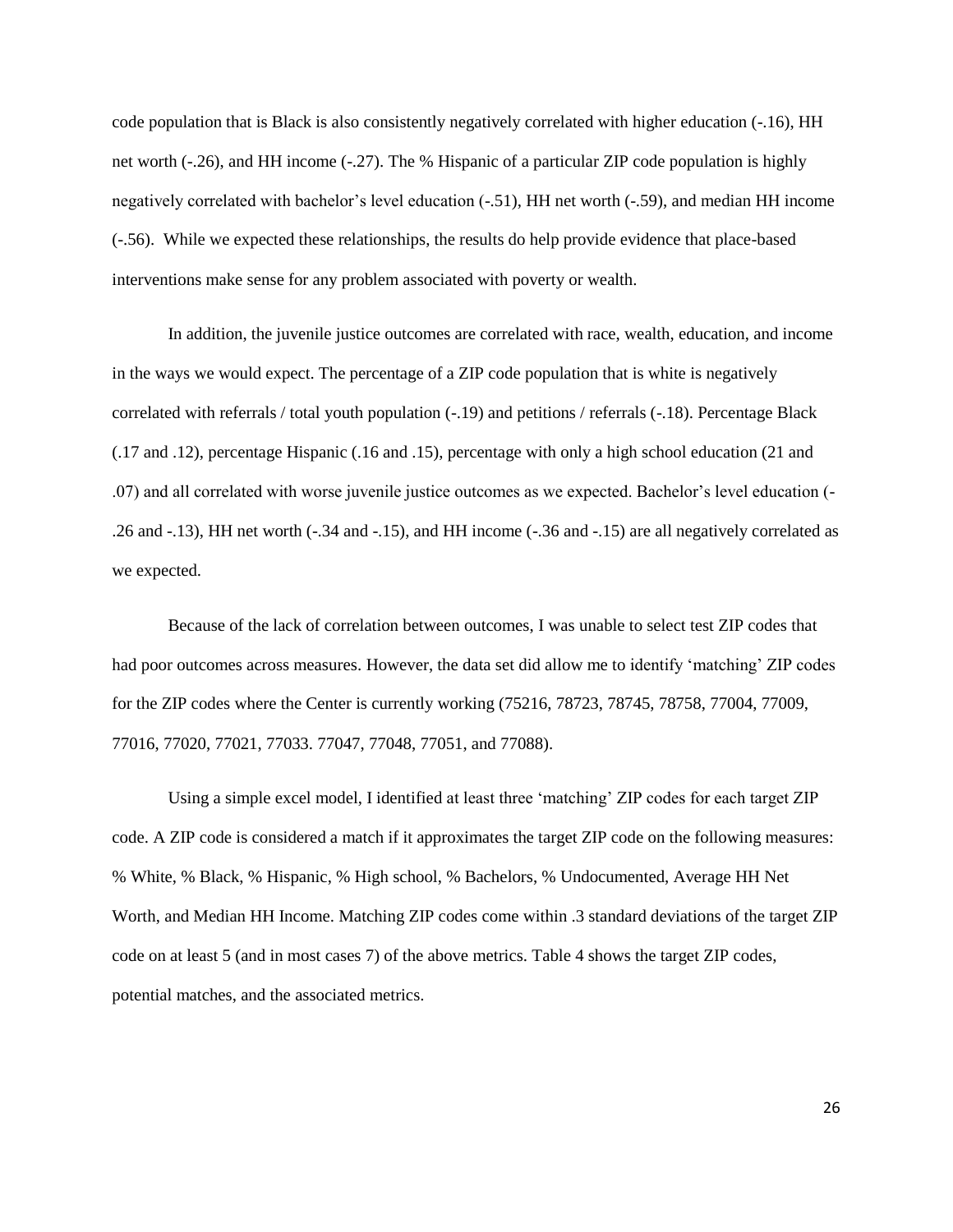#### **DISCUSSION:**

The lack of correlation between institutional outcomes could be explained by a number of factors. First, the Center should consider that the hypothesis that poor outcomes are concentrated in certain communities could be false. This is unlikely, however, given that race, income, net worth, and education do show consistent correlation in our analysis, and all of those measures have been shown to correlate with institutional outcomes. Furthermore, the direction of correlation between juvenile justice outcomes and demographic and socio-economic indicators was precisely predicted by our theory, suggesting that our theory is at least partially correct.

More likely, the data we compiled was insufficient, inaccurate, or incorrectly analyzed to be able to test our hypothesis. Our sample size may have been too small. With only one years' worth of data for each ZIP code, the data may be too noisy to show any clear correlation. Another possibility is that the data we received from TEA and DFBS was inaccurate. Lastly, it some cases, it seems possible that we selected the wrong ratios for analysis. By looking at removals per investigations, for example, we do not account for the fact that in communities where children are more likely to be removed, children are probably also more likely to be investigated. Therefore, using as investigations for a denominator and removals as a numerator, the ZIP code to ZIP code variation in one may cancel out the variation in another.

In the case the relative rate indices, ZIP code analysis may also pose challenges. By comparing Blacks *in a particular ZIP code* to Whites *in that same ZIP code,* we essentially control for the effect of neighborhood segregation on racial inequity. In other words, if a majority Black school is underfunded because of institutionalized racism, white children in that school will also be more likely to be classified 'at risk.' By looking at within ZIP code relative rates, we overlooked the fact that white students are much less likely to find themselves in ZIP codes with low-performing public schools.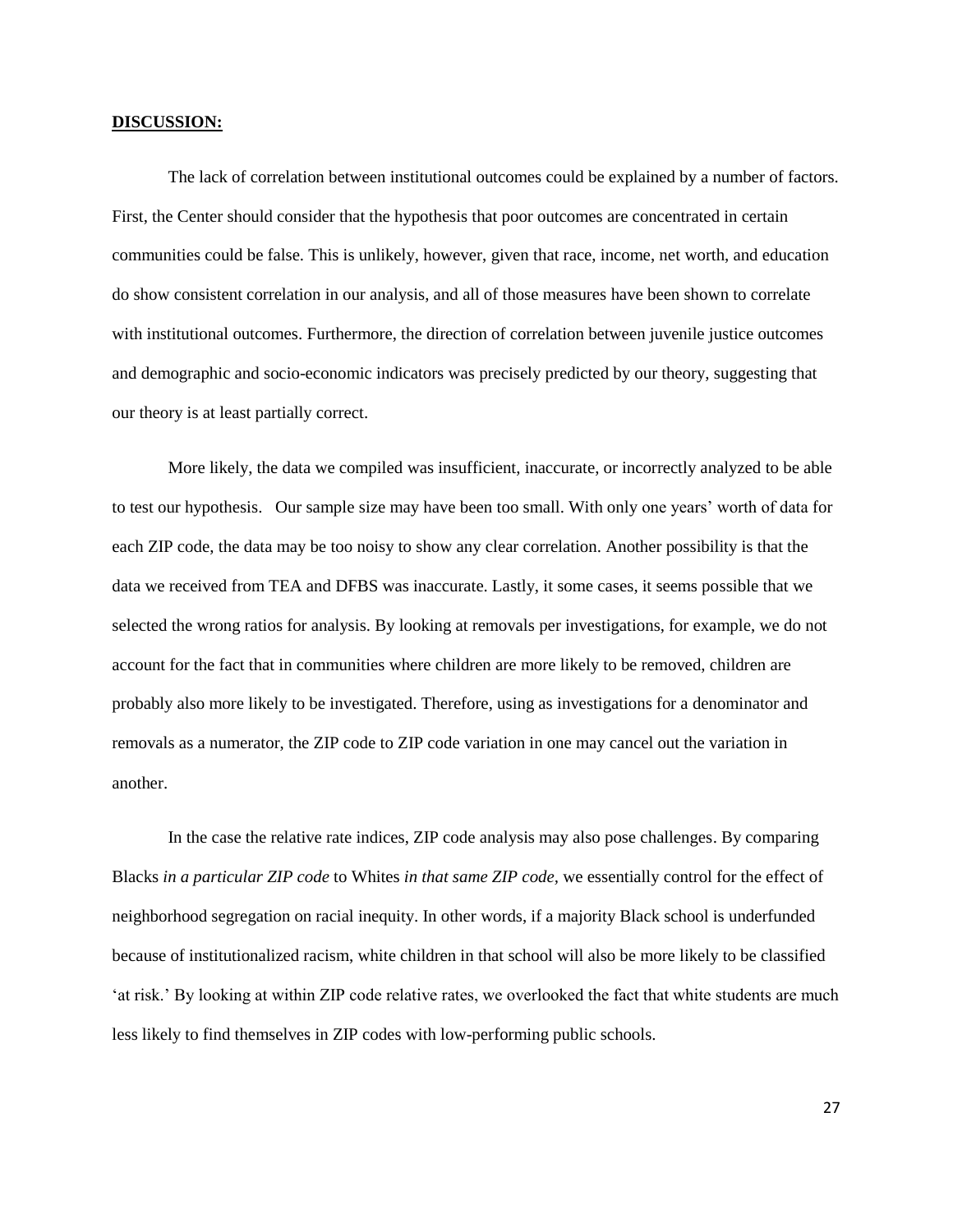These findings call for a re-examination of the proposed methodology of this evaluation. If the data are too noisy to show even correlation between outcomes from different systems, the Center likely will not be able to show the impact of its intervention by looking at ZIP code level rates.

One potential way to correct for the small sample size would be to pool multiple years of data for each ZIP code. If the Center were to use this approach, however, it would dilute any changes that happened over the three to five year period of the intervention.

The Center could also consider aggregating ZIP codes into larger clusters of ZIP codes or look at entire cities, but the larger the aggregation of geographic areas, the harder it becomes to isolate the impact of the intervention. Comparing cities to cities, for example, or counties to counties, is less helpful because 1) there are many city- and county-level factors that would contribute to differences between control and test areas and 2) the Center's intervention operates at the community-level, which is more closely approximated by ZIP-codes than by cities or counties.

If the data are inaccurate, a simple re-draw of the data will correct the problem. Problems with the analysis of the data can be rectified by reassessing the evaluation methodology.

#### **RECOMMENDATIONS:**

In light of the challenges associated with the proposed analysis, I suggest that the Center redo the ZIP code analysis with 5 years of data to look for correlation between institutional outcomes. In the process, the Center can check the TEA and DFBS data provided for this study, to ensure its accuracy.

If there are problems with the data itself, the corrections will be simple. If the problem is with sample-size, there will still be a significant benefit; showing the geographic intersection of poor outcomes would give significant credence to the Texas Model's focus on community level interventions.

In addition, rather than focusing relative-rate indices within ZIP codes, the Center should look for correlations between poor outcomes in a ZIP code and the racial / ethnic makeup of that ZIP code. With 5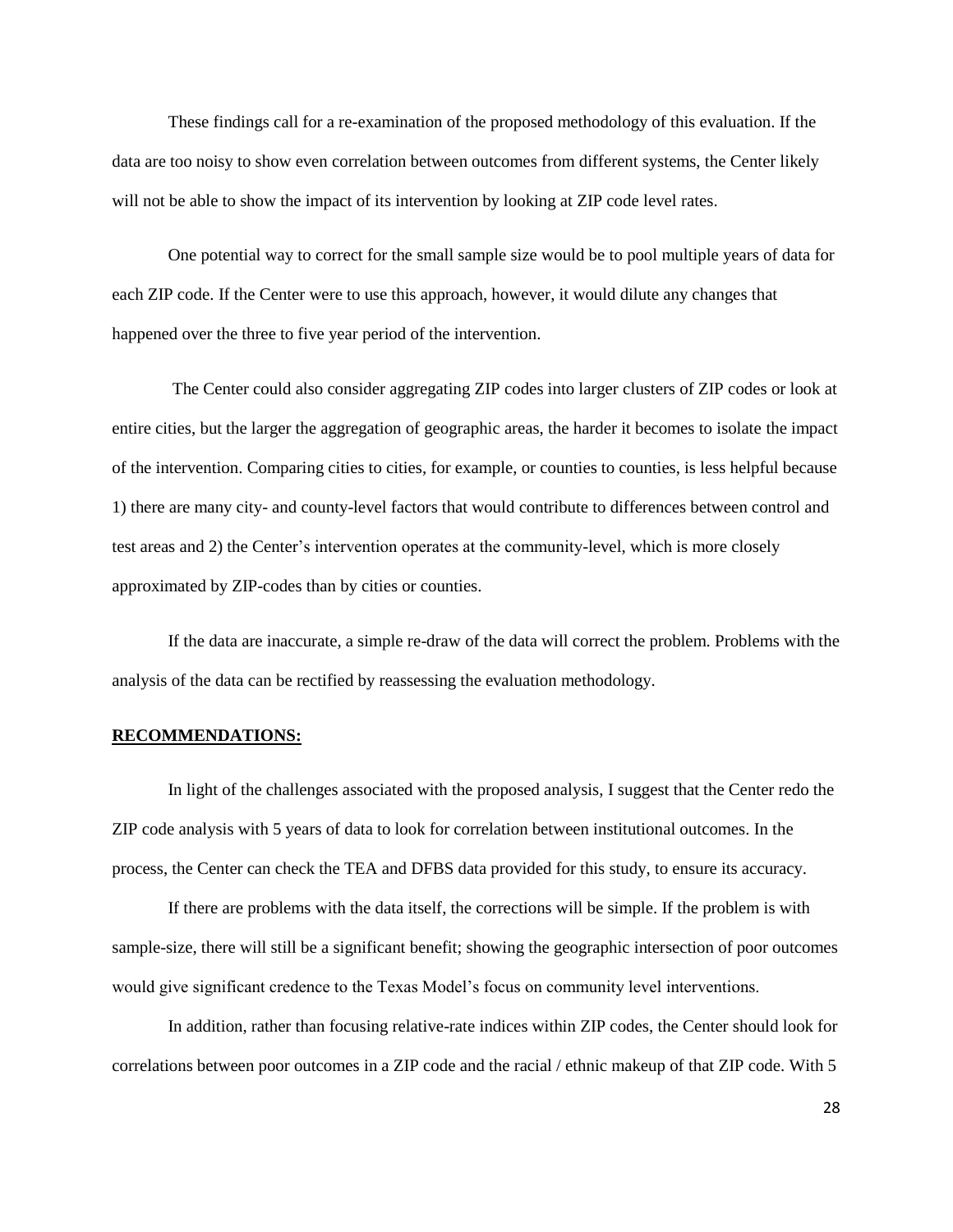years of data, the Center should also be able to test and see whether relative rates within particular ZIP code are exacerbated or ameliorated by changes in demographics and socio-economic indicators.

Finally, I suggest that the Center take explore additional approaches to evaluation – based on the methodologies created in feminist research, the field of public health, and community based participatory research. While my MP is certainly part of a larger participatory evaluation process, many organizations, research, and communities have struggled with and learned from attempts to document the success of community-organizing-based interventions[\(Eng and Parker 1994,](#page-33-14) [Yonas, Jones et al. 2006,](#page-36-9) [Minkler and](#page-34-14)  [Wallerstein 2010,](#page-34-14) [Coombe 2012\)](#page-32-16). These learning could provide invaluable insight for the Center moving forward.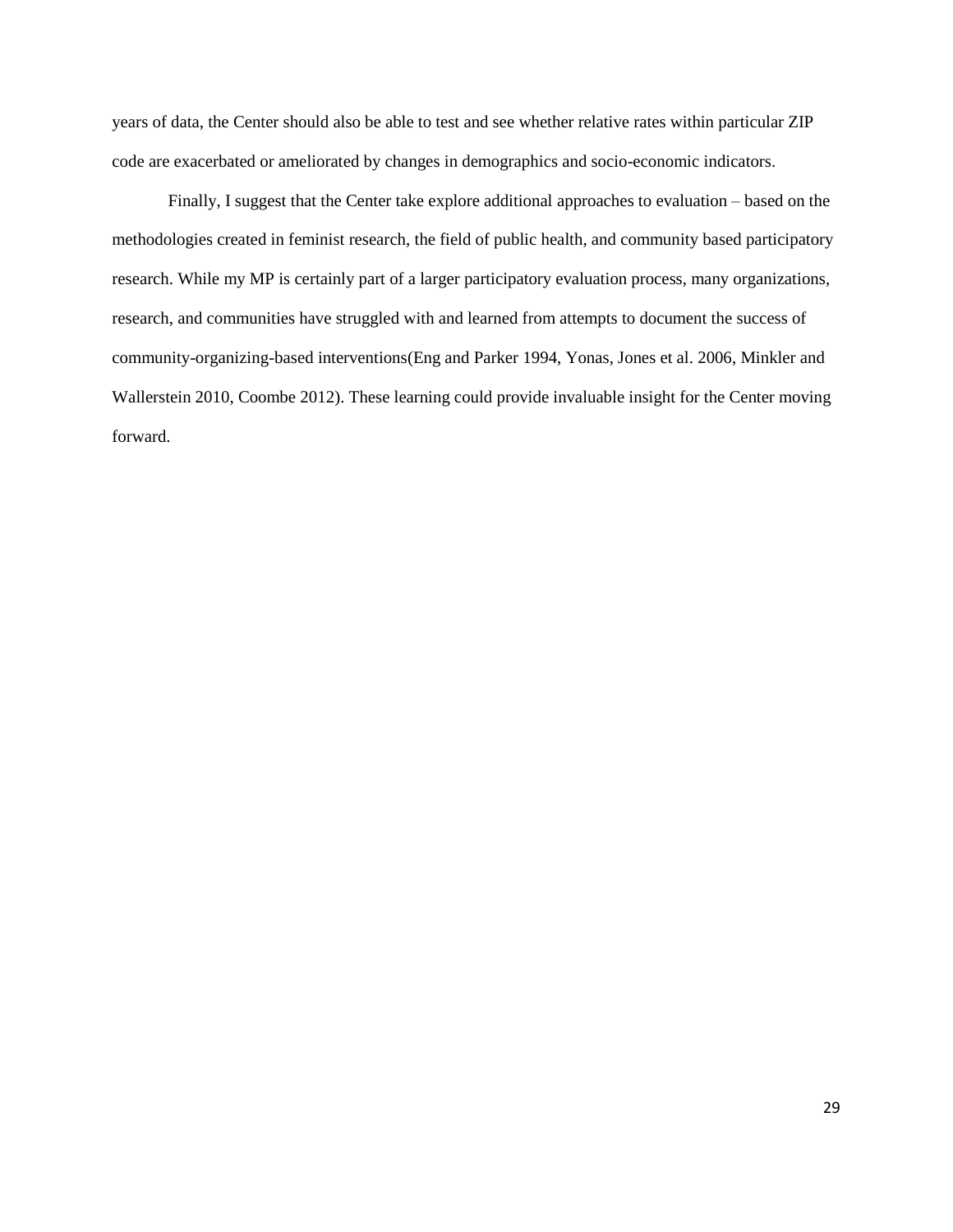| Average HH net worth<br>Median HH income<br>All referrals / total<br>% Undocumented<br>youth population<br>discipline / total<br>Dropouts/total<br>% Highschool<br>At risk / total<br>Discretionary<br>investigation<br>% Bachelors<br>enrollment<br>enrollment<br>Removals/<br>enrollment<br>% Hispanic<br>% White<br>% Black<br>% White<br>-0.64<br>$-0.10$<br>$-0.19$<br>$-0.80$<br>-0.50<br>$-0.16$<br>$-0.05$<br>$-0.23$<br>950<br>950<br>0.40<br>1.001<br>0.10<br>  % Black   % Hispanic   % Highschool   % Bachelors<br>$-0.27$<br>$-0.26$<br>-0.06<br>$-0.16$<br>$-0.03$<br>0.17<br>0.13<br>0.03<br>0.10<br>0.00<br>0.12<br>1.00<br>$-0.56$<br>-0.59<br>$-0.51$<br>$-0.09$<br>0.21<br>0.59<br>0.16<br>0.13<br>0.07<br>0.18<br>$\frac{1}{2}$<br>-0.57<br>$-0.10$<br>-0.07<br>$-0.12$<br>$-0.62$<br>-0.87<br>$-0.29$<br>0.21<br>0.02<br>1.001<br>$-0.01$<br>$-0.18$<br>$-0.26$<br>$-0.03$<br>0.78<br>0.82<br>0.03<br>0.20<br>1.00<br>net Worth   HH income   % Undocunented   enrollment   enrollment<br>Average HH<br>$-0.21$<br>$-0.34$<br>$-0.01$<br>-0.34<br>0.01<br>0.95<br>0.02<br>1.001<br>Median<br>$-0.24$<br>$-0.41$<br>$-0.03$<br>$-0.36$<br>$-0.06$<br>$\overline{0.00}$<br>1.001<br>$-0.03$<br>0.18<br>0.14<br>0.20<br>90.0<br>1.001<br>At risk /<br>total<br>0.12<br>0.04<br>0.00<br>0.03<br>1.00<br>Dropouts/<br>total<br>0.01<br>0.11<br>0.20<br>1.00 | $ 10.0^{-}$                      | 10.07 | 0.14 | -0.04 | 10.07 | $-0.15$ | $-0.15$ | $-0.13$ | 10.0 | 0.15 | 0.12 | $-0.18$ | All petitions / referrals |
|-----------------------------------------------------------------------------------------------------------------------------------------------------------------------------------------------------------------------------------------------------------------------------------------------------------------------------------------------------------------------------------------------------------------------------------------------------------------------------------------------------------------------------------------------------------------------------------------------------------------------------------------------------------------------------------------------------------------------------------------------------------------------------------------------------------------------------------------------------------------------------------------------------------------------------------------------------------------------------------------------------------------------------------------------------------------------------------------------------------------------------------------------------------------------------------------------------------------------------------------------------------------------------------------------------------------------------------------------------------------------------|----------------------------------|-------|------|-------|-------|---------|---------|---------|------|------|------|---------|---------------------------|
|                                                                                                                                                                                                                                                                                                                                                                                                                                                                                                                                                                                                                                                                                                                                                                                                                                                                                                                                                                                                                                                                                                                                                                                                                                                                                                                                                                             | 60.0                             |       |      |       |       |         |         |         |      |      |      |         |                           |
|                                                                                                                                                                                                                                                                                                                                                                                                                                                                                                                                                                                                                                                                                                                                                                                                                                                                                                                                                                                                                                                                                                                                                                                                                                                                                                                                                                             | $-0.07$                          |       |      |       |       |         |         |         |      |      |      |         |                           |
|                                                                                                                                                                                                                                                                                                                                                                                                                                                                                                                                                                                                                                                                                                                                                                                                                                                                                                                                                                                                                                                                                                                                                                                                                                                                                                                                                                             | 1.001                            |       |      |       |       |         |         |         |      |      |      |         |                           |
|                                                                                                                                                                                                                                                                                                                                                                                                                                                                                                                                                                                                                                                                                                                                                                                                                                                                                                                                                                                                                                                                                                                                                                                                                                                                                                                                                                             |                                  |       |      |       |       |         |         |         |      |      |      |         |                           |
|                                                                                                                                                                                                                                                                                                                                                                                                                                                                                                                                                                                                                                                                                                                                                                                                                                                                                                                                                                                                                                                                                                                                                                                                                                                                                                                                                                             |                                  |       |      |       |       |         |         |         |      |      |      |         |                           |
|                                                                                                                                                                                                                                                                                                                                                                                                                                                                                                                                                                                                                                                                                                                                                                                                                                                                                                                                                                                                                                                                                                                                                                                                                                                                                                                                                                             |                                  |       |      |       |       |         |         |         |      |      |      |         |                           |
|                                                                                                                                                                                                                                                                                                                                                                                                                                                                                                                                                                                                                                                                                                                                                                                                                                                                                                                                                                                                                                                                                                                                                                                                                                                                                                                                                                             |                                  |       |      |       |       |         |         |         |      |      |      |         |                           |
|                                                                                                                                                                                                                                                                                                                                                                                                                                                                                                                                                                                                                                                                                                                                                                                                                                                                                                                                                                                                                                                                                                                                                                                                                                                                                                                                                                             |                                  |       |      |       |       |         |         |         |      |      |      |         |                           |
|                                                                                                                                                                                                                                                                                                                                                                                                                                                                                                                                                                                                                                                                                                                                                                                                                                                                                                                                                                                                                                                                                                                                                                                                                                                                                                                                                                             |                                  |       |      |       |       |         |         |         |      |      |      |         |                           |
|                                                                                                                                                                                                                                                                                                                                                                                                                                                                                                                                                                                                                                                                                                                                                                                                                                                                                                                                                                                                                                                                                                                                                                                                                                                                                                                                                                             |                                  |       |      |       |       |         |         |         |      |      |      |         |                           |
|                                                                                                                                                                                                                                                                                                                                                                                                                                                                                                                                                                                                                                                                                                                                                                                                                                                                                                                                                                                                                                                                                                                                                                                                                                                                                                                                                                             |                                  |       |      |       |       |         |         |         |      |      |      |         |                           |
|                                                                                                                                                                                                                                                                                                                                                                                                                                                                                                                                                                                                                                                                                                                                                                                                                                                                                                                                                                                                                                                                                                                                                                                                                                                                                                                                                                             |                                  |       |      |       |       |         |         |         |      |      |      |         |                           |
|                                                                                                                                                                                                                                                                                                                                                                                                                                                                                                                                                                                                                                                                                                                                                                                                                                                                                                                                                                                                                                                                                                                                                                                                                                                                                                                                                                             |                                  |       |      |       |       |         |         |         |      |      |      |         |                           |
|                                                                                                                                                                                                                                                                                                                                                                                                                                                                                                                                                                                                                                                                                                                                                                                                                                                                                                                                                                                                                                                                                                                                                                                                                                                                                                                                                                             |                                  |       |      |       |       |         |         |         |      |      |      |         |                           |
|                                                                                                                                                                                                                                                                                                                                                                                                                                                                                                                                                                                                                                                                                                                                                                                                                                                                                                                                                                                                                                                                                                                                                                                                                                                                                                                                                                             |                                  |       |      |       |       |         |         |         |      |      |      |         |                           |
|                                                                                                                                                                                                                                                                                                                                                                                                                                                                                                                                                                                                                                                                                                                                                                                                                                                                                                                                                                                                                                                                                                                                                                                                                                                                                                                                                                             |                                  |       |      |       |       |         |         |         |      |      |      |         |                           |
|                                                                                                                                                                                                                                                                                                                                                                                                                                                                                                                                                                                                                                                                                                                                                                                                                                                                                                                                                                                                                                                                                                                                                                                                                                                                                                                                                                             | discipline / total<br>enrollment |       |      |       |       |         |         |         |      |      |      |         |                           |
|                                                                                                                                                                                                                                                                                                                                                                                                                                                                                                                                                                                                                                                                                                                                                                                                                                                                                                                                                                                                                                                                                                                                                                                                                                                                                                                                                                             | <b>Discretionary</b>             |       |      |       |       |         |         |         |      |      |      |         |                           |

# Table 3: Correlation Coefficients of Census Data and Total Population Rates Table 3: Correlation Coefficients of Census Data and Total Population Rates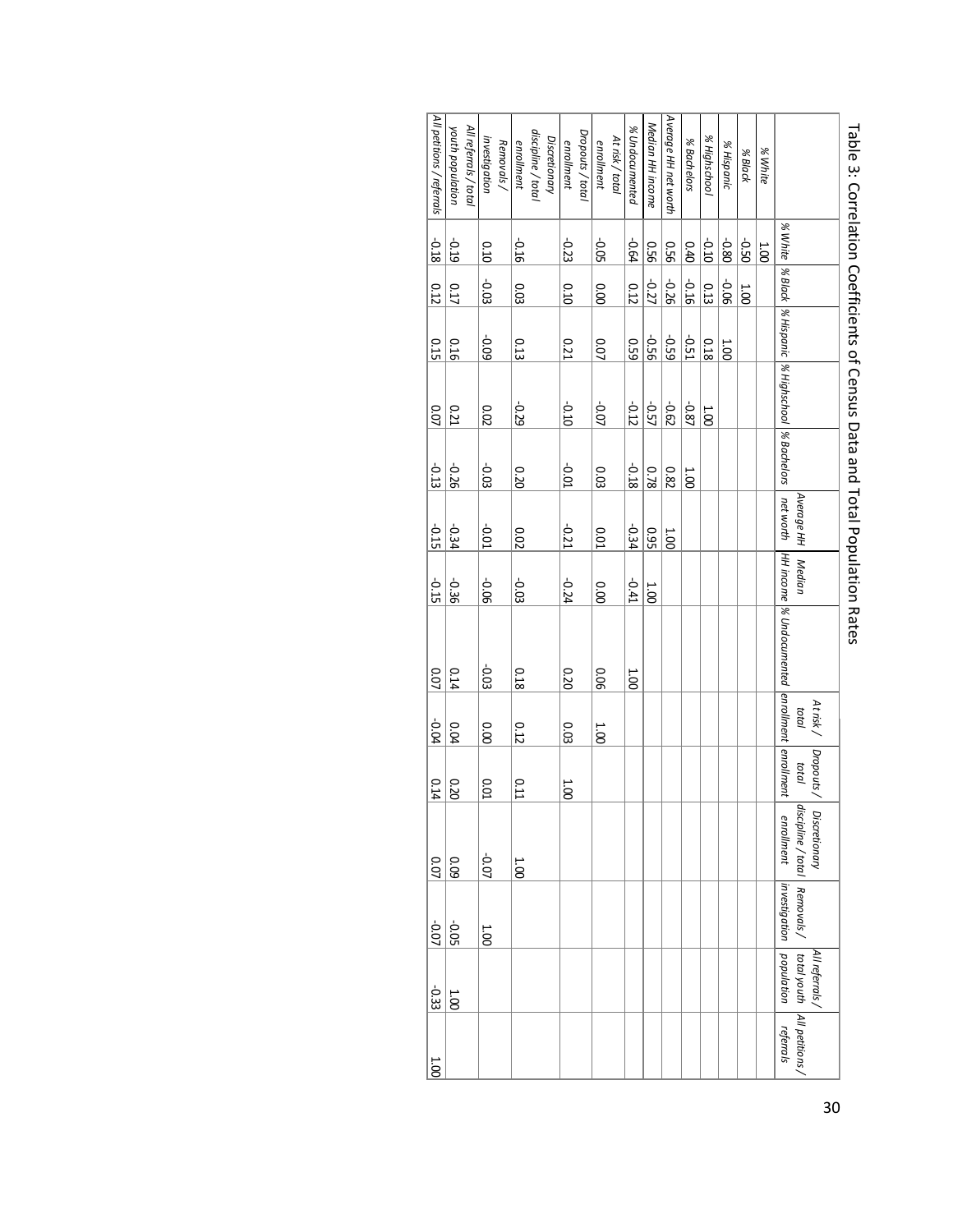| Match 4           | Match 3                      | Match <sub>2</sub> | Match <sub>1</sub> | Houston       | Match 3      | Match 2          | Match 1       | Houston       | Match 3       | Match <sub>2</sub>           | Match <sub>1</sub>   | Houston       | Match 3        | Match <sub>2</sub>     | Match <sub>1</sub> | Houston       | Match 3       | Match 2            | Match 1           | Austin       | Match 3      | Match 2               | Match 1            | Austin       | Match 3        | Match 2               | Match 1           | Austin                       | Match 3      | Match <sub>2</sub>      | Match 1           | <b>Dallas</b> | Category Zip                             |
|-------------------|------------------------------|--------------------|--------------------|---------------|--------------|------------------|---------------|---------------|---------------|------------------------------|----------------------|---------------|----------------|------------------------|--------------------|---------------|---------------|--------------------|-------------------|--------------|--------------|-----------------------|--------------------|--------------|----------------|-----------------------|-------------------|------------------------------|--------------|-------------------------|-------------------|---------------|------------------------------------------|
| 78203 San Antonio | 77029 Houston                | 77060 Houston      | 75217 Dallas       | 77020 Houston | 75210 Dallas | 75232 Dallas     | 77028 Houston | 77016 Houston | 77080 Houston | 76110 Fort Worth             | 78404 Corpus Christi | 77009 Houston | 77708 Beaumont | 76102 Fort Worth       | 75243 Dallas       | 77004 Houston | 75042 Garland | 78216 San Antonio  | 78240 San Antonio | 78758 Austin | 78155 Seguin | 75006 Carrollton      | 78240 San Antonio  | 78745 Austin | 75231 Dallas   | 75062 Irving          | 78240 San Antonio | 78723 Austin                 | 75215 Dallas | 77701 Beaumont          | 78202 San Antonio | 75216 Dallas  | Ş                                        |
|                   |                              |                    |                    |               |              |                  |               |               |               |                              |                      |               |                |                        |                    |               |               |                    |                   |              |              |                       |                    |              |                |                       |                   |                              |              |                         |                   |               |                                          |
| 6,099             | 17,814                       | 40,830             | 80,324             | 25,464        | 7,482        | 28,682           | 16,808        | 26,989        | 45,275        | 30,434                       | 17,236               | 38,094        | 11,518         | 8,111                  | 55,406             | 32,692        | 37,881        | 40,267             | 51,111            | 44,072       | 45,341       | 46,364                | 51,111             | 55,614       | 37,052         | 44,537                | 51,111            | 28,330                       | 14,648       | 14,674                  | 11,691            | 49,416        |                                          |
| 4,744             | 1,331                        | 4,959              | 2,839              | 3,624         | 3,106        | 3,468            | 1,831         | 2,774         | 7,055         | 5,264                        | 5,548                | 6,156         | 1,609          | 1,799                  | 6,359              | 5,634         | 5,063         | 2,807              | 4,512             | 4,747        | 127          | 2,705                 | 4,512              | 4,166        | 6,543          | 4,020                 | 4,512             | 4,083                        | 1,701        | 2,049                   | 5,029             | 3,340         | Population Population Density            |
| 5.03              | 7.77                         | 6.24               | 7.63               | 3.72          | <b>D.94</b>  | 5.00             | 2.20          | 1.94          | 23.00         | 27.07                        | 30.19                | 23.11         | 28.34          | 49.90                  | 25.28              | 21.67         | 24.83         | 39.31              | 35.39             | 32.37        | 49.19        | 37.17                 | 35.39              | 49.13        | 26.00          | $\frac{35.39}{35.00}$ |                   | 29.35                        | 5.95         | $10.13\,$               | 5.34              | 2.27          | % White                                  |
| 23.36             | 25.32                        | 20.82              | 27.20              | 24.46         | 70.64        | 74.39<br>66.33   |               | 70.13         | 4.52          | 3.62                         | 1.89                 | 6.28          | 60.89          | 27.57                  | 39.78              | 57.43         | 9.85          | 4.32               | 6.33              | 10.21        | 5.17         | 7.16                  | 6.33               | 4.20         | 21.76          | 11.99                 | 6.33              | 23.88                        | 78.42        | 55.41                   | 27.66             | 65.85         | % Black                                  |
| 70.40             | 66.09                        | 71.57              | 64.20              | 70.79         | 27.53        | 27.46            | 22.29         | 26.96         | 68.27         | <b>66.67</b>                 | 66.38                | 68.75         | 7.93           | 19.34                  | 25.61              | 12.48         | 51.37         | 52.88              | 47.66             | 48.80        | 43.87        | 46.78                 | 47.66              | 42.49        | 43.41          | 42.43                 | 47.66             | 42.94                        | 13.91        | 30.73                   | <b>65.65</b>      | 30.77         | % Hispanic                               |
| 30.06             | 28.76                        | 30.05              | 29.60              | 31.25         | 31.64        | 31.25            | 39.02         | 33.49         | 23.63         | 22.48                        | 25.76                | 23.08         | 40.69          | 21.77                  | 22.87              | 21.51         | 23.09         | 22.80              | 20.99             | 21.01        | 34.14        | 23.66                 | 20.99              | 21.66        | 23.09          | 24.67                 | 20.99             | 20.91                        | 34.48        | $\frac{36.18}{30.40}$   |                   | 35.83         | % Highschool                             |
| 2.94              | 2.89                         | 3.69               | 3.31               | 4.70          | 2.25         | 12.26            | 4.91          | 5.12          | 13.91         | 12.00                        | 12.73                | 12.53         | 11.43          | 22.11                  | 21.25              | 20.62         | 16'6          | 21.72              | 23.43             | 21.91        | 11.38        | 19.67                 | 23.43              | 24.12        | 18.25          | $\frac{23.43}{18.02}$ |                   | 18.52                        | 4.86         | 4.49                    | 3.34              | 4.08          | %Bachelors % Undo                        |
| 13%               | 19%                          | 31%                | 25%                | 18%           | 11%          | 7%<br>9%         |               | 9%            | 33%           | 5%<br>25%                    |                      | 20%           | 2%             | 18%<br>6%              |                    | 10%           | 29%           | 7%<br>9%           |                   | 30%          | 4%           | 7%<br>22%             |                    | 12%          | 34%            | 23%                   | 7%                | 24%                          | 6%           | 16%                     | 16%               | 13%           |                                          |
| s                 | S                            | \$                 | Ş                  | S             | s            | S                | S             | Ş             | S             | S                            | ↔                    | Ś             | S              | Ş                      | $\hat{\mathbf{v}}$ | Ş             | s             | S                  | Ş                 | Ş            | s            | S                     | $\hat{\mathbf{v}}$ |              | $\mathfrak{c}$ | S                     | Ş                 | Ş                            | S            | $\hat{\mathbf{v}}$      | S                 |               |                                          |
| 209,133           | 258,573                      | 221,521            | 278,329            | 241,726       | 180,194      | 332,441          | 273,176       | 275,875       | 337,607       | 325,723<br>336,235           |                      | 375,975       | 293,463        | 344,827<br>382,563     |                    | 352,877       | 335,560       | 346,679<br>354,601 |                   | 346,424      | 384,871      | 346,679<br>431,980    |                    | 381,432      | 305,922        | 346,679<br>377,145    |                   | 384,259                      | 234,074      | 229,273                 | 194,621           | 234,792       |                                          |
| s<br>26,708       | $\hat{\mathbf{v}}$<br>37,377 | Ş<br>34,012        | Ş<br>35,453        | S<br>31,972   | \$<br>18,233 | $\sim$<br>45,120 | S<br>32,559   | ¢<br>33,878   | \$<br>44,544  | ¢<br>$\frac{42,095}{40,380}$ | Ş                    | Ş<br>47,138   | \$<br>42,577   | ∽∣<br>43,000<br>35,719 | $\sim$             | Ş<br>38,090   | \$<br>47,790  | $\sim$<br>50,695   | Ş                 | Ş<br>47,961  | S<br>51,890  | Ş<br>50,695<br>59,529 | Ş                  | Ş<br>53,150  | ¢<br>35,473    | Ş<br>50,695           | \$                | $\hat{\mathbf{v}}$<br>46,704 | s<br>22,641  | Ş<br>22, 254<br>29, 968 | S                 | 24,690        | ocumented Average HH NW Median HH Income |

Table 4 – part 1: Target and 'Matching' ZIP codes with statistics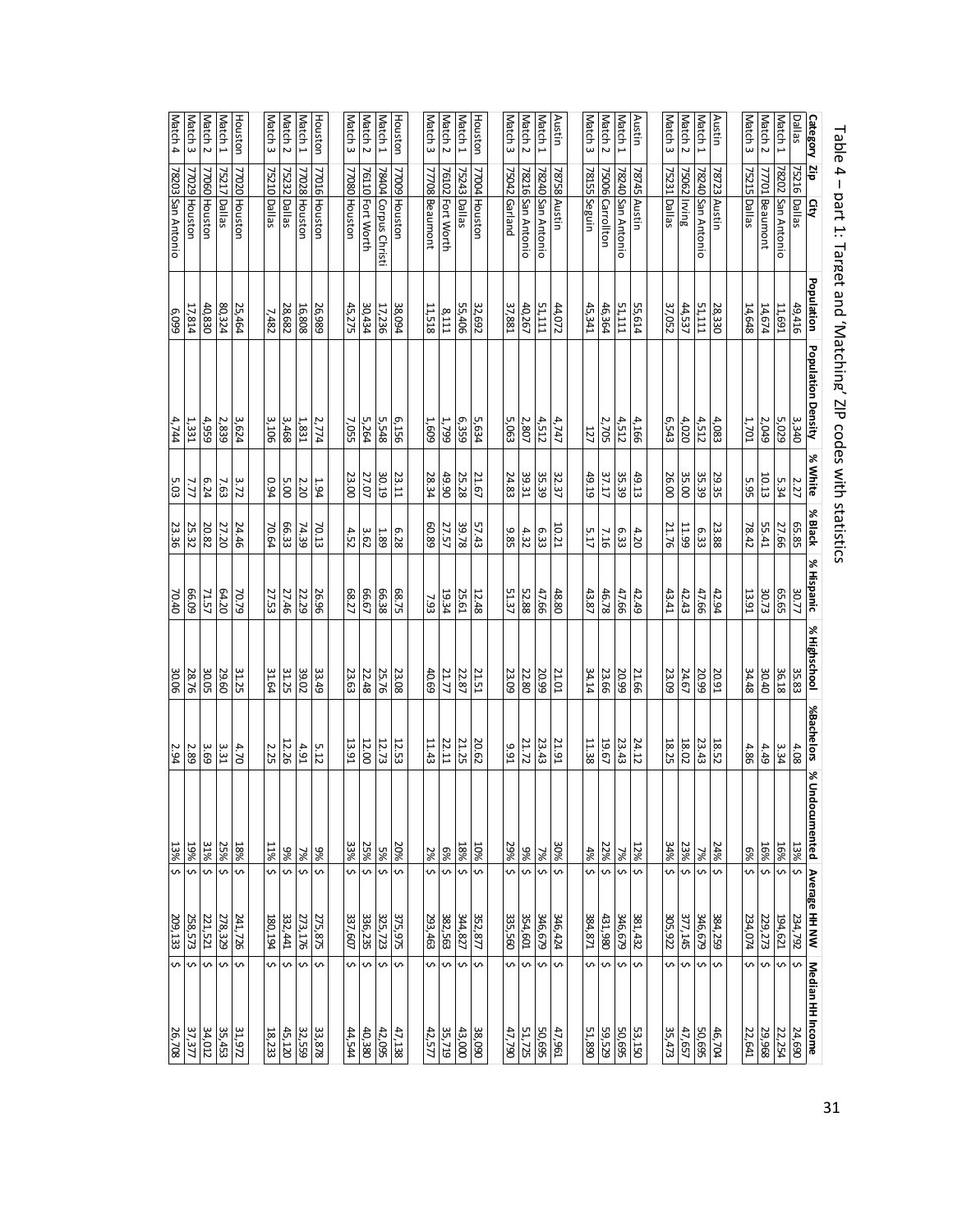|                    | dUIE $4 - 1$ du L L.  |                   | Taiku Machilik Kuko Ali Kongo Witi Statistics |         |            |            |              |                               |                                |                      |                    |        |
|--------------------|-----------------------|-------------------|-----------------------------------------------|---------|------------|------------|--------------|-------------------------------|--------------------------------|----------------------|--------------------|--------|
| <b>Category</b>    | diz<br>City           | <b>Population</b> | <b>Population Density</b>                     | % White | % Black    | % Hispanic | % Highschool | %Bachelors<br>$\overline{28}$ | Jndocumented                   | <b>Average HH NW</b> | Median HH Income   |        |
| Houston            | 77 <u>021 Houston</u> | 26,042            | 4,267                                         | 6.69    | 74.77      | 15.86      | 29.14        | 11.84                         | 7%<br>S                        | 299,952              | S                  | 31,853 |
| Match 1            | 75134 Lancaste        | 20,276            | 1,982                                         | 8.80    | 71.40      | 17.98      | 31.27        | 12.51                         | 8%<br>s                        | 314,598              | S                  | 55,040 |
| Match <sub>2</sub> | 77028 Houston         | 16,808            | 1,831                                         | 2.20    | 74.39      | 22.29      | 39.02        | 4.91                          | 7%<br>S                        | 273,176              | S                  | 32,559 |
| Match 3            | 78721 Austin          | 11,425            | $\frac{3}{2}$ .062                            | 11.28   | 33.62      | 52.96      | 30.29        | 11.90                         | 20%<br>S                       | 295,721              | Ş                  | 34,384 |
|                    |                       |                   |                                               |         |            |            |              |                               |                                |                      |                    |        |
| Houston            | 77033 Houston         | 27,965            | 4,665                                         | 1.16    | 74.41      | 23.13      | 35.73        | 3.94                          | 8%<br>s                        | 263,411              | S                  | 33,286 |
| Match 1            | 77028 Houston         | 16,808            | 1,831                                         | 2.20    | 74.39      | 22.29      | 39.02        | 4.91                          | 7%<br>S                        | 273,176              | \$                 | 32,559 |
| Match 2            | 75217 Dallas          | 80,324            | 2,839                                         | 7.63    | 27.20      | 64.20      | 29.60        | 3.31                          | 25%<br>s                       | 278,329              | \$                 | 35,453 |
| Match 3            | 77060 Houston         | 40,830            | 4,959                                         | 6.24    | 20.82      | 71.57      | 30.05        | 3.69                          | 31%<br>s                       | 221,521              | Ş                  | 34,012 |
|                    |                       |                   |                                               |         |            |            |              |                               |                                |                      |                    |        |
| Houston            | 77047 Houston         | 21,077            | 1,500                                         | 8.78    | 65.81      | 23.38      | 24.96        | 14.66                         | 12%<br>ç<br>S                  | 375,977              | S                  | 54,280 |
| Match 1            | 79936 El Paso         | 111,086           | 4,151                                         | 10.05   | <b>GGT</b> | 86.31      | 25.41        | 14.93                         | 13%<br>$\sim$                  | 354,758              | \$                 | 53,379 |
| Match 2            | 75043 Garland         | 58,094            | 2,942                                         | 43.08   | 20.94      | 27.86      | 27.43        | 16.08                         | $12%$ \$                       | 407,610              | S                  | 57,901 |
| Match 3            | 79938 El Paso         | 53,520            | 147                                           | 8.29    | 3.10       | 86.91      | 26.17        | 11.82                         | 16%<br>\$۱                     | 348,734              | S                  | 52,873 |
|                    |                       |                   |                                               |         |            |            |              |                               |                                |                      |                    |        |
| Houston            | 77048 Houston         | 15,294            | 1,369                                         | 2.53    | 80.18      | 15.73      | 40.86        | 5.77                          | 5%<br>ς.                       | 251,045              | $\mathbf{v}$       | 32,838 |
| Match 1            | 75241 Dallas          | 27,066            | 1,002                                         | 1.61    | 87.95      | 9.33       | 38.69        | $8.87$                        | $2%$ \$                        | 275,648              | $\mathbf{\hat{v}}$ | 31,822 |
| Match 2            | 77028 Houston         | 16,808            | 1,831                                         | 2.20    | 74.39      | 22.29      | 39.02        | 4.91                          | $\frac{3}{2}$                  | 273,176              | \$                 | 32,559 |
| Match 3            | 75211 Dallas          | 73,146            | 3,933                                         | 8.96    | 6.44       | 83.04      | 23.67        | 5.37                          | 32%<br>$\overline{\mathbf{3}}$ | 280,778              | S                  | 39,606 |
|                    |                       |                   |                                               |         |            |            |              |                               |                                |                      |                    |        |
| Houston            | 77051 Houston         | 15,085            | 2,049                                         | 0.89    | 1906       | 7.56       | 39.40        | 7.60                          | 3%<br>$\overline{\mathbf{c}}$  | 232,613              | S                  | 25,892 |
| Match <sub>1</sub> | 75241 Dallas          | 27,066            | $1,002$                                       | 1.61    | 87.95      | 9.33       | 38.69        | 8.87                          | 2%<br>S                        | 275,648              | S                  | 31,822 |
| Match 2            | 77640 Port Arthur     | 16,875            | 233                                           | 22.64   | E1.52      | 13.02      | 36.55        | 6.77                          | 4%<br>$\overline{\cdot}$       | 262,329              | S                  | 33,461 |
| Match 3            | 75237 Dallas          | 17,101            | 2,572                                         | 3.27    | 81.36      | 13.48      | 32.71        | 14.04                         | 966<br>$\hat{\mathbf{v}}$      | 195,638              | S                  | 26,827 |
| Match 4            | 77028 Houston         | 16,808            | 1,831                                         | 2.20    | 74.39      | 22.29      | 39.02        | 4.91                          | 冷<br>s                         | 273,176              | \$                 | 32,559 |
|                    |                       |                   |                                               |         |            |            |              |                               |                                |                      |                    |        |
| <b>Houston</b>     | 77088 Houston         | 49,660            | 4,414                                         | 8.09    | 47.60      | 39.62      | 35.38        | 7.55                          | <b>15%</b><br>Š                | 321,763              | Ş                  | 43,567 |
| Match 1            | 76117 Haltom City     | 30,645            | 2,813                                         | 46.62   | 2.76       | 41.22      | 38.21        | 2.10                          | 17%<br>S                       | 302,274              | S                  | 43,048 |
| Match 2            | 77053 Houston         | 28,954            | 2,327                                         | 2.97    | 44.16      | 51.16      | 32.33        | 7.20                          | 20%<br>$\mathfrak{c}$          | 334,623              | Ş                  | 47,112 |
| Match 3            | 77014 Houston         | 28,684            | 3,986                                         | 7.74    | 46.37      | 34.47      | 30.26        | 14.23                         | 17%<br>S                       | 338, 155             | S                  | 48,098 |
| Match 4            | 75149 Mesquite        | 56,065            | 3,515                                         | 41.77   | 20.72      | 32.86      | 32.96        | 9.11                          | 12%<br>s                       | 366,310              | \$                 | 49,511 |
|                    |                       |                   |                                               |         |            |            |              |                               |                                |                      |                    |        |
| Houston            | 77091 10uston         | 23,472            | 3,255                                         | 7.76    | 60.74      | 30.03      | 32.24        | 9.65                          | 12%<br>$\sim$                  | 301,150              | $\sim$             | 30,990 |
| Match 1            | 77078 Houston         | 14,777            | 1,369                                         | 3.34    | E1.14      | 34.70      | 31.17        | $\frac{3.03}{2}$              | 13%<br>Ş                       | 256,899              | ¢                  | 37,813 |
| Match <sub>2</sub> | 77642 Port Arthur     | 37,111            | 1,725                                         | 22.13   | 31.33      | 37.09      | 32.75        | 9.28                          | 14%<br>Ś                       | 265,765              | $\sim$             | 37,240 |
| Match 3            | 78402 Corpus Christi  | 536               | 489                                           | 67.72   | 0.75       | 26.12      | 30.94        | 10.42                         | 3%<br>s                        | 309,746              | s                  | 37,250 |

Table 4 – part 2: Target and 'Matching' ZIP codes with statisticsin<br>D י<br>הלוני ί  $\frac{2}{5}$ with statistics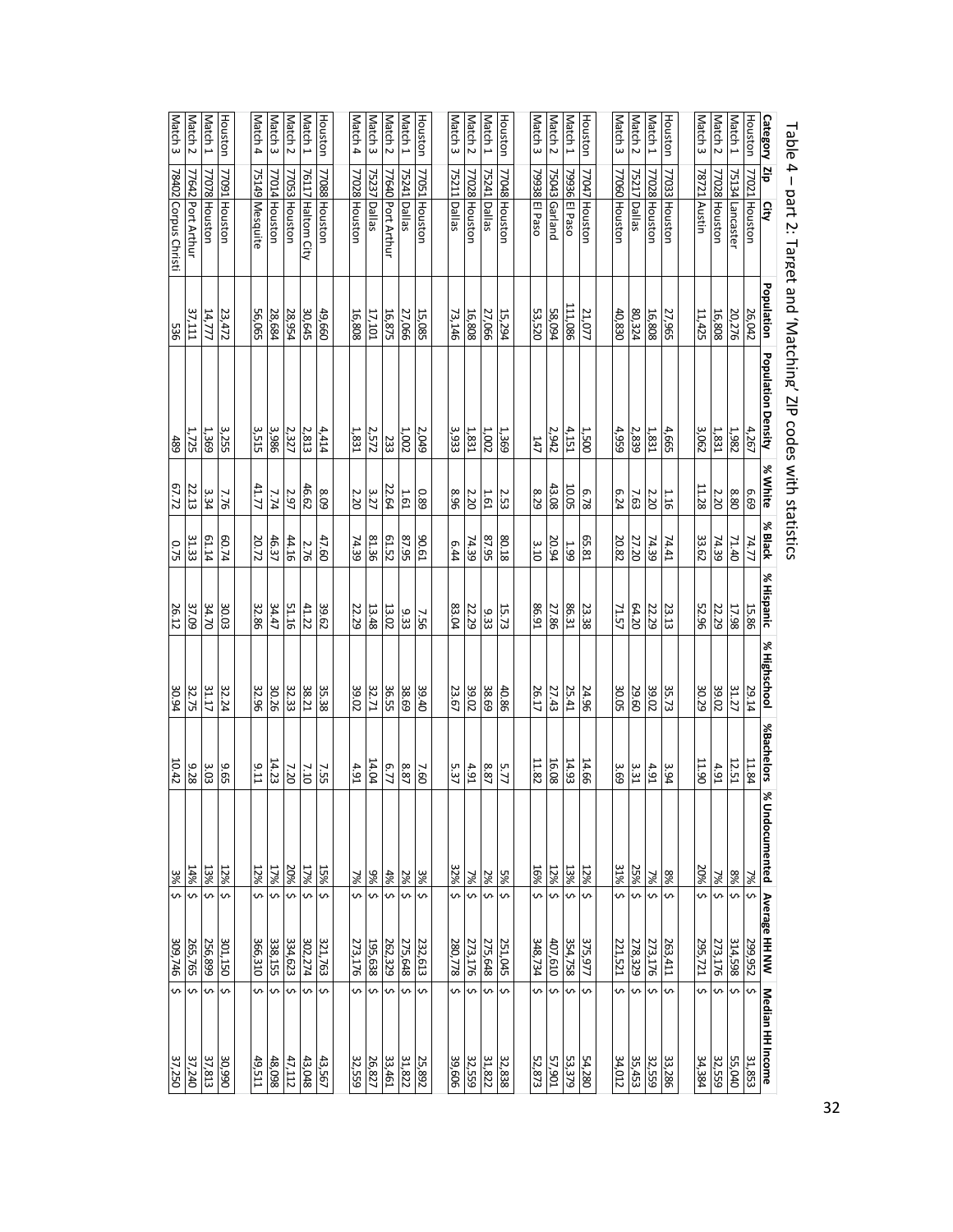# **REFERENCES**

<span id="page-32-12"></span><span id="page-32-2"></span>Alinsky, S. (1989). Rules for radicals, Vintage.

Attree, P., B. French, B. Milton, S. Povall, M. Whitehead and J. Popay (2011). "The experience of community engagement for individuals: a rapid review of evidence." Health & social care in the community **19**(3): 250-260.

<span id="page-32-15"></span>Bankhead, T. and J. Erlich (2008). "Practitioner competency in communities of color." Strategies of community development (7th ed). Dubuque, IA: Eddie Bowers Publishing.

<span id="page-32-6"></span><span id="page-32-0"></span>Baumann, D. J., L. Dalgleish, J. Fluke and H. Kern (2011). "DECISIONkMAKING ECOLOGY."

Bonilla-Silva, E. (1997). "Rethinking racism: Toward a structural interpretation." American sociological review: 465-480.

<span id="page-32-11"></span><span id="page-32-1"></span>Bonilla-Silva, E. (2001). White supremacy and racism in the post-civil rights era, Lynne Rienner Pub.

Bonilla-Silva, E. (2010). Racism without racists: Color-blind racism and the persistence of racial inequality in the United States, Rowman & Littlefield Pub Incorporated.

<span id="page-32-3"></span>Burgess, D., M. Van Ryn, J. Dovidio and S. Saha (2007). "Reducing racial bias among health care providers: lessons from social-cognitive psychology." Journal of general internal medicine **22**(6): 882- 887.

<span id="page-32-5"></span>Burgess, D. J., S. S. Fu and M. Van Ryn (2004). "Why do providers contribute to disparities and what can be done about it?" Journal of General Internal Medicine **19**(11): 1154-1159.

<span id="page-32-10"></span><span id="page-32-8"></span>Burt, R. S. (2004). "Structural holes and good ideas1." American journal of sociology **110**(2): 349-399. Center for Disease Control and Prevention (2011). CDC Health Disparities and Ineqalities Report. Morbidity and Mortality Weekly Report. **Supplement Vol 60**.

<span id="page-32-13"></span>Chisom, R. and M. Washington (1996). Undoing racism: A philosophy of international social change, Northern Kentucky University.

<span id="page-32-16"></span>Coombe, C. M. (2012). "Participatory Approaches to Evaluating Community Organizing and Coalition Building." Community Organizing and Community Building for Health and Welfare: 346.

<span id="page-32-9"></span>Courtney, M. and A. Skyles (2003). "Racial disproportionality in the child welfare system." Children and Youth Services Review **25**(5-6): 355-358.

<span id="page-32-14"></span><span id="page-32-7"></span>Daniels, J. and A. J. Schulz (2006). "Constructing Whiteness in Health Disparities Research."

<span id="page-32-4"></span>De Dreu, C. K. W. and M. A. West (2001). "Minority dissent and team innovation: the importance of participation in decision making." Journal of applied Psychology **86**(6): 1191.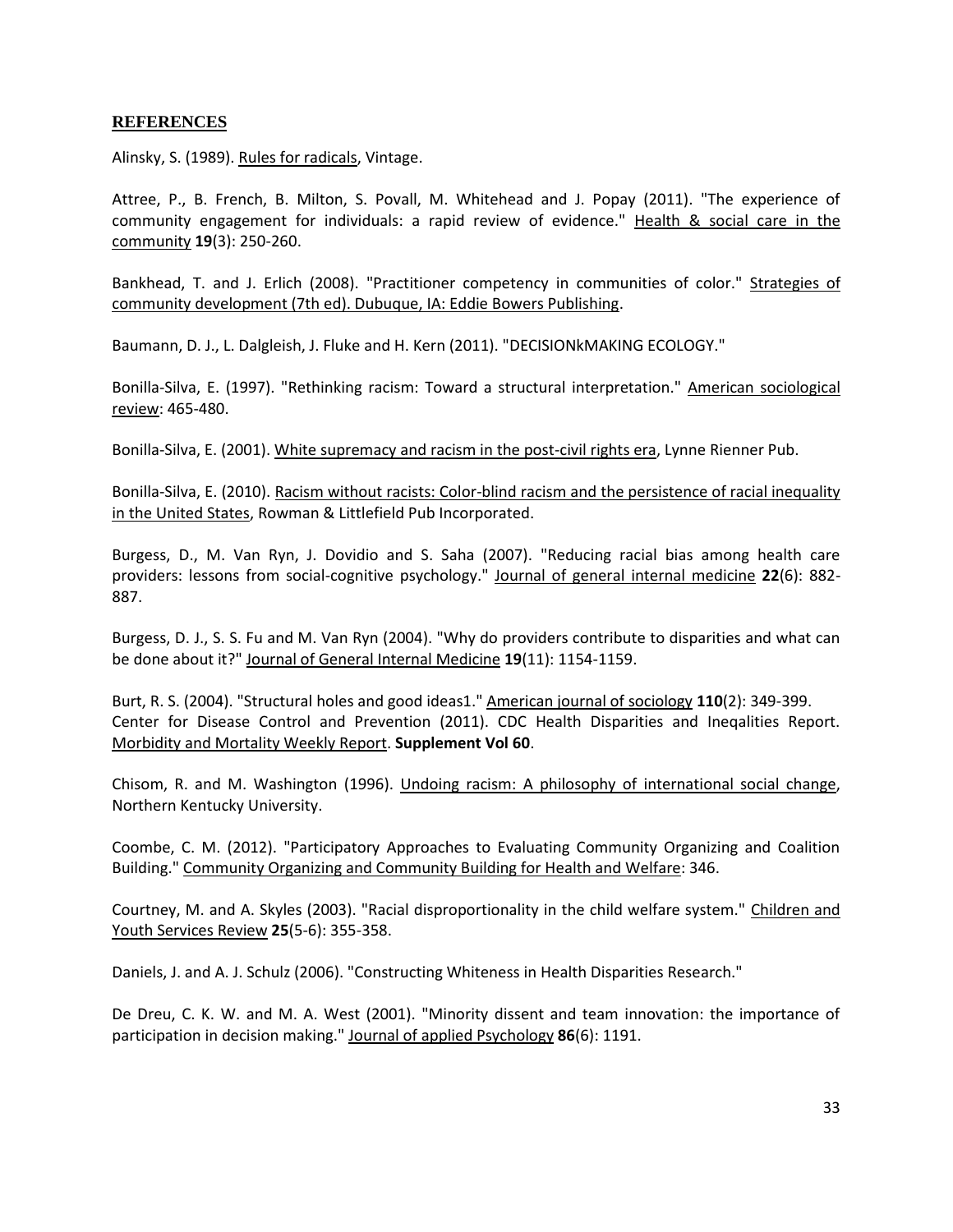Dettlaff, A. J., S. L. Rivaux, D. J. Baumann, J. D. Fluke, J. R. Rycraft and J. James (2011). "Disentangling substantiation: The influence of race, income, and risk on the substantiation decision in child welfare." Children and Youth Services Review **33**(9): 1630-1637.

<span id="page-33-14"></span>Eng, E. and E. Parker (1994). "Measuring community competence in the Mississippi Delta: the interface between program evaluation and empowerment." Health Education & Behavior **21**(2): 199-220.

<span id="page-33-9"></span><span id="page-33-7"></span>Feagin, J. R. (2006). Systemic racism, Routledge.

Flores, G. (2010). "Racial and Ethnic Disparities in the Health and Health Care of Children." Pediatrics **125**(4): e979-e1020.

<span id="page-33-8"></span>Fowler, D., R. Lightsey, J. Monger, E. Terrazas and L. White (2007). "Texas' school-to-prison pipeline: Dropout to incarceration." Austin: Texas Appleseed.

<span id="page-33-13"></span>Gee, G. C. and C. L. Ford (2011). "STRUCTURAL RACISM AND HEALTH INEQUITIES." Du Bois Review: Social Science Research on Race **8**(01): 115-132.

<span id="page-33-0"></span>Glasgow, R. E. and L. A. Linnan (2008). "Evaluation of theory-based interventions." Health Behavior and Health Education: Theory, Research, and Practice. San Francisco, CA: Jossey-Bass: 487-508.

<span id="page-33-11"></span><span id="page-33-3"></span>Gray, B. (1989). "Collaborating: Finding common ground for multiparty problems." San Francisco.

Gutierrez, L. M. and E. A. Lewis (2012). "Education, participation, and capacity building in community organizing with women of color." Community Organizing and Community Building for Health and Welfare: 215.

<span id="page-33-5"></span>Harris, D. N. and C. D. Herrington (2006). "Accountability, standards, and the growing achievement gap: Lessons from the past half‐century." American Journal of Education **112**(2): 209-238.

<span id="page-33-4"></span>Homan, A. C., D. Van Knippenberg, G. A. Van Kleef and C. K. W. De Dreu (2007). "Bridging faultlines by valuing diversity: diversity beliefs, information elaboration, and performance in diverse work groups." Journal of Applied Psychology **92**(5): 1189.

<span id="page-33-10"></span>James, S. A. (2008). "Confronting the moral economy of US racial/ethnic health disparities." American Journal of Public Health **98**(Supplement 1): S16.

<span id="page-33-2"></span>Johnson, L. B., B. F. Antle and A. P. Barbee (2009). "Addressing Disproportionality and Dispartity in Child Welfare: Evaluation of an Anti-racism Training for Community Service Providers." Children and Youth Services Review(31): 8.

<span id="page-33-12"></span>Jones, C. P. (2000). "Levels of racism: a theoretic framework and a gardener's tale." American Journal of Public Health **90**(8): 1212.

<span id="page-33-6"></span><span id="page-33-1"></span>Jones, C. P. (2002). "Confronting Institutionalized Racism." Phylon **50**(1/2): 15.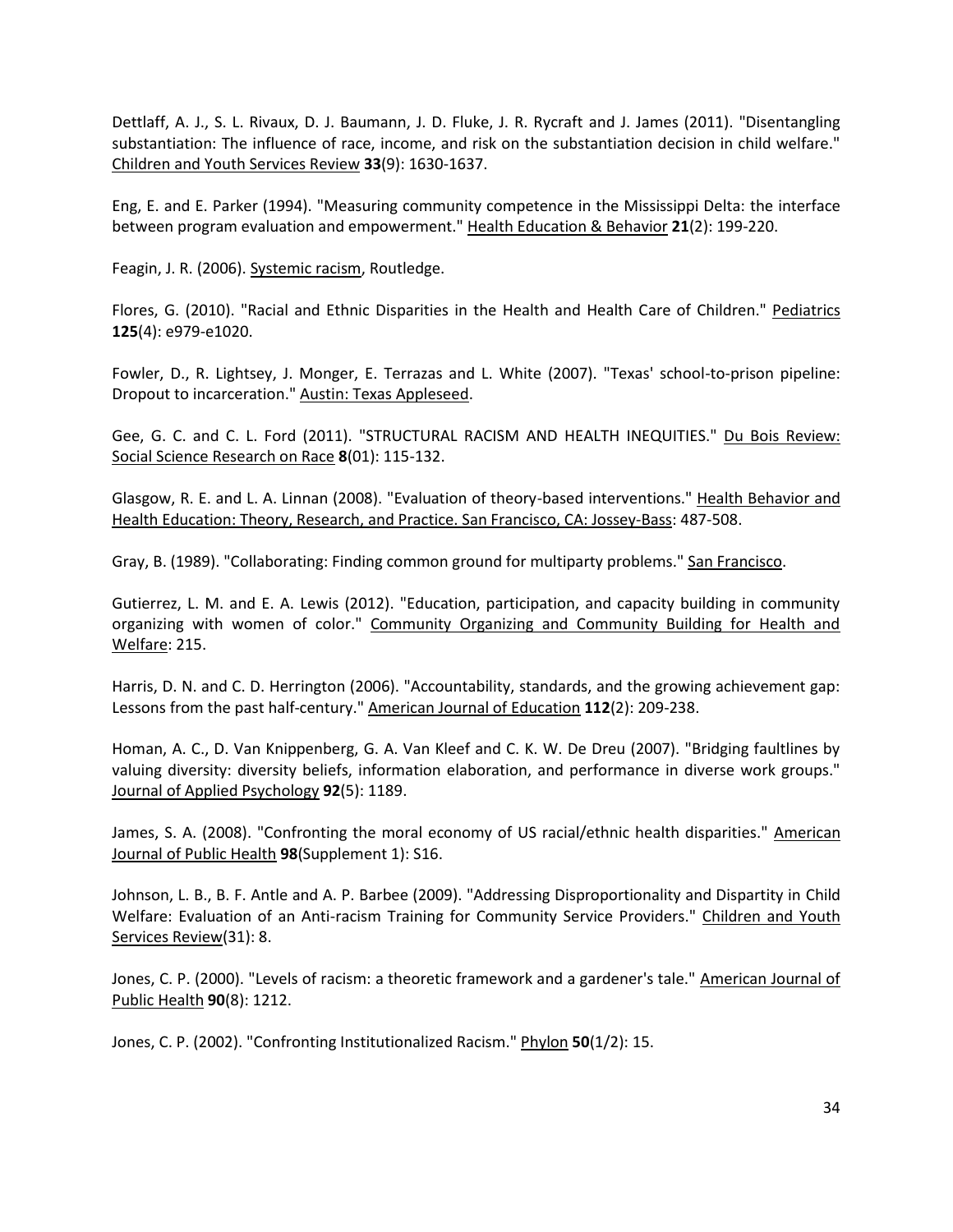Kempf-Leonard, K. (2007). "Minority Youths and Juvenile Justice Disproportionate Minority Contact After Nearly 20 Years of Reform Efforts." Youth Violence and Juvenile Justice **5**(1): 71-87.

<span id="page-34-13"></span>Krieger, N. (2003). "Does racism harm health? Did child abuse exist before 1962? On explicit questions, critical science, and current controversies: an ecosocial perspective." Journal Information **93**(2).

<span id="page-34-8"></span>Lackey, D. (2012). Welcome and Opening. Center for the Elimination of Disproportionality and Disparities Health Summit.

<span id="page-34-5"></span>Lasker, R. D. and E. S. Weiss (2003). "Broadening participation in community problem solving: a multidisciplinary model to support collaborative practice and research." Journal of Urban Health **80**(1): 14-47.

<span id="page-34-1"></span>Lawrence, S. and B. Tatum (1997). "Teachers in transition: The impact of anti-racist professional development on classroom practice." The Teachers College Record **99**(1): 162-178.

<span id="page-34-12"></span>Leary, J. D. (2005). Post traumatic slave syndrome: America's legacy of enduring injury and healing, Uptone Press.

<span id="page-34-7"></span>Linton, T. H. and D. Kester (2003). "Exploring the Achievement Gap Between White And Minority Students in Texas." education policy analysis archives **11**: 10.

<span id="page-34-14"></span>Minkler, M. and N. Wallerstein (2010). Community-based participatory research for health: From process to outcomes, Jossey-Bass.

<span id="page-34-3"></span>Minkler, M., N. Wallerstein and N. Wilson (1997). "Improving health through community organization and community building." Health behavior and health education: Theory, research, and practice **3**: 279- 311.

<span id="page-34-6"></span>Mitchell, R., S. Nicholas and B. Boyle (2009). "The role of openness to cognitive diversity and group processes in knowledge creation." Small Group Research **40**(5): 535-554.

<span id="page-34-0"></span>Nairn, S., C. Hardy, L. Parumal and G. A. Williams (2004). "Multicultural or anti-racist teaching in nurse education: A critical appraisal." Nurse Education Today **24**(3): 188-195.

<span id="page-34-11"></span>National Partnership for Action to End Health Disparities (2011). National Stakeholder Strategy for Achieving Health Equity, U.S. Department of Health & Human Services, Office of Minority Health.

<span id="page-34-9"></span>Nellis, A. (2005). "Seven steps to develop and evaluate strategies to reduce disproportionate minority contact (DMC)." Washington, DC: Justice Research and Statistics Association.

<span id="page-34-2"></span>Niemonen, J. (2007). "Antiracist education in theory and practice: A critical assessment." The American Sociologist **38**(2): 159-177.

<span id="page-34-10"></span><span id="page-34-4"></span>Page, S. E. (2008). The Difference: How the Power of Diversity Creates Better Groups, Firms, Schools, and Societies (New Edition), Princeton University Press.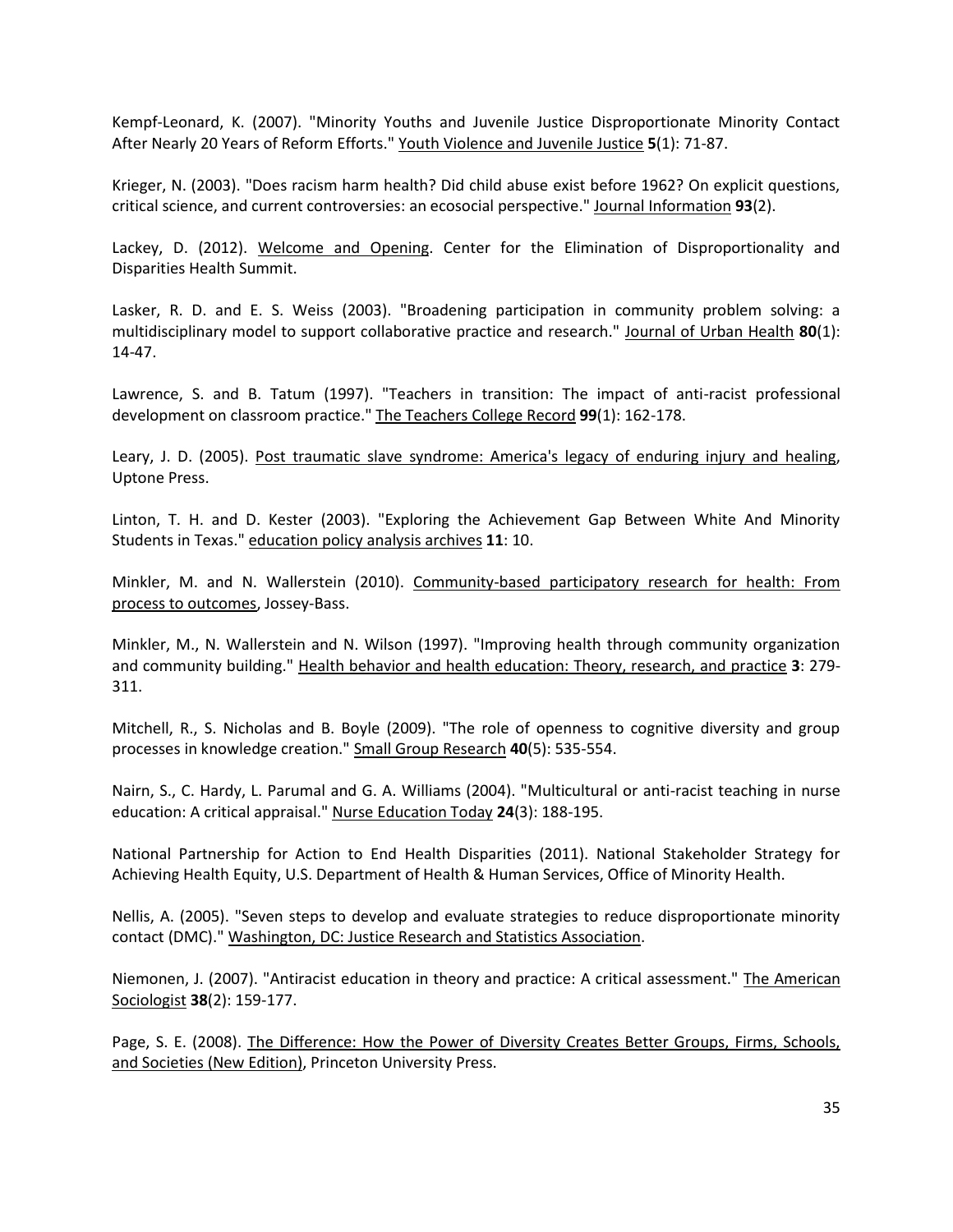Pager, D. and H. Shepherd (2008). "The sociology of discrimination: Racial discrimination in employment, housing, credit, and consumer markets." Annual review of sociology **34**: 181.

<span id="page-35-3"></span>Pettigrew, T. F. and L. R. Tropp (2006). "A meta-analytic test of intergroup contact theory." Journal of personality and social psychology **90**(5): 751.

<span id="page-35-0"></span>Rivaux, S. L., J. James, K. Wittenstrom, D. Baumann, J. Sheets, J. Henry and V. Jeffries (2008). "The intersection of race, poverty, and risk: Understanding the decision to provide services to clients and to remove children." Child Welfare **87**(2): 151-168.

<span id="page-35-5"></span>Sheets, J., K. Wittenstrom, R. Fong, J. James, M. Tecci, D. Baumann and C. Rodrigues (2009). "Evidencebased practice in family group decision-making for Anglo, African American and Hispanic families." Children and Youth Services Review(31): 4.

<span id="page-35-4"></span>Sleeter, C. E. (2001). "Preparing teachers for culturally diverse schools research and the overwhelming presence of whiteness." Journal of teacher education **52**(2): 94-106.

<span id="page-35-13"></span>Smedley, B. D. and A. Y. Stith (2003). Unequal treatment: Confronting racial and ethnic disparities in health care, National Academy Press.

<span id="page-35-2"></span>Stein, T., R. M. Frankel and E. Krupat (2005). "Enhancing clinician communication skills in a large healthcare organization: a longitudinal case study." Patient education and counseling.

<span id="page-35-14"></span><span id="page-35-1"></span>Stephan, W. G. and C. W. Stephan (2001). Improving intergroup relations, Sage Publications, Inc.

Sullivan, A. L. and A. J. Artiles (2011). "Theorizing Racial Inequity in Special Education Applying Structural Inequity Theory to Disproportionality." Urban Education **46**(6): 1526-1552.

<span id="page-35-7"></span>Szreter, S. and M. Woolcock (2004). "Health by association? Social capital, social theory, and the political economy of public health." International Journal of Epidemiology **33**(4): 650-667.

<span id="page-35-12"></span><span id="page-35-10"></span>Texas Department of Criminal Justice (2009). "Fiscal Year 2009 Statistical Report."

Texas Department of Criminal Justice (2010). "Death Row Offenders: Gender and Racial Statistics of Death Row Offenders."

<span id="page-35-11"></span>Texas Department of Criminal Justice (2010). "FY 2010 Statewide Felony Revocations to Texas Department of Criminla Justice."

<span id="page-35-8"></span><span id="page-35-6"></span>Texas Department of Family and Protective Services (2009). "Data Book."

Texas Department of Family and Protective Services (2010). Disproportionality in Child Protective Services: The Preliminary Results of Statewide Reform Efforts in Texas, Texas Department of Family and Protective Services.

<span id="page-35-9"></span>Texas Juvenile Justice Department (2010). "The State of Juvenile Justice Probation Activity in Texas - Calendar Year 2008."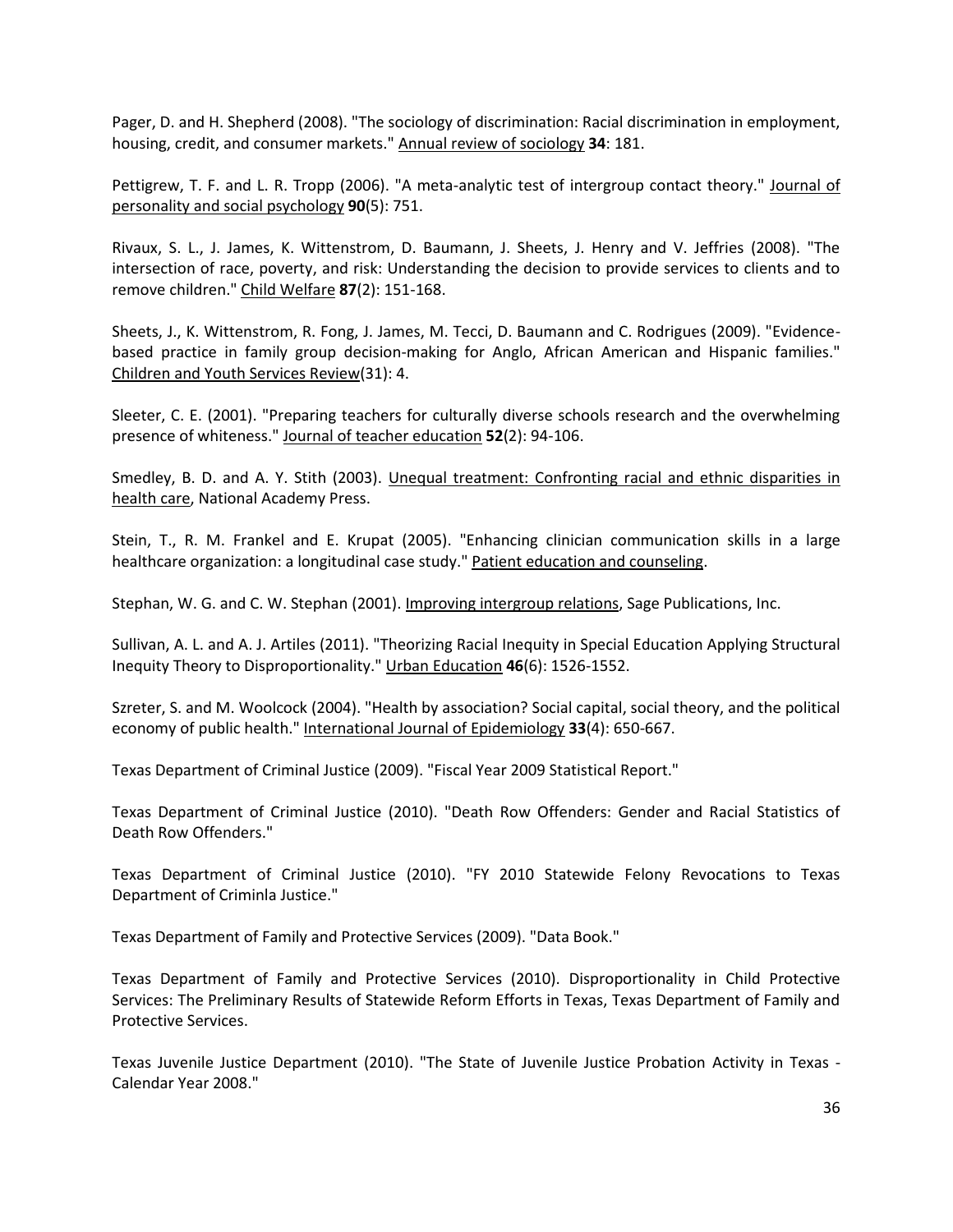<span id="page-36-1"></span><span id="page-36-0"></span>The People's Institute. "The People's Institute for Survival and Beyond Website." from [www.pisab.org.](http://www.pisab.org/)

Troyna, B. (1987). "Beyond Multiculturalism: towards the enactment of anti‐racist education in policy, provision and pedagogy [1]." Oxford Review of Education **13**(3): 307-320.

<span id="page-36-7"></span>U.S. Department of Education. (2012). "Definitions." Retrieved 11/25/2012, from [http://www.ed.gov/race-top/district-competition/definitions.](http://www.ed.gov/race-top/district-competition/definitions)

<span id="page-36-6"></span>U.S. Department of Justice Office of Justice Programs. (2012). "About DMC." Retrieved 11/25/2012, from [http://www.ojjdp.gov/dmc/about.html.](http://www.ojjdp.gov/dmc/about.html)

<span id="page-36-8"></span>Waidmann, T. A. and S. Rajan (2000). "Race and ethnic disparities in health care access and utilization: an examination of state variation." Medical Care Research and Review **57**(4 suppl): 55-84.

<span id="page-36-4"></span>Wallerstein, N. (2006). "What is the evidence on effectiveness of empowerment to improve health." Geneva: Health Evidence Network (Europe) of the World Health Organization.

<span id="page-36-3"></span>Walter, C. a. C. A. H. (2012). Community Building Practice: An Expanded Conceptual Framework. Community Organizing and Community Building for Health and Welfare M. Minkler, Rutgers University Press.

<span id="page-36-2"></span>Webb, E. and M. Sergison (2003). "Evaluation of cultural competence and antiracism training in child health services." Archives of disease in childhood **88**(4): 291-294.

<span id="page-36-9"></span>Yonas, M. A., N. Jones, E. Eng, A. I. Vines, R. Aronson, D. M. Griffith, B. White and M. DuBose (2006). "The art and science of integrating Undoing Racism with CBPR: challenges of pursuing NIH funding to investigate cancer care and racial equity." Journal of Urban Health **83**(6): 1004-1012.

<span id="page-36-5"></span>Zuckerman, H. S., A. D. Kaluzny and T. Ricketts 3rd (1995). "Alliances in health care: what we know, what we think we know, and what we should know." Health Care Management Review **20**(1): 54.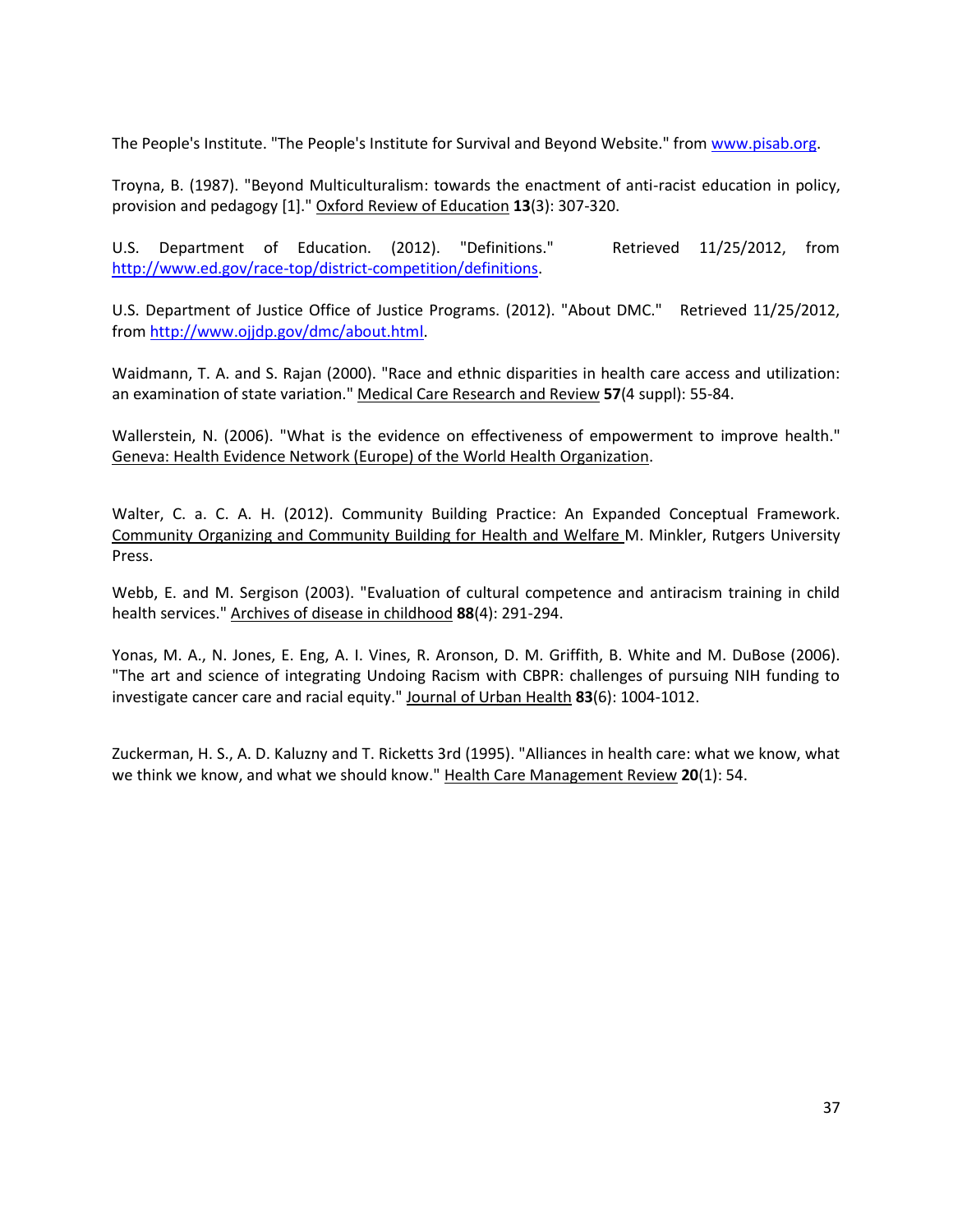# **Appendix A – Anti-racist Principles from the People's Institute for Survival and Beyond**

Source: www.pisab.org

# **Undoing Racism®**

Racism is the single most critical barrier to building effective coalitions for social change. Racism has been consciously and systematically erected, and it can be undone only if people understand what it is, where it comes from, how it functions, and why it is perpetuated.

# **Learning from History**

History is a tool for effective organizing. Understanding the lessons of history allows us to create a more humane future.

## **Sharing Culture**

Culture is the life support system of a community. If a community's culture is respected and nurtured, the community's power will grow.

# **Developing Leadership**

Anti-racist leadership needs to be developed intentionally and systematically within local communities and organizations.

## **Maintaining Accountability**

To organize with integrity requires that we be accountable to the communities struggling with racist oppression.

# **Networking**

The growth of an effective broad-based movement for social transformation requires networking or "building a net that works". As the movement develops a strong net, people are less likely to fall through.

#### **Analyzing Power**

As a society, we often believe that individuals and/or their communities are solely responsible for their conditions. Through the analysis of institutional power, we can identify and unpack the systems external to the community that create the internal realities that many people experience daily.

#### **Gatekeeping**

Persons who work in institutions often function as gatekeepers to ensure that the institution perpetuates itself. By operating with anti-racist values and networking with those who share those values and maintaining accountability in the community, the gatekeeper becomes an agent of institutional transformation.

# **Undoing Internalized Racial Oppression**

Internalized Racial Oppression manifests itself in two forms:

# **Internalized Racial Inferiority**

The acceptance of and acting out of an inferior definition of self, given by the oppressor, is rooted in the historical designation of one's race. Over many generations, this process of disempowerment and disenfranchisement expresses itself in self-defeating behaviors.